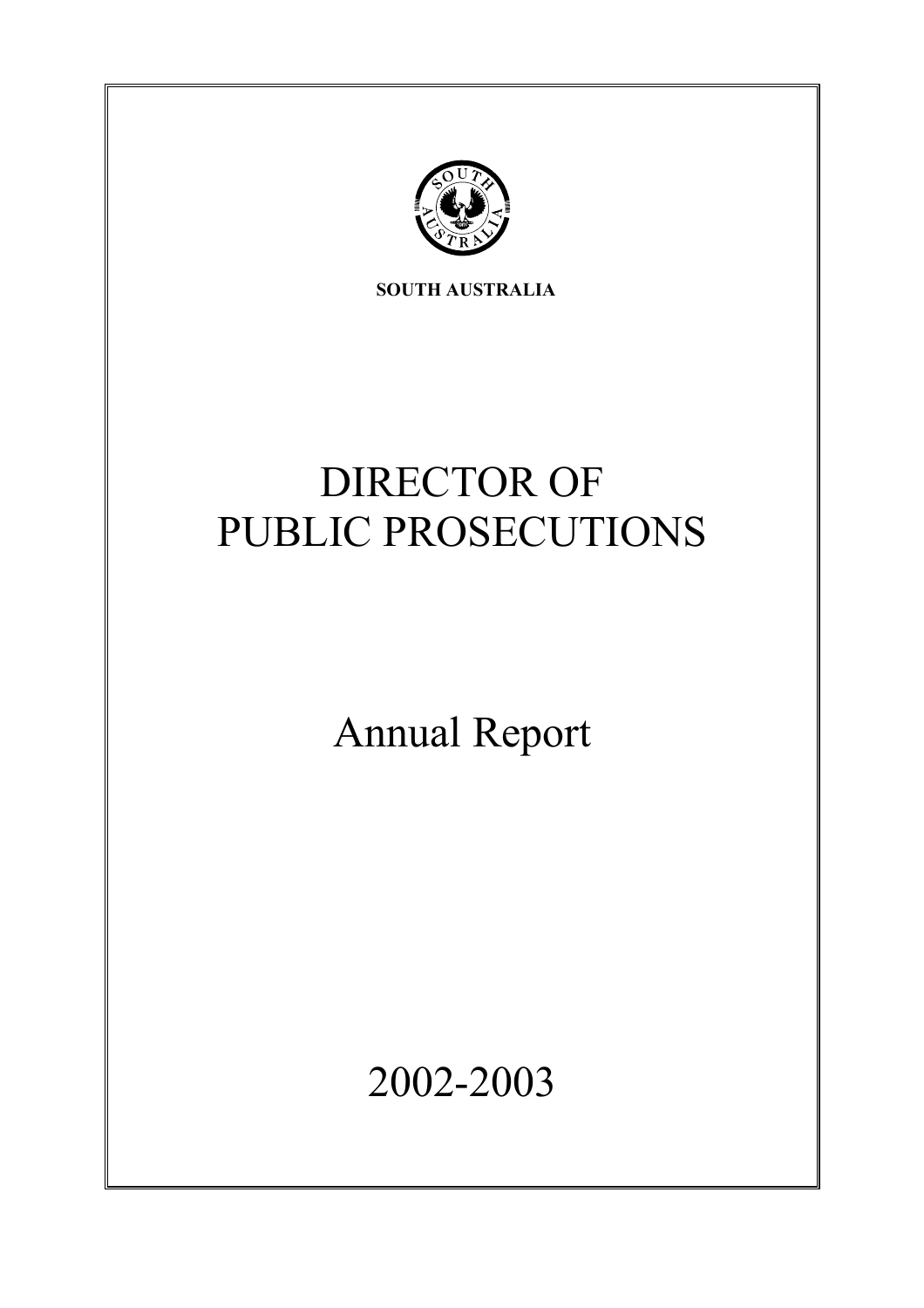# **CONTENTS**

| 1 | ≺ |                                                          | 3       |
|---|---|----------------------------------------------------------|---------|
| 2 | ≺ |                                                          | 6       |
|   |   |                                                          | 6       |
|   |   |                                                          | 6       |
|   |   |                                                          | 6       |
|   |   |                                                          |         |
|   |   |                                                          | 6       |
|   |   |                                                          | 7       |
|   |   |                                                          | $\,8\,$ |
|   |   |                                                          | $\,8\,$ |
|   |   |                                                          | 8       |
|   |   |                                                          | 8       |
|   |   |                                                          | 9       |
|   |   |                                                          | 10      |
|   |   |                                                          |         |
| 3 | ≺ |                                                          | 11      |
|   |   |                                                          | 11      |
|   |   |                                                          | 11      |
|   |   |                                                          | 11      |
|   |   |                                                          | 13      |
|   |   |                                                          | 14      |
|   |   |                                                          | 15      |
|   |   |                                                          | 15      |
|   |   |                                                          | 16      |
|   |   |                                                          | 16      |
|   |   |                                                          | 16      |
|   |   |                                                          | 18      |
|   |   |                                                          |         |
|   |   |                                                          | 18      |
|   |   |                                                          | 20      |
|   |   |                                                          | 22      |
|   |   |                                                          | 23      |
|   |   |                                                          | 23      |
|   |   |                                                          | 23      |
|   |   |                                                          | 23      |
|   |   |                                                          | 24      |
|   |   |                                                          | 24      |
|   |   |                                                          | 24      |
|   |   |                                                          |         |
|   |   |                                                          | 25      |
|   |   |                                                          | 25      |
|   |   |                                                          | 25      |
|   |   |                                                          | 25      |
| 5 | ≺ |                                                          | 26      |
|   |   |                                                          | 26      |
|   |   |                                                          | 26      |
|   |   |                                                          |         |
|   |   |                                                          | 26      |
|   |   |                                                          | 26      |
|   |   | <b>Executive Employment and Human Resource Reporting</b> | 26      |
|   |   |                                                          | 26      |
|   |   |                                                          | 26      |
|   |   |                                                          | 26      |
|   |   |                                                          | 27      |
|   |   |                                                          | 27      |
|   |   |                                                          |         |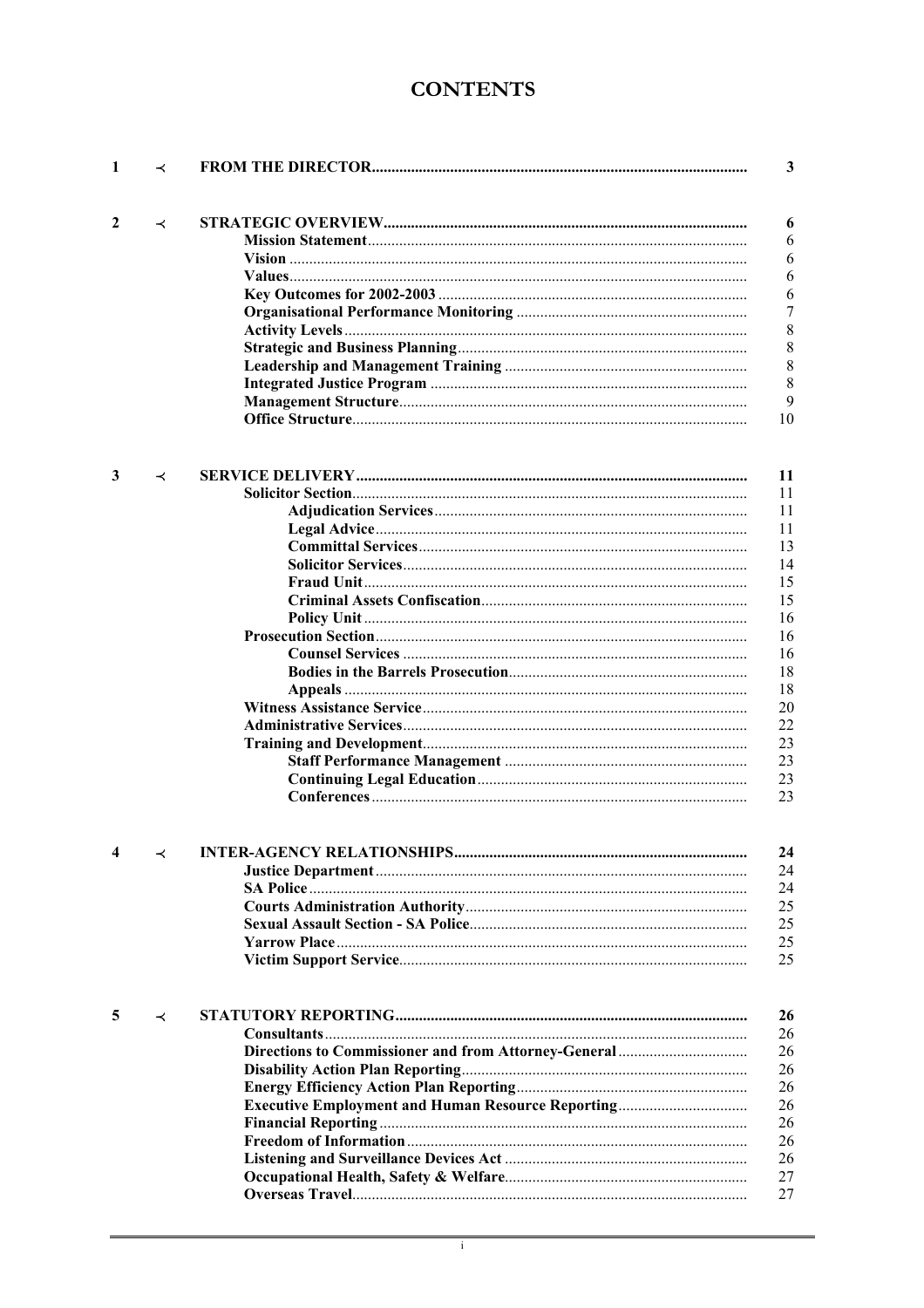|  | 28  |
|--|-----|
|  | 28  |
|  | 30. |
|  |     |

# **7** p **APPENDICES**

|  | 34  |
|--|-----|
|  | 35  |
|  | -51 |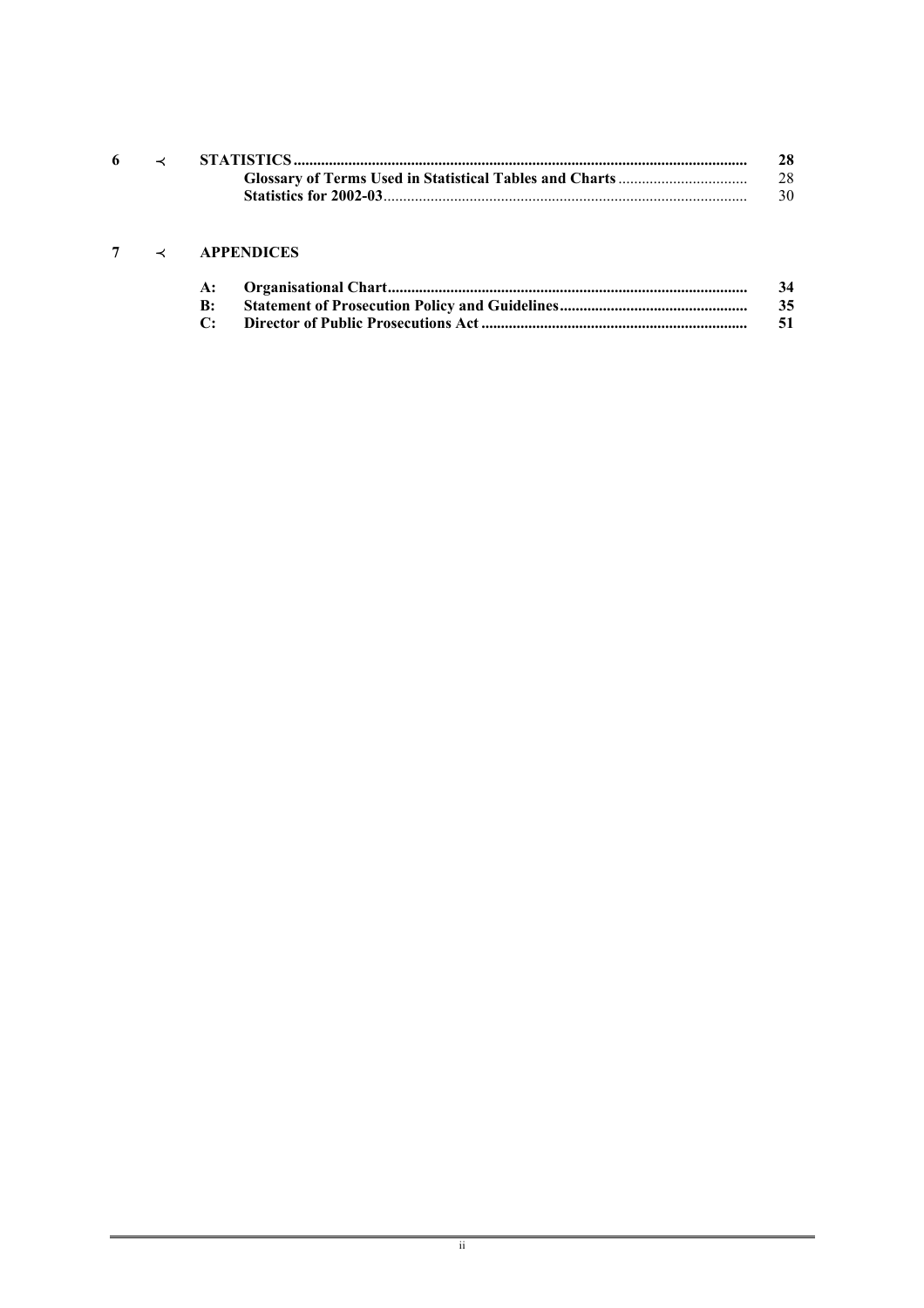# **FROM THE DIRECTOR**

It has now been eleven years since the Office of the Director of Public Prosecutions was established through the *Director of Public Prosecutions Act 1991* and came into existence on 6 July 1992. It is timely to review the reasons for the establishment of an independent statutory prosecuting authority, the achievements of the Office and the outstanding issues facing the Office.

#### **Independence**

The rationale for an independent statutory prosecuting authority is obvious. The prosecution function in the criminal justice system needs to be free from any actual or perceived political influence. This freedom ensures that the Office adopts and implements the same set of values and standards when evaluating charges and conducting prosecutions. Consistency is crucial when one recognises that a prosecutor has obligations to varying degrees to the following:

- the Court (judge and jury)
- $\sim$  the community
- $\sim$  the accused
- ~ victims
- $\sim$  witnesses
- $\sim$  defence counsel.

These competing obligations can sometimes be lost when too much emphasis is directed to one stakeholder at the expense of the other stakeholders. Those experienced, in making these finely balanced decisions, represent the best hope for a fair and equitable criminal justice system.

#### **Achievements**

The three key achievements, other than the core work of the Office in prosecuting criminal matters, in the past decade to my mind have been the establishment of the Committal Unit, the creation of the Witness Assistance Service and the publication of a comprehensive Prosecution Policy and Guidelines. These three events have reflected the commitment of the Office to provide the people of South Australia with an independent and effective criminal prosecution service.

#### *The Committal Process*

In my first annual report I foreshadowed the need for my Office to become involved at the earliest possible time after the defendant is charged. The Committal Unit was established in my second year as Director and funded out of the Office budget. The Committal Unit comprised two legal officers and one clerical officer. It was housed in the police prosecution building and operated in the Adelaide Magistrates Court. The Government provided independent funding in the second year of the Unit's inception and that funding has been incorporated with the ODPP budget since that time. The Committal Unit is now accommodated in the ODPP; has 10 FTE staff, and services all metropolitan courts.

 The Unit has been very successful in ensuring that appropriate charges are laid in the initial stage; that those matters which should be settled in the Magistrates Court are resolved at that point and in identifying those matters which can be settled prior to trial in the superior courts. Given that the greatest cost for the criminal justice system is the continuation of matters that should not proceed at all or should be resolved as pleas of guilty at an early stage, it is obvious that this initiative has achieved the objective of providing an efficient and effective criminal prosecution service to the South Australian public.

#### *Witness Assistance Service*

 Similarly the development of the Witness Assistance Service has been instrumental in the effective delivery of justice to victims of crime. The service provides invaluable and essential assistance to victims and witnesses. The first WAS Officer was appointed in the 1995-96 financial year and Ms Merlino performed magnificently by herself in that position for two years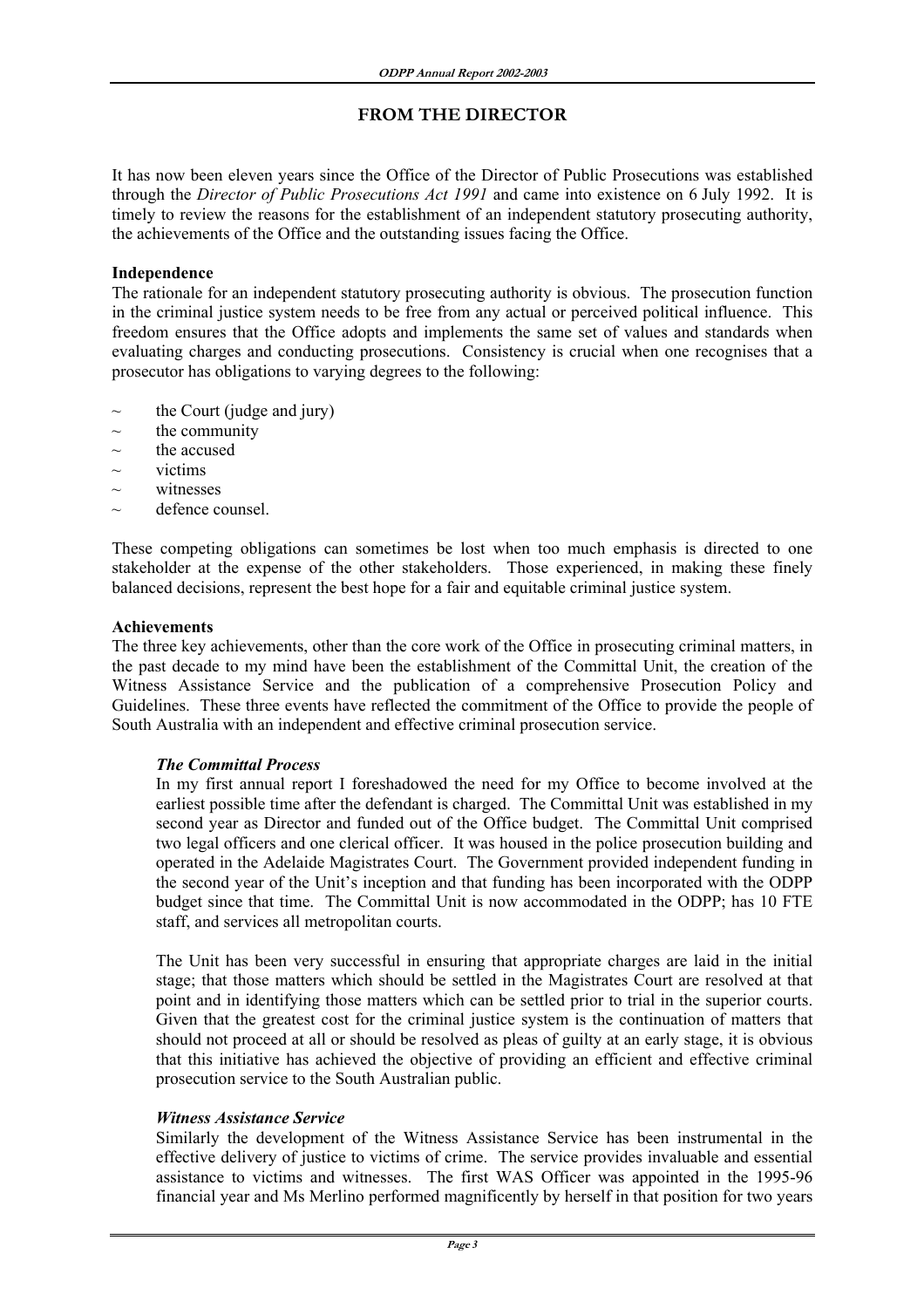before the demand for services increased to such a degree that further staff were progressively added to the section over the next several years. At the present time there are five witness assistance officers and a further two officers will be employed in the next financial year.

 The service is now an integral part of the Office and many victims and witnesses have acknowledged the professionalism and dedication of the WAS Officers.

#### *The Prosecution Policy and Guidelines*

 In my first report I emphasised the need to ensure that as far as possible all Australians were prosecuted on the same criteria as far as sufficiency of evidence and prosecutorial discretion are concerned. A crucial step in advancing this goal was the formation of the Conference of Australian Directors of Public Prosecutions. This forum has enabled all Directors to canvass issues around prosecutorial discretion and a high degree of consistency of approach has evolved. In July 1999 my Office released a booklet containing the revised prosecution policy and guidelines for the ODPP in South Australia. Apart from providing essential guidance for all prosecutors, the publication was designed to inform all members of the public of the basis on which all prosecutions are conducted in this State. Such understanding is beneficial when difficult or controversial decisions are made by this Office.

#### **Issues facing the Office**

I noticed on a review of my past ten forewords recurring issues of concern for the Office. These issues are the difficulties associated with unrepresented accused; reforms around the criminal justice system; summary prosecutions and resources for the Office.

#### *Unrepresented Accused*

 In my 1996-97 report I stated that the problem of ensuring representation and a fair trial for those accused of serious crime is the greatest challenge confronting the criminal justice system at the present time. Since the High Court decision in Dietrich this issue has been at the forefront of discussion between the Conference of Australian Directors of Public Prosecutions and the National Legal Aid Directors.

 In 1999 these bodies collaborated to produce a document entitled a *Best Practice Model for the Determination of Indictable Offences* which was aimed specifically at maximising the efficiency of the trial process while preserving the fundamental rights of accused persons. While the proposals do involve some curtailment of an unqualified right to silence for an accused they do not impinge on the fundamental right of a suspect to remain silent under questioning by police or other investigating authorities at a time when ignorant of the full extent of the allegations and not represented by a lawyer. Essential to the proposals is a full, proper and timely disclosure of the prosecution's case. I was, and remain, committed to doing everything to ensure this Office makes such disclosure. The *Criminal Law (Legal Representation) Act 2001* has gone some way to addressing the problem of an unfunded, unrepresented accused but there are still difficulties with complex matters where the funding cap is exhausted. The Government cannot always step in when legal aid funding is exhausted. Until the Commonwealth Government supplies adequate resources to legal aid bodies this issue will remain one of the main problems facing the criminal justice system.

# *Criminal Trial Reform*

 In 1996 I raised the need for reform of criminal trial procedures. I stated that the Office has been involved for some time with various committees looking at improving the trial process particularly pre-trial procedures, with the object, inter alia of achieving simple, shorter, less expensive trials without compromising the rights of accused persons. The achievement of such an objective is clearly in the interests of all parties - the courts, victims, witnesses, juries and the community as well as the accused whose representation in such matters could be assured. Such a result can only be achieved by the co-operation of the legal representatives of the community and the accused, ie prosecution and defence counsel, particularly in the area of disclosure and defining issues at trial.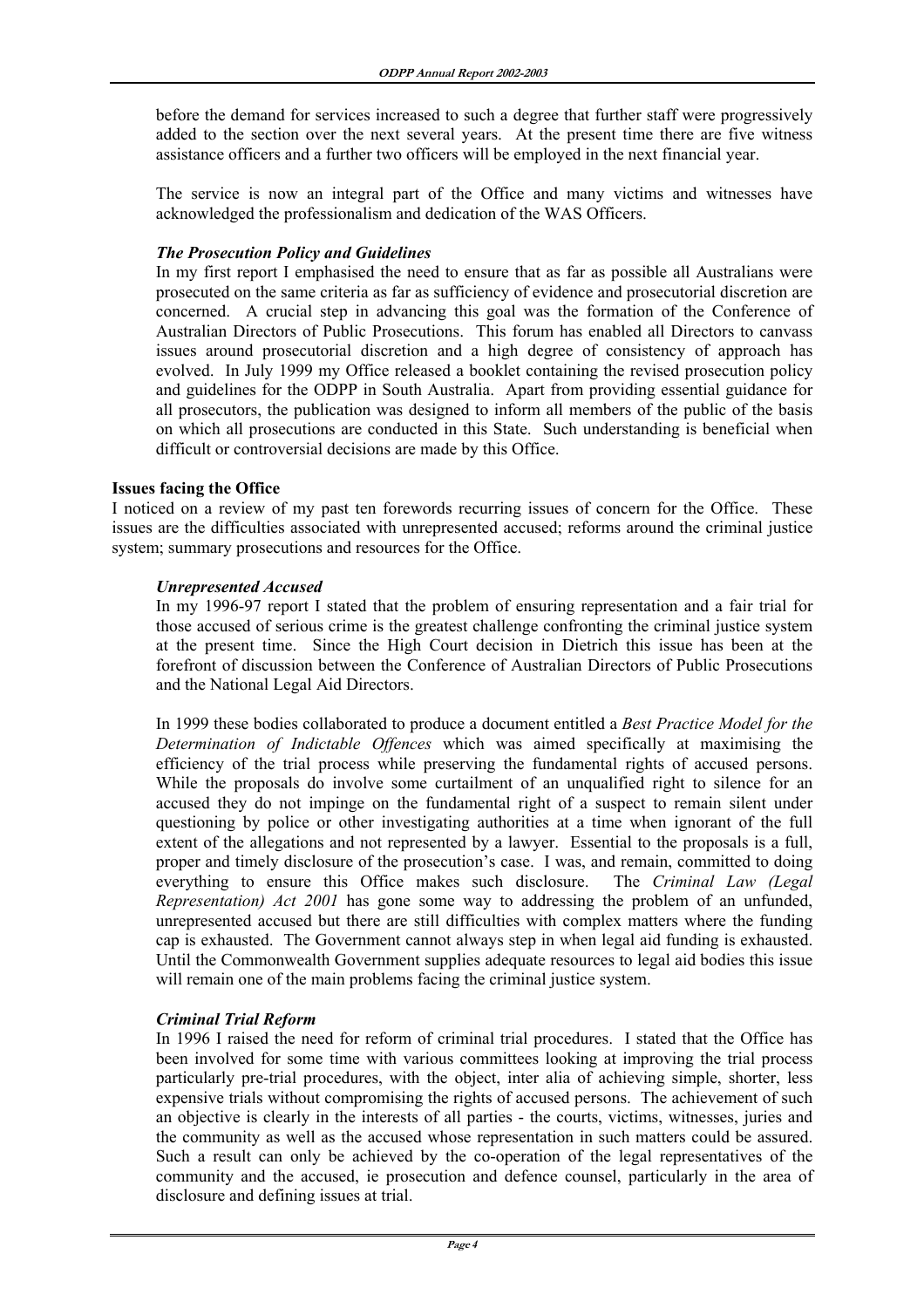In July 2000 the Standing Committee of Attorneys-General Deliberative Forum on Criminal Trial Reform handed a report to all Attorneys-General which included a number of recommendations for the reform of the criminal trial process. This report arose out of what was known as The Martin Report. I propose to examine, and where appropriate, implement those recommendations in conjunction with the courts and the Law Society.

#### *Summary Prosecutions*

South Australia has been fortunate to have enjoyed an efficient prosecution service which was at the same time extremely economical in terms of resources and cost to the community. This has been due in large part to the use of trained police prosecutors in the Magistrates Court handling summary prosecutions. During my time in Office I have constantly reviewed the option of the ODPP taking over summary prosecutions from the police for two reasons. The first is the desirability of separating the investigating and prosecuting functions of the State as separation enhances the perception and the actuality of independence in prosecution. Secondly because it ensures a consistency of approach to prosecution.

 The main obstacles to achieving this objective have been resources and the geography of South Australia. These obstacles to date have been insurmountable. Given the critical lack of resources available to me to handle the core work of my Office I do not see summary prosecutions being part of the ODPP in the near future.

# *Office Resources*

 The persistent problem facing the ODPP in South Australia has been the level of resources. This Office has consistently run on a resource level far less than its interstate counterparts. That the Office has managed to achieve comparative results in terms of interstate benchmarks such as conviction rates is a credit to the work ethic of the very dedicated group of people employed by the Office. While various governments have increased funding on a regular basis to the Office, this funding has never been sufficient to properly establish the Office on a sound financial footing. The result is that after ten years of insufficient funding the Office is stretched to its limit with staff working long hours and a six day week as a matter of course. Given the subject nature of the work they are involved in, the highly public nature of its performance and the increases in work that various government policies have involved, this level of pressure cannot continue being absorbed by staff.

 Unless the Office is given a significant injection of funds in the short term I am of the view that the ODPP will not be able to properly perform its essential functions in the criminal justice system.

# **Conclusion**

As always I am indebted to my Associate Director, Wendy Abraham QC for her unstinting efforts in the past year. I also thank my personal assistant Jackie Wake for her efforts which are often unheralded. My particular thanks go to all members of staff for their dedication and professionalism in a particularly difficult year.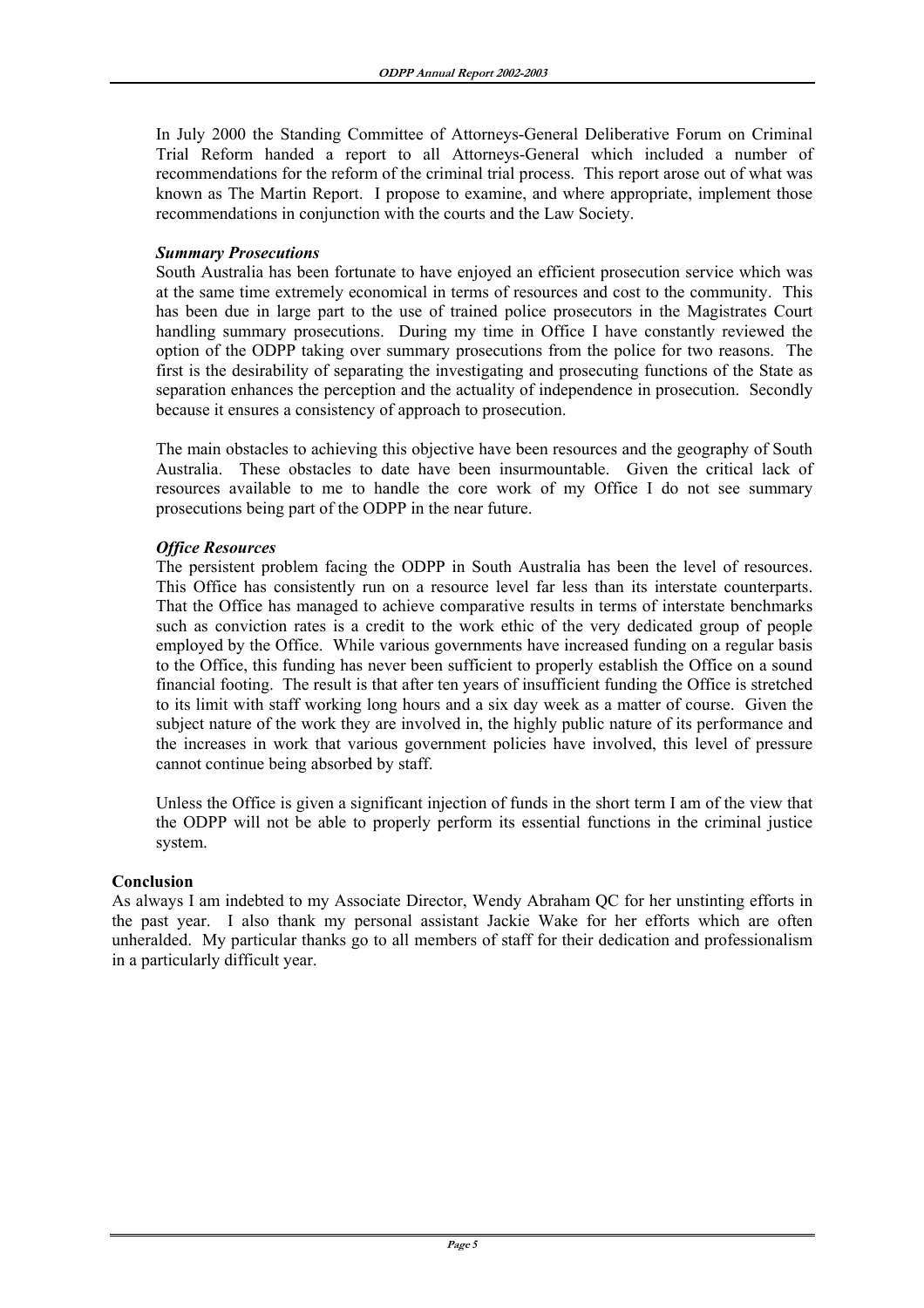# **STRATEGIC OVERVIEW**

#### *Mission Statement*

To provide the people of South Australia with an independent and effective criminal prosecution service which is timely, efficient and just.

# *Vision*

The Director and staff are committed to providing a criminal prosecution service which:

- applies the highest ethical and professional standards instituting, and where necessary terminating proceedings without fear or favor in order to provide public confidence in the administration of justice within South Australia;
- is recognized for its independence, professionalism and standards of excellence;
- endeavors to deal with victims of crime with sensitivity and respects their special needs; and
- strives for excellence, efficiency and effective communication in its work with police, the courts and other entities within the criminal justice system.

#### *Values*

The values which shape the work of the Office are:

- the highest standard of ethical and professional conduct, objectivity, honesty and sensitivity;
- $\sim$  full public accountability for the quality of service provided by the Office and for the administration of public funds;
- a commitment to excellence by regular review and continuous improvement of its performance;
- a commitment to the promotion of competence and professionalism in staff through training and continuous staff development, recognising that our staff are our most important resource; and
- sensitivity to and understanding of the needs of victims and witnesses.

# *Key Outcomes for 2002-03*

During 2002-03, the Office reviewed its strategic plan for the coming two years. As a result of this process the Office declared the following as its key outcomes, and set objectives to achieve those outcomes:

1 Ensuring an independent and effective criminal prosecution service.

This will be achieved by:

- a) Enhancing public confidence by timely and just resolution of criminal cases;
- b) Recognising the special needs of victims and witnesses of crime; and
- c) Improving quality control in the presentation of evidence to courts.
- 2 Working co-operatively with others in finding new and constructive ways of improving the criminal justice system.

This will be achieved by:

- a) Meeting external challenges and reforms in the criminal justice system;
- b) Ensuring adequate resources are available to meet policy changes; and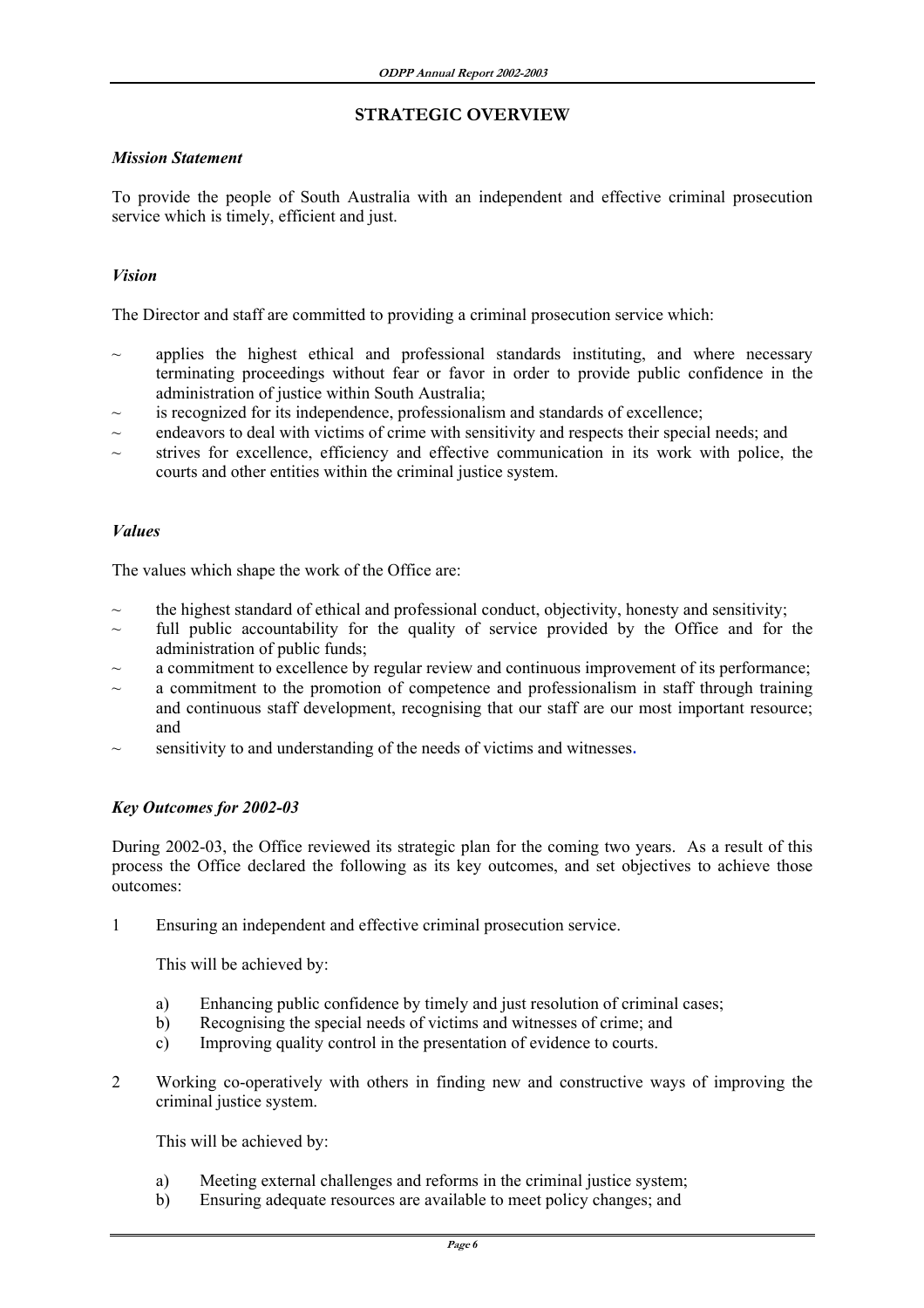c) Developing and implementing training programs to meet identified needs within the Office and across the criminal justice system.

# *Organisational Performance Monitoring (including Budget)*

The Office expenditure for the 2002-03 year was greater than the appropriated budget by \$300 000 due to the continuing increase in workload.

The increase in activity is evident from the chart below, where the expected activity levels for the 2002-03 financial year, grouped under "Quantity", exceeded expectations by 8%, 10% and 45% respectively. This has placed considerable strain on the Office and its employees.

In recognition of the increased workload additional funding was allocated for 2002-03, but only 50% of the amount sought. The remainder has been allocated in 2003-04.

The Office will again find it very difficult to manage within budget in 2003-04 because activity is expected to continue to grow. Over-expenditure of up to \$300 000 is likely, despite management efforts to manage the budget diligently.

| <b>OUTPUT:</b>                    | <b>5.3 PROSECUTION SERVICES</b>                                                                                                                                                                                                                                                                                                                   |          |        |                                                     |  |
|-----------------------------------|---------------------------------------------------------------------------------------------------------------------------------------------------------------------------------------------------------------------------------------------------------------------------------------------------------------------------------------------------|----------|--------|-----------------------------------------------------|--|
|                                   | <b>5.5 PENALTY AND CONFISCATION MANAGEMENT</b>                                                                                                                                                                                                                                                                                                    |          |        |                                                     |  |
| <b>Description:</b>               | ODPP contributes to these outputs through providing advice to Police, assistance for<br>victims and witnesses, solicitor and counsel services on all matters ultimately heard in<br>the District and Supreme Courts and all matters finalised in the Magistrates Court, as<br>well as administration of confiscation orders issued by the Courts. |          |        |                                                     |  |
| Performance<br><b>Indicators:</b> | <b>Descriptions</b><br><b>Expected</b><br><b>Actual</b> for<br>$2002 - 03$<br>activity<br>$2002 - 03$                                                                                                                                                                                                                                             |          |        | <b>Expected</b><br>activity<br>level for<br>2003-04 |  |
| Quantity                          | No. of matters finalised by the Committal<br>Unit                                                                                                                                                                                                                                                                                                 | 1400     | 1511   | 1520                                                |  |
|                                   | No. of defendant files finalised by the Office<br>of the Director of Public Prosecutions                                                                                                                                                                                                                                                          | 950      | 1046   | 1050                                                |  |
|                                   | No. of clients seen by the Witness<br>Assistance Service                                                                                                                                                                                                                                                                                          | 450      | 642    | 650                                                 |  |
| Quality                           | Percentage of matters committed through the<br>Committal Unit in which the DPP enters a<br>nolle prosequi after committal                                                                                                                                                                                                                         | $< 10\%$ | 9%     | $< 10\%$                                            |  |
|                                   | Percentage of committed matters which are<br>finalised by a guilty verdict or guilty plea                                                                                                                                                                                                                                                         | $>70\%$  | 76%    | $>70\%$                                             |  |
|                                   | Percentage of referring agencies who rate<br>the standard of service by the Witness<br>Assistance Service as high                                                                                                                                                                                                                                 | 85%      | 85%    | 85%                                                 |  |
| <b>Timeliness</b>                 | Percentage of trials where the ODPP meets<br>the court timetable requirements for the trial<br>list                                                                                                                                                                                                                                               | 95%      | 93%    | 95%                                                 |  |
| Cost                              | <b>Total Cost</b>                                                                                                                                                                                                                                                                                                                                 | \$7.5m   | \$7.8m | \$8.1m                                              |  |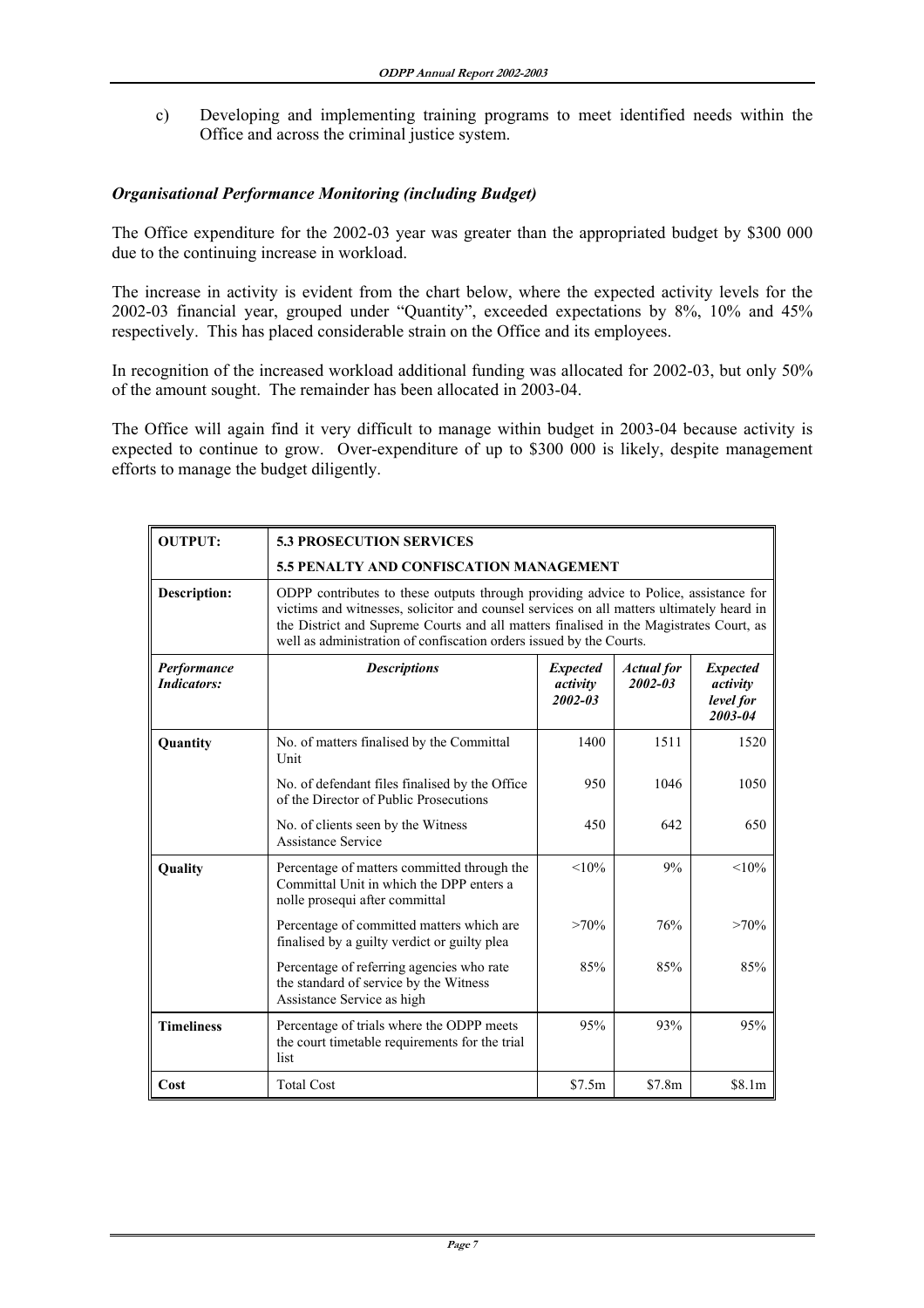#### *Activity levels*

During the previous financial year there had been a significant increase in the number of cases handled by the Office, due mainly to the amendments to the Criminal Law Consolidation Act (Serious Criminal Trespass) and the increase in drug related matters. This level of activity continued in 2002-03 and is reflected in the figures shown above.

The expected activity levels for the 2003-04 financial year, grouped under "Quantity" in the chart above, are those which the Office anticipates. The Office has actually been funded for less than the estimated quantity, approximately 1450, 1000 and 600 respectively, which continues to place inappropriate pressure on staff.

#### *Strategic and Business Planning*

During 2002-03 the Office continued developing and reviewing comprehensive business plans for each section of the Office. Each business plan documents strategies to meet the Office objectives outlined in the 2001-04 Strategic Plan, the timeframes in which this would be achieved and the officer responsible.

It is intended to review the ODPP Strategic Plan during 2003-04. Again each section will be required to develop a business plan to document its intended contribution to the strategic plan.

#### *Leadership and Management Training*

During the year thirteen experienced solicitors and prosecutors, who are currently not within the management structure, undertook a management training course that was designed specifically for the Office.

The purpose of this training was to provide leadership development for the two levels below current senior management within the Office. The objectives were:

- To develop a pool of potential leaders from which management positions can be filled in the future.
- $\sim$  To provide this current group of staff with the skills and frameworks which will enable them to contribute more effectively to existing management discussions and planning.
- To support and encourage them to more effectively manage existing relationships where they are expected to lead, coach or supervise staff.
- To assist staff to make informed decisions about a career in management.

The course was very successful. It is intended to use the course participants in the forthcoming strategic and business planning process and in a range of management projects.

#### *Integrated Justice Program (IJP)*

The Integrated Justice Program (IJP) has been established across the Justice Portfolio to examine business processes and develop initiatives for reform in the criminal justice system. Its aims are to build a modern, efficient process to help police, prosecutors, courts, prisons and probation officers:

- $\sim$  deal more effectively with offenders,
- $\sim$  provide a professional service to the general public, and
- enhance support for victims and witnesses.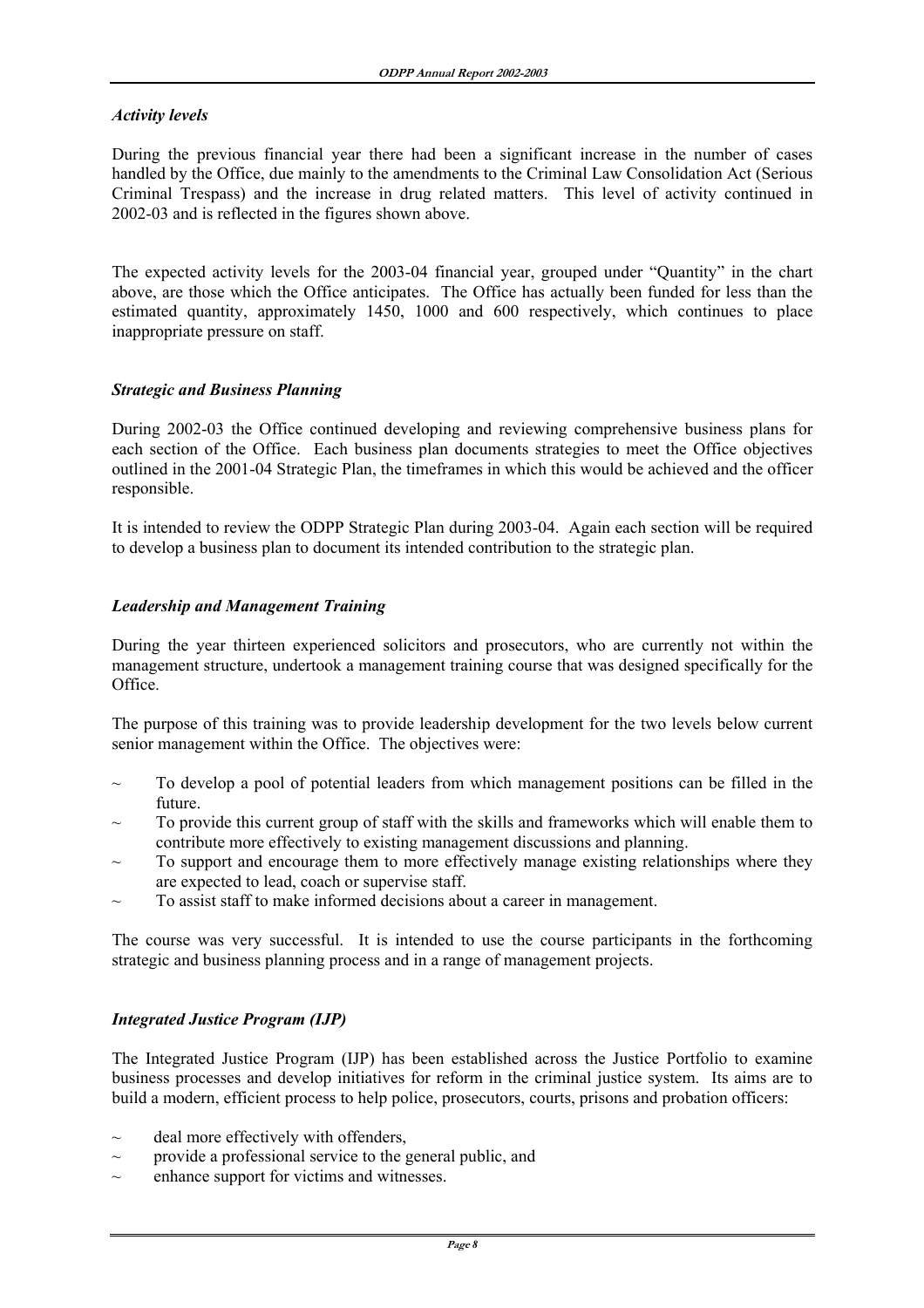IJP is managed by a steering committee comprised of executives and senior managers of SAPOL, Courts, Correctional Services, Attorney-General's Department, Department of Treasury and Finance and Department of Human Services, and chaired by the Director of Public Prosecutions.

As a first step toward achieving the aims of the project the Office has embarked on the Prosecutions Phase 1 (Case Tracking) system development. A key outcome of the Case Tracking project will be improved efficiency within the Office, which will have a positive impact on the ODPP's role in the overall criminal justice system. The Case Tracking project is managed by a steering committee comprised of representatives of ODPP, SAPOL, Justice Technology Services and the Attorney-General's Department.

By June 2003 the architecture and business processes had been designed and development almost completed. A critical feature of the development work to this stage has been that it has been developed with the needs of the wider criminal justice system in mind, rather than simply to meet the needs of the Office.

The Case Tracking system is expected to be in place by December 2003. The Office will then continue working with other agencies on further development and implementation of phase 2 of the Prosecutions system. This will allow ODPP, SAPOL and the Courts to cooperate in sharing data across systems.

#### *Management Structure*

The decision-making processes for the strategic and major operational issues continue to be dealt with in the overall Office management framework. This framework consists of two major committees, the Executive Committee and the Management Committee.

#### **EXECUTIVE**

 The Executive Committee is comprised of: **Director**  Associate Director Managing Solicitor Managing Prosecutor General Manager

 The Executive is chaired by the General Manager, meets fortnightly and has overall responsibility for the establishment, implementation and evaluation of the strategic direction of the Office. It has final responsibility for policy and also determines the appropriate response to the important legal issues affecting the Office generally.

#### **MANAGEMENT COMMITTEE**

 The Management Committee is comprised of: Managing Solicitor Managing Prosecutor General Manager Senior Solicitors (2) Senior Prosecutors (2) Manager, Witness Assistance Service Administration Manager

 The Management Committee is chaired by the General Manager and meets monthly. It has responsibility for operational issues including accommodation, information technology, staffing movements, finance proposals, co-ordination of business planning, performance management and enterprise bargaining issues. On a number of issues, the Management Committee is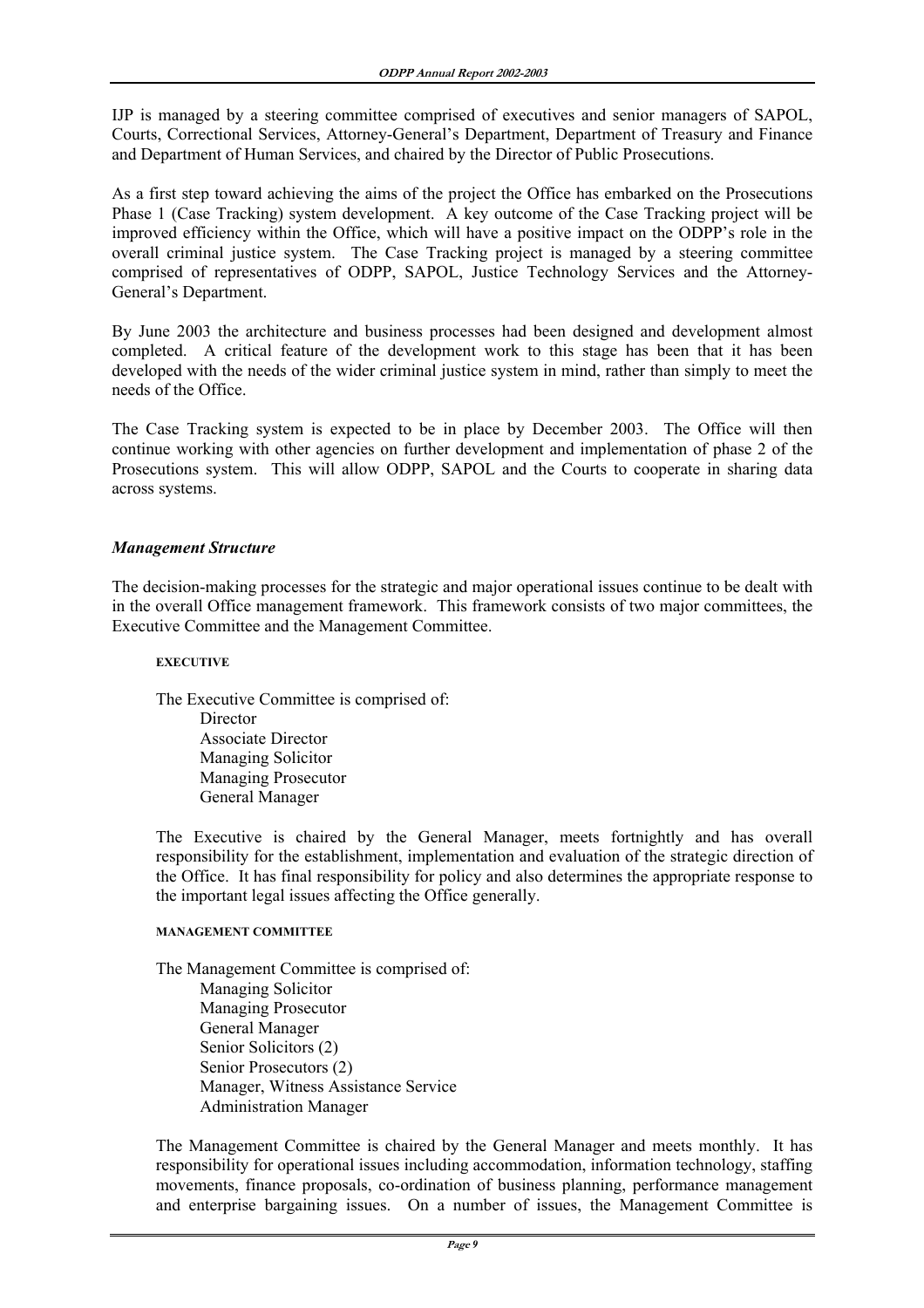required to forward proposals to Executive for final approval.

 During the year the Management Committee continued to enhance their skills base by completing the remaining management training modules reported on in last year's report.

#### *Office Structure*

The Office structure is outlined in the organisational chart *(Appendix A)*. The Office consists of two legal sections (solicitor and prosecution), witness assistance service and administrative support. The Executive members with management responsibility for sections within the Office structure are:

#### *Reporting to the Managing Solicitor*

There are two senior solicitors who each manage one team of solicitors. These teams cover the specific functional areas of committal, general solicitor work (including circuit), drug court, fraud and confiscations.

#### *Reporting to the Managing Prosecutor*

There are two senior prosecutors who each manage a team of prosecutors. These teams undertake counsel work for matters in the District and Supreme Court (including circuit matters). In addition they provide assistance in appellate work.

#### *Reporting to the General Manager*

There are three non-legal teams within the Office. The Manager, Witness Assistance Service manages the witness assistance officers and the Administration Manager manages the administrative team. The manager of the Integrated Justice Program also reports to the General Manager.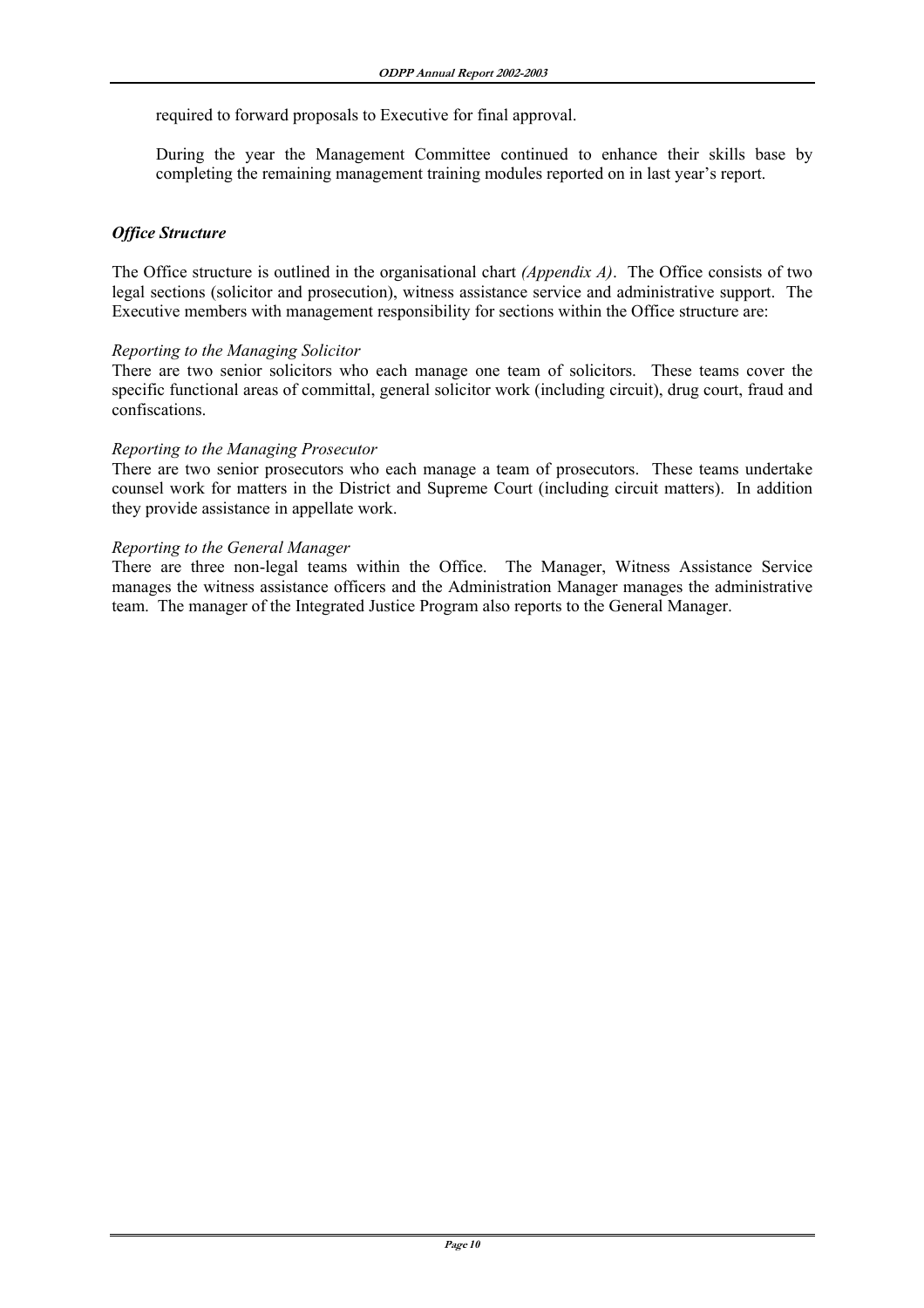#### **SERVICE DELIVERY**

#### *SOLICITOR SECTION*

The Solicitor Section provides all solicitor services on the files conducted by the Office. This includes legal advice, committals, arraignments and all matters in the pre-trial stages. The section also provides counsel services on trials and in the appellate jurisdictions when their busy practices allow them to do so.

#### *Adjudication Services*

Adjudication services are provided by the Committal Unit Section of the Office. The Committal Unit has continued the formal arrangement with SAPOL Criminal Justice Sections serviced by the Committal Unit in the metropolitan area, to adjudicate charges to be laid in court after police have arrested a person on a major indictable offence. In such cases, arresting police formulate draft charges and forward a brief to the local Criminal Justice Section (Adelaide, Sturt, South Coast, Port Adelaide, Holden Hill, Elizabeth) where a police prosecutor checks the brief to ensure there is evidence to provide the consideration of major indictable charges. The file is then delivered or faxed to the Committal Solicitor who considers the appropriateness of the draft charges. If necessary, the charges will be redrafted. The Criminal Justice Section is then advised what charges, if any, should be laid in court. This process is undertaken before the defendant's first appearance in the Magistrates Court which will occur if bail has been refused, on the morning after arrest. Thus the decision as to the appropriate charges must be made on the basis of the limited information which is available at that stage. It may be reviewed at a later stage once all the evidence has been received.

There has been a significant increase in the number of adjudications undertaken by the Committal Unit in the past year. In the previous year there were 1315 adjudications finalised. This year there were 1521 adjudications finalised. At this early stage of the prosecution process approximately 20% of these charges have been diverted from the superior courts by the laying of minor indictable or summary charges which can be finalised in the Magistrates Court. The significant increase in the number of adjudications is due to a number of factors, but the most significant factor is the introduction of the offence of aggravated serious criminal trespass. This has had the effect of requiring the Office to adjudicate on all matters in which there has been a home invasion or a house breaking with aggravating circumstances or a break-in into a non-residential building with aggravating circumstances.

In addition to the metropolitan adjudications, a number of matters are received from country areas including those where the courts conduct a circuit court (District and Supreme). A number of matters are adjudicated by the circuit solicitor and it is determined whether these matters can be dealt with summarily and finalised in the Magistrates Court.

# *Legal Advice*

The Office receives a large number of requests from SAPOL for legal advice, predominantly as to the appropriate charges, if any, to be laid in cases investigated by police. Advice will only be provided after an examination of the complete police brief, containing all statements and an account of any interview with the alleged offender. If an examination of the brief reveals that further investigation is required, the brief will ordinarily be returned to police for that to occur before advice is provided.

A solicitor then evaluates the available evidence to determine, in accordance with the ODPP Prosecution Policy and Guidelines, whether and which charges should be laid. Advice is then provided in writing.

SAPOL Prosecution Policy Number 7 prescribes the nature of matters which should be referred for advice: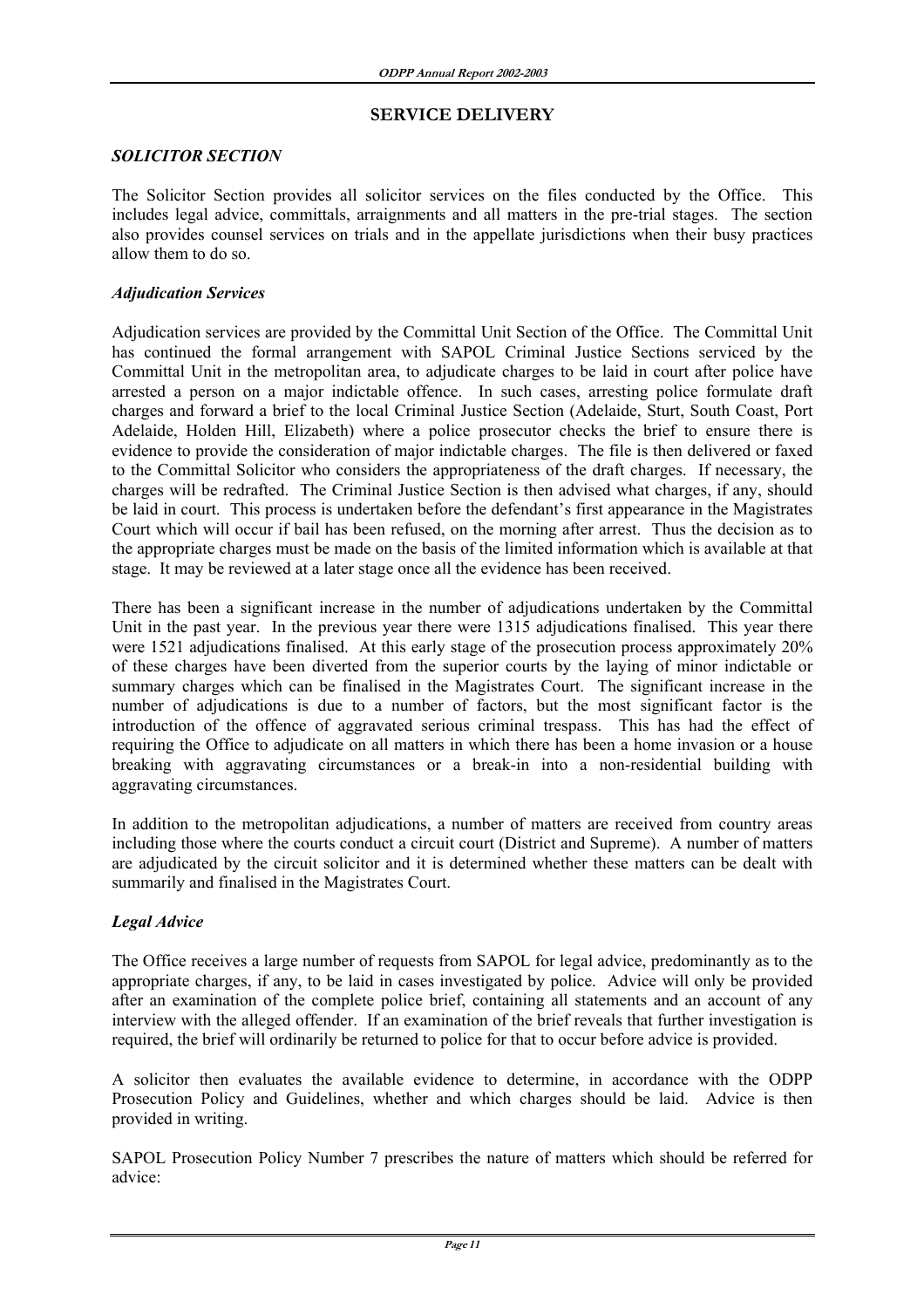*Proceedings which are of unusual importance, significance or sensitivity or involve a witness the subject of the Witness Protection Act or involve serious crime or complex issues of law or fact are to be referred to the DPP, through the Officer in Charge, Prosecution Services Branch, for information, assistance and/or advice. All such matters are to be accompanied by a covering report outlining the reasons for referral to the DPP.* 

This Policy further provides a general discretion about such referrals but requires certain categories of cases to be referred. These include in particular:

- *1 Cases involving a potential conflict of interest for SAPOL to prosecute, such as offences allegedly committed by close friends or relatives of a SAPOL employee and also where offences have allegedly been committed by persons with a high public profile, such as Members of Parliament;*
- *2 Major and/or complex drug offences;*
- *3 Any case where a Court has invited/suggested such a referral;*
- *4 Sexual offences where a Court conducting a committal has ordered that a complainant be called to give evidence during a committal. (Referrals of this nature will only come from SAPOL Prosecution Units in the country, as the DPP conducts such proceedings in the suburban courts in any event);*
- *5 Sexual offences involving child victims where:* 
	- *a) it is uncertain whether criminal charges should be laid;*
	- *b) admissibility of evidence is in question;*
	- *c) pressure to prosecute is being applied by parents, guardians, other interested parties, or government departments, and it is believed by SAPOL prosecutors that there is insufficient evidence to proceed;*
	- *d) SAPOL prosecutors believe that there is little or no reasonable prospect of securing a conviction despite the statements showing a prima facie case;*
	- *e) leave has been granted during a committal hearing to call the child to give evidence. (Again, this will only be required in country areas as in the suburban courts the DPP Committal Unit would be conducting the committal in any event.)*
- *6 Any case in which significant difficulties are experienced during committal hearing, including abuse of process allegations. (Again, this is relevant only to committals in country courts.)*
- *7 Any case involving a witness for the prosecution who is subject to the Witness Protection Act 1996.*
- *8 Any other matter deemed proper for referral by the Officer in Charge of the SAPOL Prosecution Services Branch including, in particular where there is an actual or possible conflict of interest, or where an inappropriate approach has been made, or unwelcome pressure applied, to compromise a SAPOL adjudicator, prosecutor, other police officer, or a lawful process.*

In practice, many other cases are also referred by SAPOL to the Office for advice. Where an alleged offender has not been arrested but instead has been reported on a charge of a major indictable offence in an area serviced by the Committal Unit, such files are routinely referred and advised upon. In the case of persons arrested and charged with major indictable offences, the file goes through the adjudication process dealt with in this Report under "Adjudication Services". This ensures at the outset that appropriate charges are laid and that cases are identified which can be appropriately dealt with by less serious charges in the Magistrates Court or which ought not to proceed at all.

In a case which is likely to depend on the assessment by a jury of the credibility of a witness, the ODPP solicitor preparing the advice will meet with the witness to assess his or her ability to give evidence. This is particularly important in sex cases where it is usually critical to the outcome that the jury unreservedly accepts the truthfulness and accuracy of the complainant's account. An early meeting with the complainant allows the true prospects of success of the case to be properly assessed by an experienced prosecutor. It is also an opportunity for victims in sex cases to be introduced to the prosecuting authority, to be informed about the legal process and to meet with an ODPP Witness Assistance Officer, who can help the witness deal with the prosecution process. The Witness Assistance Officer can also assist the complainant to understand if the decision is made not to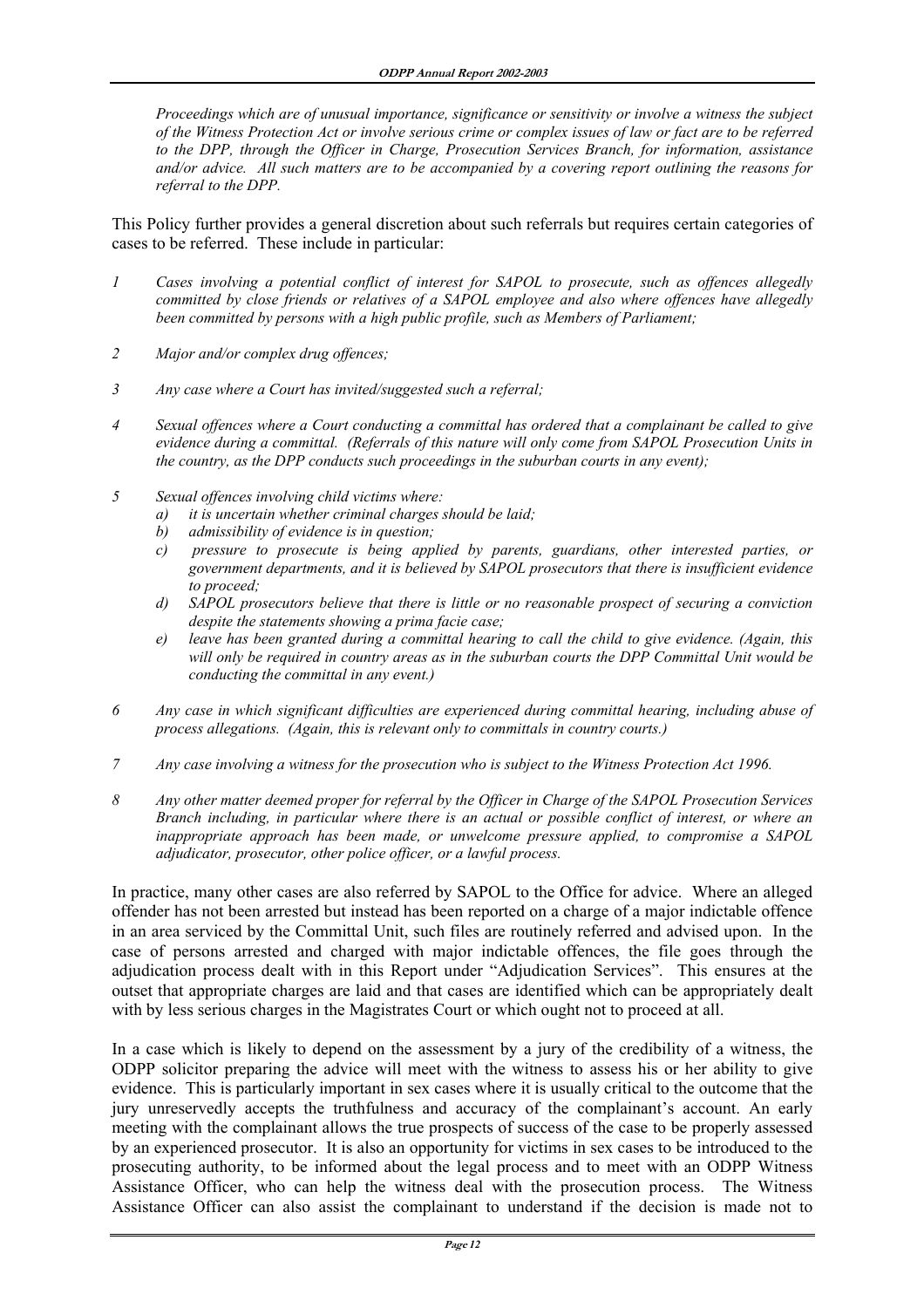proceed. In some cases, information and documentation provided to victims in sex cases during such meetings assists them to decide that they do not wish to endure the prosecution process. Whilst in recent years there have been developments in the criminal justice system which improve the position of victims of sex offences, it remains an unfortunate fact that such cases have a lower rate of conviction, both Australia wide and in South Australia, than cases of non-sex offences. The provision of advice to police, prior to the charging of alleged offenders with sex offences, assists victims of these offences to know at an early stage whether a case will proceed and to understand the reasons for these decisions.

The Office also provides legal advice in relation to major fraud cases through the Fraud Unit of the Solicitor Section. Advice is given at an early stage in some matters to assist SAPOL in determining how the matter will proceed, what further investigations are necessary to ensure that the matter is adequately prepared and the appropriate charges are laid. A close liaison is then maintained throughout the conduct of the matter and reviewed as necessary.

There is also an arrangement with the Major Crash Investigation Section of SAPOL that most vehicular collision cases, in which death or serious injury have been caused, will be referred for advice, prior to the laying of charges.

During the year the Office provided advice as to the appropriate charges, if any, to be laid in 499 cases. This represents a slight decrease in the number from last year. Of the 499 cases, 136 were determined to be major indictable offences. It was determined in the balance of 363 cases that the appropriate charges could be laid in the Magistrates Court or that no charges at all should be laid.

#### *Committal Services*

The Office conducts committal proceedings where major indictable offences have been charged in the Magistrates Courts at Adelaide, Holden Hill, Elizabeth, Port Adelaide and Christies Beach. Committal proceedings will also be held where a person charged with a minor indictable offence has elected for a trial by jury.

Major fraud case committals are conducted by the Fraud Unit within the Solicitor Section. During the committal proceedings, the prosecution case is disclosed to the person charged by filing in the Magistrates Court, the statements of witnesses and other materials upon which the prosecution is founded. A copy of those materials is provided to the person charged or to his or her legal representatives. Prosecution witnesses will not ordinarily be called to give evidence during committal proceedings but this may occur where a magistrate finds that special reasons exist to do so. If a magistrate finds, on consideration of the statements filed in the Court and any evidence taken, that there is sufficient evidence to put a defendant on trial, the defendant is then committed for trial to the District Court or the Supreme Court. Alternatively, if the defendant pleads guilty to the charge during committal proceedings the magistrate will commit that person to be sentenced in the District Court or the Supreme Court.

During committal proceedings, the Office continues to consider the appropriateness of the charges laid, upon review of the declarations and other evidence supplied, then identifies and negotiates at this stage to resolve appropriate cases by way of pleas of guilty to appropriate lesser charges which can be finalised in the Magistrates Court. Early intervention by the Committal Unit also identifies matters which, although not finalised by guilty pleas, may proceed on appropriate lesser charges in the Magistrates Court or which should not proceed at all. This ensures that the superior courts are not called upon to deal with criminal cases which may be appropriately and more economically dealt with in the Magistrates Courts.

As reported last year committals are continuing to take significantly longer than the Court imposed standard of 10 weeks. Some of the delay is still attributable to a failure by SAPOL investigators to deliver all statements of witnesses in sufficient time to be filed and served in the Magistrates Court. It is noted, however, that the defence and prosecution, with the support of the court, at times delay the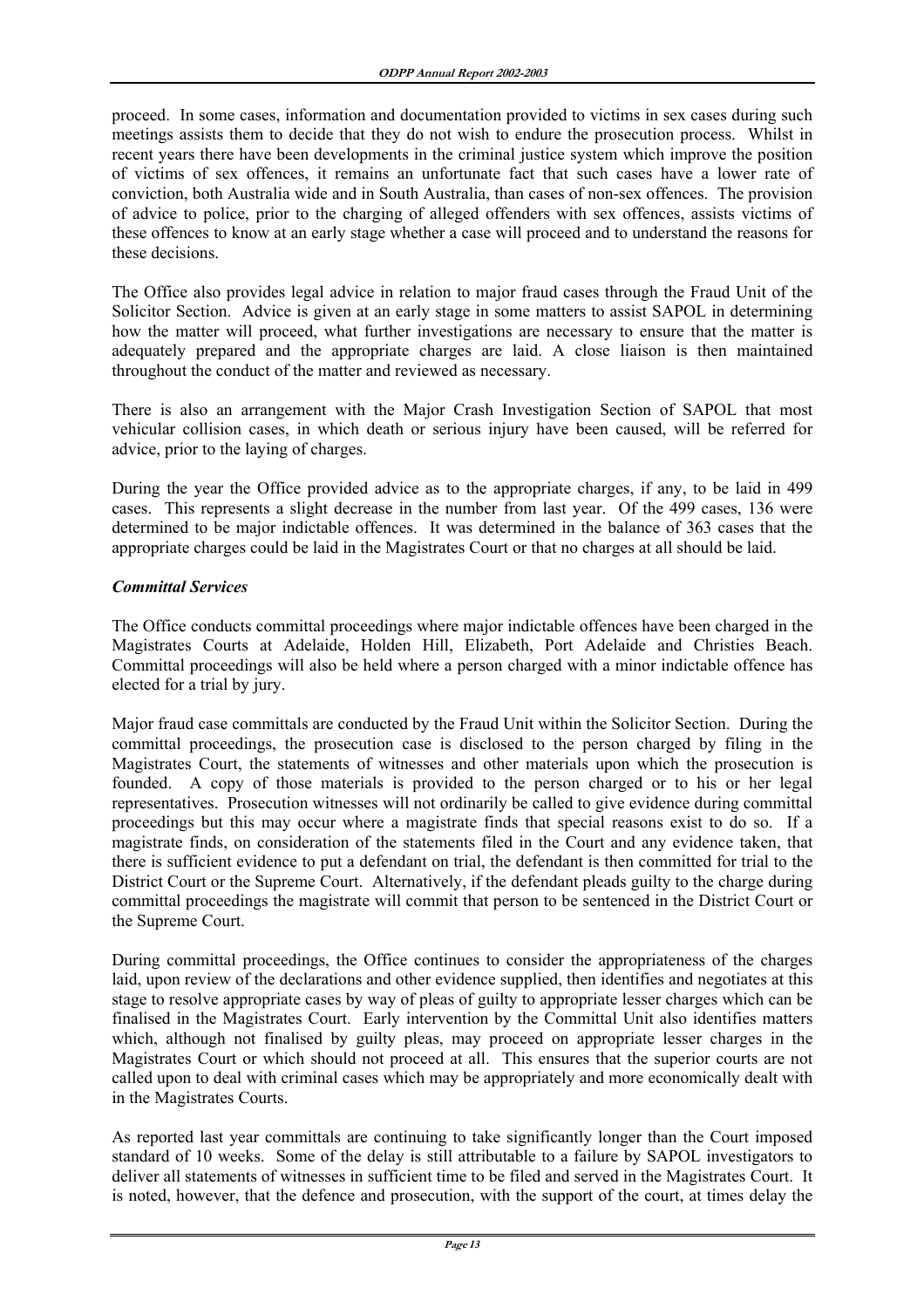committal process to ensure that more pre-trial issues are resolved in the committal proceedings prior to the matter being arraigned in the superior court. This is often a more cost effective process and will continue to be monitored to ensure that the results are consistent with a timely and effective resolution of criminal prosecutions.

During the year the Committal Unit dealt with the committals of 1511 defendants, a slight decrease on the previous year. Of these matters, 663 were committed for trial and 113 were committed for sentence to the superior courts. The balance of 709 did not proceed to the superior courts due to the intervention of the Committal Unit. The Fraud and Solicitor Sections conducted a further 79 committals. This constitutes a total of 1590 committals conducted by the ODPP in the year 2002-03.

#### *Solicitor Services*

The Solicitor Section has the responsibility for all files that are committed for trial in the superior courts. The Committal Unit prior to committal assesses the matters in the metropolitan area. There are also a significant number of matters that come from country areas where SAPOL has had the conduct of the earlier court appearances. In the absence of the screening and review of the Committal Unit these files require a more intensive initial assessment that on occasion results in matters being referred back to the Magistrates Court and appropriate charges being disposed of in that jurisdiction.

Upon assuming conduct of the files it is the responsibility of the Solicitor Section to:

- $\approx$  assess all files;
- $\approx$  lay charges that adequately reflect the nature and extent of the criminal behaviour;
- ≈ engage in negotiations with defence that may resolve the matter without the need to go to trial;
- ≈ draft an advice on evidence;
- ≈ ensure that all matters that are necessary for the proper conduct of the file have been attended to by the investigating officer and if required giving directions to the police to follow up items of evidence;
- ≈ attend in the District and Supreme Courts on arraignments, bail applications and directions hearings;
- ≈ comply with the *Victims of Crime Act 2001* and ensure that appropriate witnesses are referred to the Witness Assistance Service;
- ≈ deliver properly prepared briefs to the prosecutor.

A significant number of matters are resolved without the need to go to trial and it is critical that these matters be identified as early as possible. A number of matters are resolved by the Committal Unit (the accused pleads guilty) and committed for sentence to the superior courts. These matters then become the responsibility of the Solicitor Section. In addition to these matters there are many matters that will resolve by way of plea upon an accused being given appropriate advice by his/her solicitor. There are also some prosecutions that are assessed as not being in the public interest or having no reasonable prospect of conviction. A *nolle prosequi* is then entered in these matters as it would be inappropriate to continue the prosecution *(Appendix B)*.

The carriage of the files through the courts requires that the solicitor attend on all interlocutory hearings such as bail applications, arguments on the law prior to trial, filing of prosecution applications for trial such as vulnerable witness applications and setting of matters for trial. A significant number of matters are the subject of applications by the defence pursuant to s269 of the *Criminal Law Consolidation Act 1935* for a finding that they were mentally incompetent at the time of the offence or are unfit to stand trial. The calling of medical evidence and a finding of fact by a judge or jury resolves most of these matters. The Solicitor Section attends on a number of these matters without the need for them to be briefed to the Prosecution Section.

The Solicitor Section has worked under significant strain this year as a result of changes to legislation, increased complexities in the presentation of prosecutions to the court, turnover of personnel and a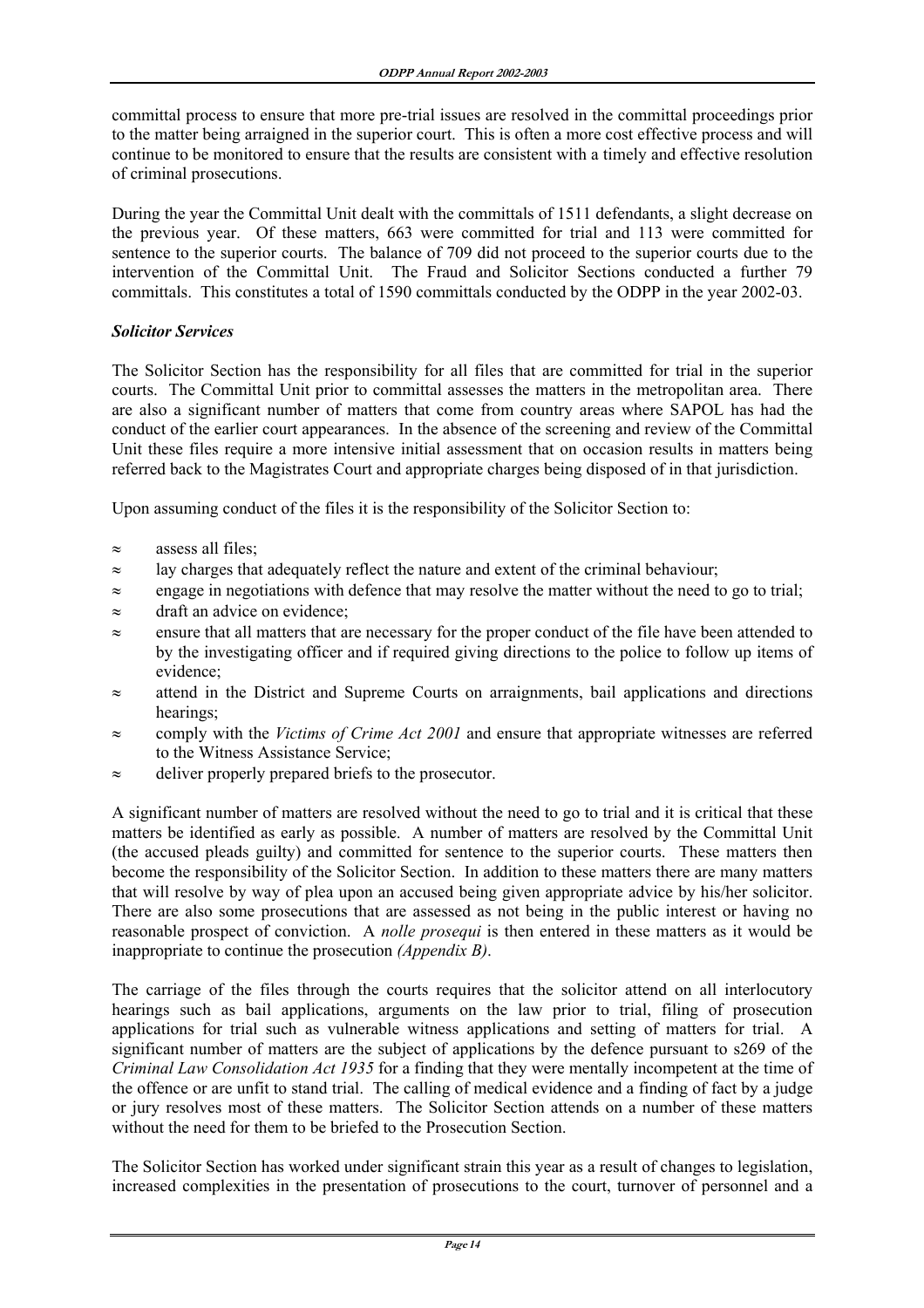rise in the number of files handled by the Office. The Section has responded extremely well to these challenges and has carried out its work in a dedicated and professional manner.

#### *Fraud Unit*

The demand for advice and assistance with large and complex fraud investigations and prosecutions has increased by 38% this year, and the ODPP has maintained a dedicated fraud unit within the Office with respect to these matters. The work of the unit encompasses all large and complex fraud matters investigated by SAPOL's Serious Fraud Investigation Branch, Anti-Corruption Branch and Local Service Areas and extends from multi-million dollar "white collar" crime to matters involving perjury, anti-corruption investigations of government agencies and allegations against legal practitioners. The last year has seen a substantial increase in the amount of credit card frauds and computer-related crime.

Early liaison between the Serious Fraud Investigation Branch and Anti-Corruption Branch has continued, resulting in substantial resource savings to SAPOL, this Office and the Courts Administration Authority by ensuring early assessment as to whether a prosecution should be commenced and early resolution of matters wherever possible, thus ensuring the efficient distribution of investigative and prosecutorial resources.

In addition, the special arrangements for liaison between the Legal Practitioners Conduct Board and this Office continue with procedures formalised for notification by the Board to the Director of Public Prosecutions of matters which may involve criminal conduct.

In the last year, many serious cases of criminal fraudulent conduct involving, individually, hundreds of thousands of dollars, have been handled by the fraud unit. The sentencing standards for large scale systematic breach of trust frauds, as established by the Court of Criminal Appeal in *R v Davies* and *R v Cavanagh,* have been maintained.

#### *Criminal Assets Confiscation*

In December 2002 the single judge ruling on the appeal of *Tregenza v DPP* was delivered. In this ruling, it was held that:

- the court should be cautious before it grants a restraining order under section  $15(5)$  because such orders deprive a defendant of substantive rights;
- an order under section  $15(5)$  should only be made if there are real risks that the property be dissipated;
- ~ personal undertakings and restraining orders under the *Magistrate's Court Act* are appropriate alternatives to restraining orders under the *Criminal Assets Confiscation Act, 1996*;
- ~ the ex parte application for a restraining order was inappropriate in the circumstances.

The effects of this ruling have displayed themselves in the type of orders being granted and varied by the Magistrates Court.

During this financial year orders restraining property against 50 defendants were granted. However, of these only 44 were granted pursuant to the Criminal Assets Confiscation Act. This represents a decrease of 39% in the number of restraining orders granted under the Criminal Assets Confiscation Act from last financial year. Of these 44 Criminal Assets Confiscation Act restraining orders six were consequently converted into Magistrate Court Act orders or undertakings at a later date. The remaining six restraining orders granted this year were issued pursuant to the Magistrates Court Act 1991 or as undertakings. An additional 17 restraining orders made under the Criminal Assets Confiscation Act from earlier financial years were converted to Magistrates Court Act or undertakings as a result of the ruling in *R v Tregenza.* This brings the total number of defendants with restraining orders not made under the Criminal Assets Confiscation Act to 29 and represents 28% of the total number of 102 restrained defendants in this Office. It is expected that these non confiscation based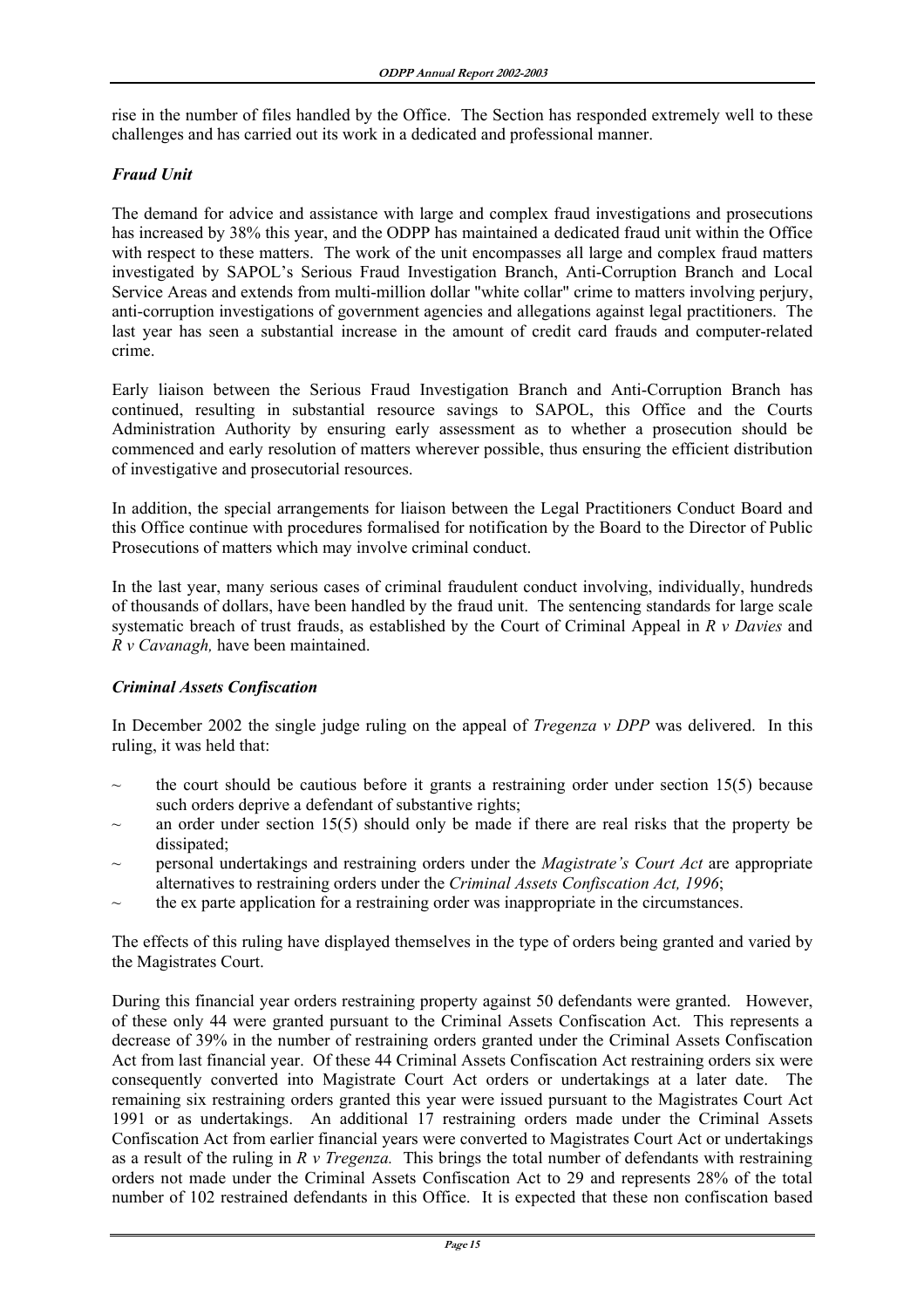restraining orders will have a significant impact on forfeiture orders and income into the Criminal Injuries Compensation Fund in future. Orders of this type do not provide any restrictions on defendants accessing restrained property for the purpose of legal or other expenses and do not provide for automatic forfeiture.

Forfeiture orders were granted against 46 defendants this financial year. This represents a decrease of 16% on the previous year. Forfeiture orders granted against 41 of the defendants (89%) related to persons convicted of drug offences. Of the forfeiture orders made, 15 (32%) related to automatic forfeiture and 30 orders granted (67%) related to oral forfeitures made before the Court in which the defendant was tried for the criminal offences.

There was a decrease in revenue deposited into the Criminal Injuries Compensation Fund this year. The total revenue deposited into the Fund amounted to \$666 786. This represents a minor decrease of 1.75% on the last financial year. This small decrease reflects in part, the decision in *Tregenza* and reduced staffing in the Police Confiscation Section due to secondments.

One matter was this year heard on appeal - *DPP v Alexander*. This appeal canvassed whether Magistrate Court Act restraining orders should be used to restrain property subject of a serious drug offence because such orders do not provide the same protection as those under the Criminal Assets Confiscation Act; whether Magistrate Court Act restraining orders are in the circumstances available in any event; whether these orders are consistent with the legislative intention of the Criminal Assets Confiscation Act and whether an anticipated outcome of automatic forfeiture is a valid reason for refusing to issue a restraining order under the Criminal Assets Confiscation Act. The decision of the Full Court is yet to be delivered.

# *Policy Unit*

In the last financial year the Office could not maintain a dedicated policy position (even at a half time level) because of the pressure on the Office to process prosecutions in a timely manner. It remains the firm view of the Executive of this Office that a full time policy position is critical. This is essential to allow us to provide timely advice to government and to the enable us to have an effective role in development of the criminal justice system.

The Office has established a Policy Committee which has on it representatives from all levels within the Office. This Committee has attempted to address all of the legislative changes made by government however our effectiveness in this area is less than optimum because of the lack of a full time position.

# *PROSECUTION SECTION*

This section provides the counsel work to the Office. This includes, opinions, trial and appellate work.

# *Counsel Services*

During the last financial year the Prosecution Section has continued to feel the effect of R v Bunting and Wagner with two prosecutors being solely dedicated to this trial.

Some of the more significant cases prosecuted in the last 12 months are as follows:

*R v Loader* - The accused was charged with a double murder. The murders came about as a result of the illicit trade in cannabis and this was very much a focal point during the trial. The accused was found guilty of both murders.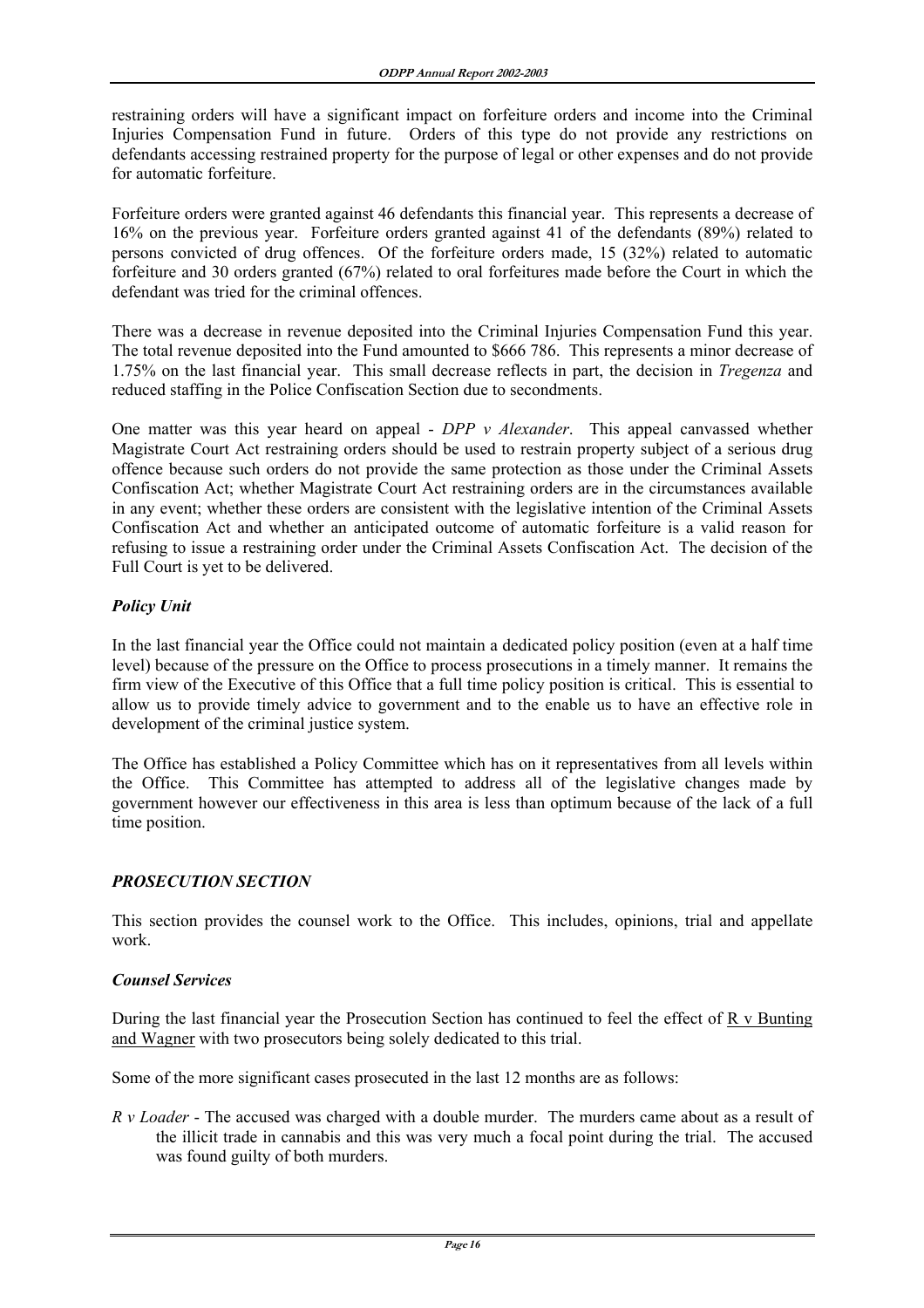- *R v Porter*  The accused was charged with the murder of his 63 year old step-father in Mount Gambier. The murder was presented against a backdrop of threats by the accused towards his step-father. Tragically the dispute seemed to have centred on the sale of a \$1500 utility van. The accused was found guilty. This conviction was appealed in the Criminal Court of Appeal and the appeal was dismissed.
- *R v Boney and Boney*  Three accused were charged with the murder. One accused pleaded guilty and the other two accused went to trial. This murder was committed in the context of a home invasion. The accused had entered a house looking for drugs and money and had killed the occupant. They were found not guilty of murder, but guilty of manslaughter.
- *R v Kamleh; R v Zappia*  Kamleh and Zappia were originally jointly charged with two counts of murder that occurred in a North Adelaide hotel room. Prior to the trial, application was made for separate trials. That application was granted on the basis that there was a large amount of evidence that was admissible against Zappia that was not admissible against Kamleh and which also had the potential to be very prejudicial to Kamleh.

 The trial of Zappia commenced first. A jury acquitted him of the murders, but convicted him of two counts of manslaughter on the basis he had not fired the fatal shots, but that he had been part of a joint enterprise with Kamleh to threaten the victims with a loaded firearm. Zappia appealed these convictions. The Criminal Court of Appeal allowed the appeal in relation to one count of manslaughter, but not the other.

 Kamleh elected for trial by judge alone. The trial judge found that he fired the fatal shots and convicted him of two counts of murder. Kamleh appealed those convictions. The Criminal Court of Appeal dismissed that appeal.

*R v Grosser* - This was a re-trial for one count of attempted murder and five counts of endangering life arising out of a siege in which a police officer was shot. Grosser had already been found guilty by one jury, however his conviction was quashed by the Criminal Court of Appeal on the basis of some of the directions given by the trial judge in his summing up. At the end of the second trial Grosser was again found guilty.

 Although the verdict was entered in June 2002 Grosser again sought leave to appeal against his conviction and sentence. Leave to appeal against the conviction was refused. Leave to appeal against his sentence of 22 years imprisonment with a non parole period of 18 years was granted. This appeal is yet to be heard.

- *R v Newman* The accused was charged with one count of causing death by dangerous driving and one count of causing bodily harm by dangerous driving. He elected for trial by judge alone. These charges arose out of an occasion when the accused, under the effect of heroin, fell asleep and caused his vehicle to mount the footpath at the front of the Queen Elizabeth Hospital. In doing so the accused killed a woman who was going to visit her husband and injured a nurse who had just finished work. The accused was found guilty of both counts. Leave to appeal these convictions was refused.
- *R v Perdikoyiannis*  The accused was charged with wounding with intent to do grievous bodily harm, false imprisonment and armed robbery. All of these offences arose out of one incident in which a car dealer was lured into a van where he was subsequently held hostage by a number of men wearing balaclavas and carrying guns. During the time that he was in the van the victim was subjected to violence which included pistol whipping and electric shocks. The accused was identified as the driver of the vehicle and he was found guilty of the offences. This matter is subject to appeal.
- *R v Kostaras* This was a re-trial for four counts of unlawful sexual intercourse. At the time of the offences the accused was a teacher at a suburban high school. The victim was a student at the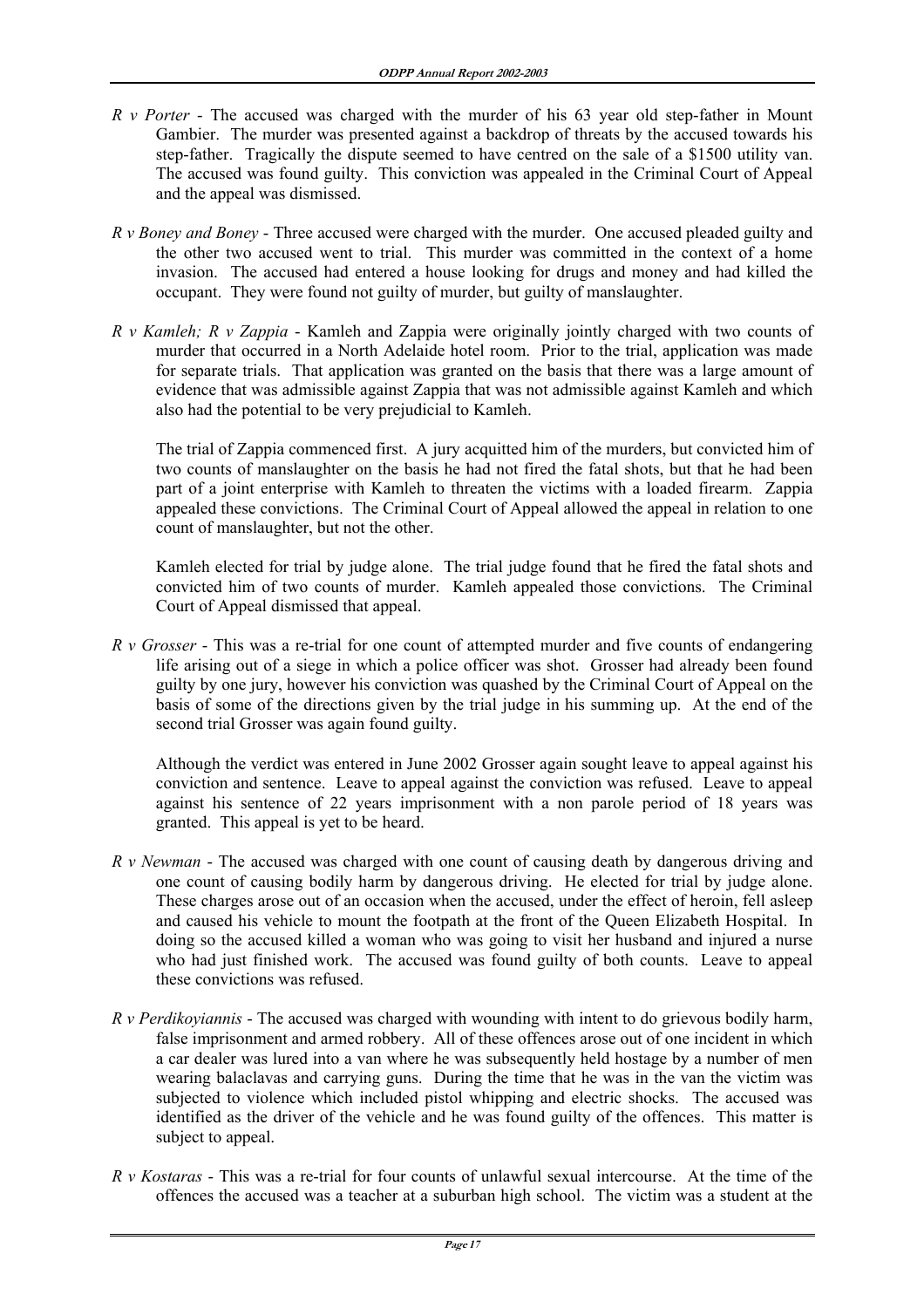same school. At the conclusion of the first trial the accused was found guilty. However, that conviction was subsequently quashed by the Criminal Court of Appeal. At the end of the second trial the accused was again found guilty. This matter is subject to appeal.

#### *Bodies in the Barrels*

The accused were arrested in May 1999. In June 2001 one of the accused pleaded guilty to four counts of murder. The trial for the remaining accused Bunting, Wagner and Haydon commenced in March 2002 with legal argument. The learned trial judge decided that Haydon should be tried separately. In September 2002 Wagner pleaded guilty to three counts of murder. The case of R v Bunting and Wagner commenced before a jury in October 2002. Bunting was charged with 12 counts of murder and Wagner with eight counts murder.

As a result of a change in the legislation a panel of 15 jurors was empanelled at the outset. This allowed for there to be three reserve jurors. The evidence concluded in July 2003 (after 94 sitting days in 2002-03). Over 230 witnesses were called for the Crown, there were approximately 1500 exhibits and approximately 11 000 pages of transcript. During the course of the trial three jurors have been excused. After addresses by all counsel and the judge's summing up the jury is expected to return a verdict in September 2003.

Prosecution of this matter has involved two counsel, three solicitors, two law clerks and a half time Witness Assistance Officer. This trial has had a significant impact on the resources of this Office. Whilst this Office has been able to backfill some of the positions of these people during the course of the trial, it has been impossible to replace the experience of all those involved.

#### *Appeals*

The Office appears in all appellate jurisdictions.

#### **HIGH COURT**

 In the last financial year the Office of the Director of Public Prosecutions was involved in 15 applications for special leave to appeal. Each of the applications were lodged by the defence. Leave was granted in relation to Gillard, and 'M' and 'A' who were jointly charged with murder. The first appeal was heard in the same financial year and the second appeal was heard in August 2003. A decision has not yet been delivered on these.

| <b>Leave to Appeal</b>                 | <b>Number</b> |
|----------------------------------------|---------------|
| Applications pending at 1/7/02         |               |
| Applications filed during 2002/03 year |               |
| <b>TOTAL</b>                           | 19            |
| Leave to Appeal refused                |               |
| Leave to Appeal granted                |               |
| Applications pending at 30/6/03        |               |
| <b>TOTAL</b>                           | 1 Q           |

#### **COURT OF CRIMINAL APPEAL**

 Over the last year the Office of the Director of Public Prosecutions has been involved in a number of significant appeals. Amongst these there were three prosecution appeals against sentence.

*R v Caplikas* - The accused pleaded guilty to multiple charges of assault with intent to rob, attempted rape and indecent assault. He was initially sentenced to 15 years and 8 months imprisonment with a non-parole period of seven years and eight months.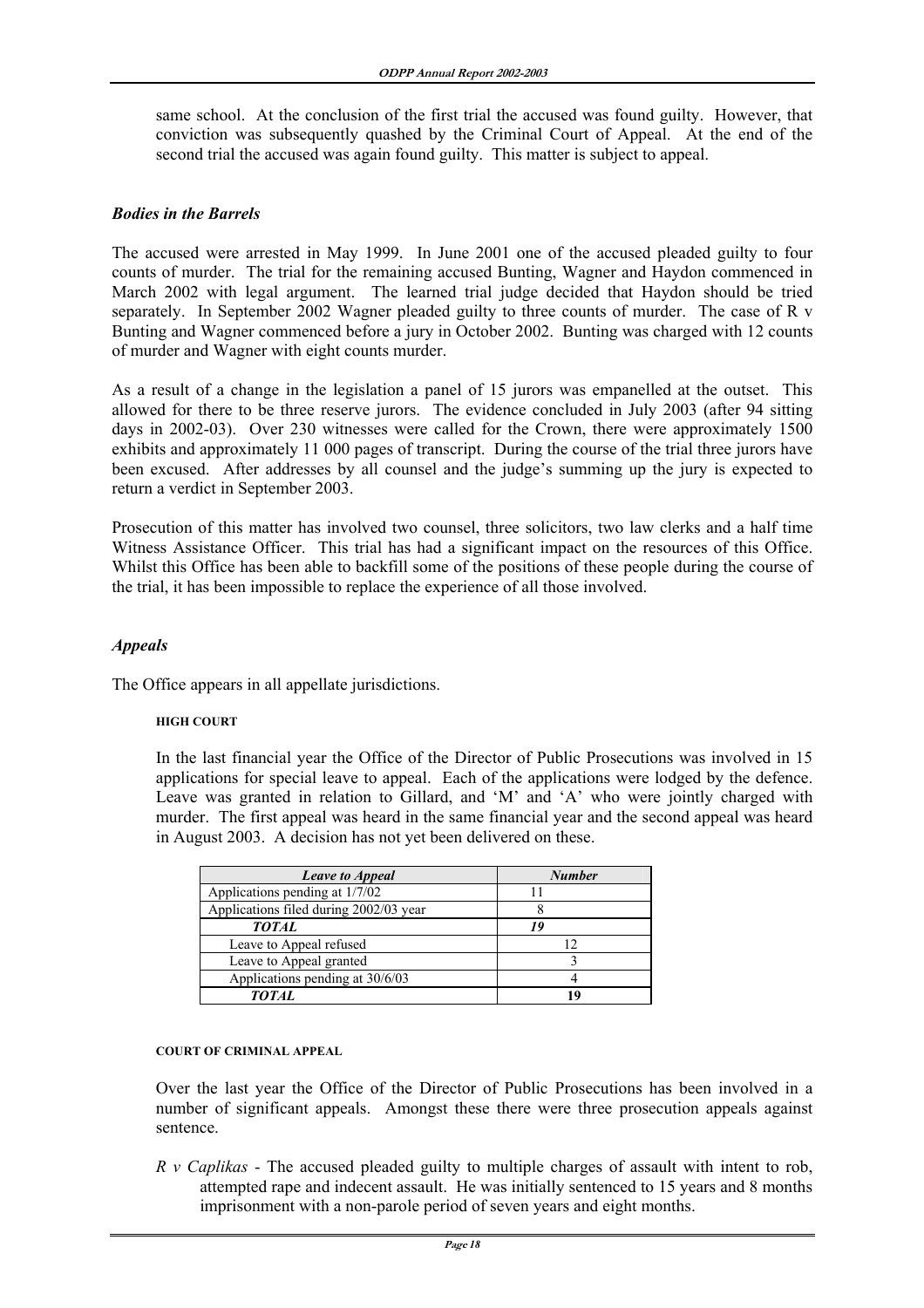*On appeal the sentence was increased to 20 years imprisonment with a non-parole period of 10 years. Caplikas has since been refused special leave to appeal to the High Court.* 

*R v Priestley* - The accused pleaded guilty to causing death by dangerous driving. The accused's truck had struck the victim whilst he was riding his bicycle. The offence was aggravated by the fact that after the collision the body of the victim was dragged by the accused's truck for about six kilometres and was then left by the accused who failed to render any assistance. The accused was initially sentenced to four years imprisonment with a non-parole period of two years.

 *On appeal the sentence was increased to six years and three months imprisonment with a non-parole period of four years.* 

 *R v Ngo and Le* - The accused were convicted of a number of counts of being in possession of heroin for sale and taking part in the sale of heroin. They were sentenced to ten years imprisonment with a non-parole period of five years. The Director of Public Prosecutions sought leave to appeal this sentence on the basis that the sentence was manifestly inadequate particularly in circumstances where the trial judge had sentenced the accused on the basis that they had been involved in a large scale drug operation.

*Leave to appeal was refused.* 

Other significant appeals included:

- *R v Leach* (sentence) The court considered the effect of the accused's mental illness in the sentencing process. Consideration was also given to the role of victim impact statements.
- *R v Liddy* (sentence) The court considered factors relevant to sentence including: the appropriate sentencing standard when the offences were committed many years before, the prospects of the offender dying in prison, the significance of good character and the loss of reputation and employment brought about by a term of imprisonment.
- *R v Hansen* (conviction) Under consideration in this appeal was the nature, purpose and timing of a defence opening address.
- *R v Proom* (sentence) The Court considered the effect of the accused suffering a drug addiction.
- *R v A* (sentence) The court discussed the role of the submissions of the prosecution in the sentencing process.
- *R v Karger* (conviction) Amongst other things, the court considered the accuracy, reliability and acceptance of DNA evidence which included argument as to the use of statistics associated with this evidence. A further ground of appeal was the application of s74(D)- (E) of the *Summary Offences Act 1953* for the recording of interviews conducted by the police. This appeal was dismissed.
- *R v Tripodi* (conviction); *R v Hastings* (conviction) These two appeals also dealt with s74(D)- (E) of the Summary Offences Act. In both matters the appeals were dismissed even though it had been found that there had been a failure to strictly comply with the legislative regime.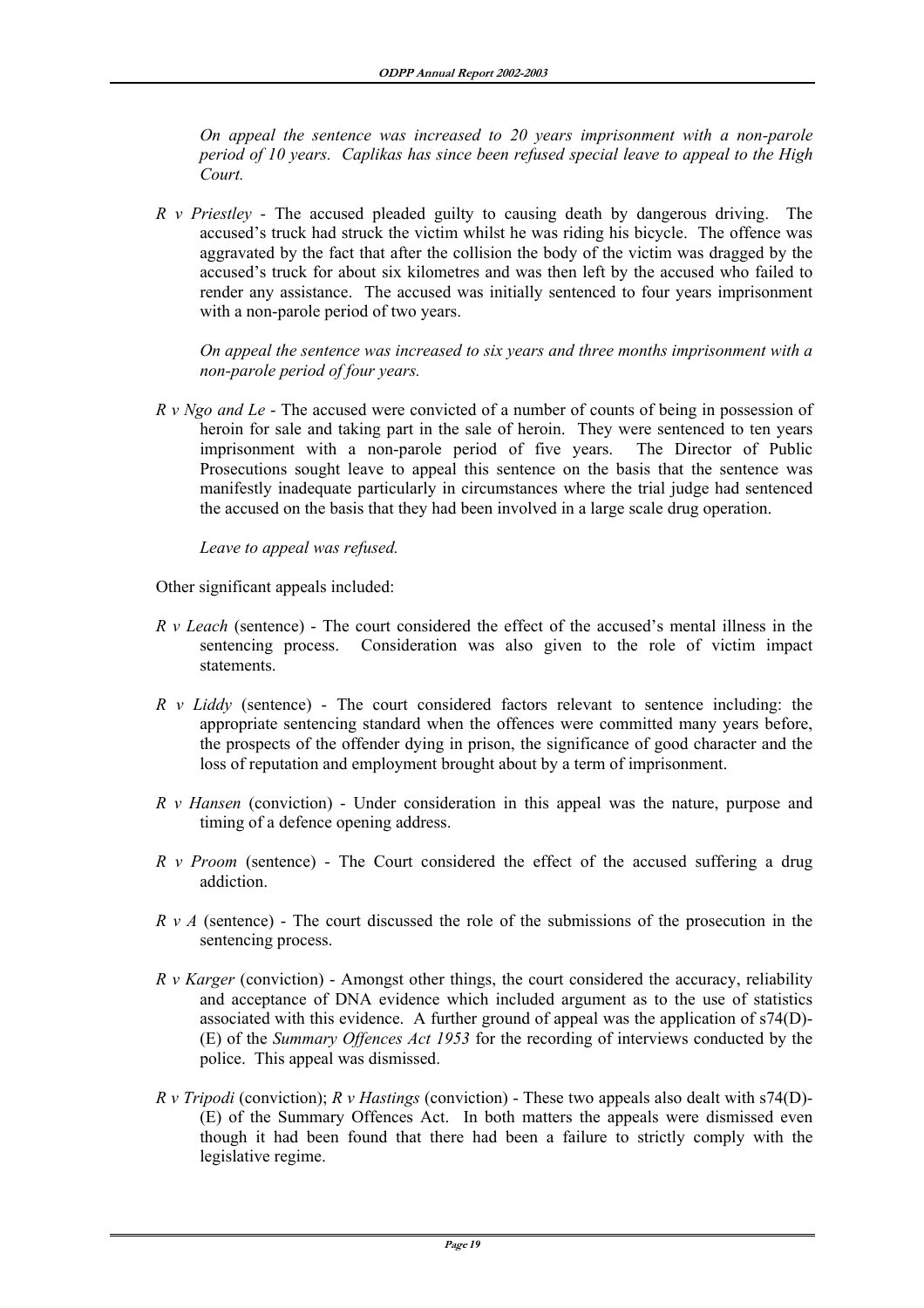*R v Andrews* (conviction) - The appellant was convicted of murder in December 1994. The lengthy delay preceding the appeal was largely attributable to the appellant having no legal representation. The appeal related to a number of the features of the evidence led by the prosecution. The appeal was dismissed.

There were also two petitions for mercy that followed a High Court judgement:

*R v Jarrett* (sentence); *R v Murphy* (sentence) - Jarrett was convicted of murder in the June 1994 and Murphy was convicted of murder in April 1996. Both were sentenced to life imprisonment and non parole periods were imposed. Each of the accused petitioned the Governor for a reduction in their non parole period on the basis of a recent High Court judgment of *R v Inge*. They argued that when they had initially been sentenced the Court had applied a particular approach in dealing with the relevance of their youth at the time of the commission of the murders. In *R v Inge* that approach met with the disapproval of the High Court.

 Both matters were referred to the Court of Criminal Appeal for consideration. The Court of Criminal Appeal reduced the non parole periods in each case. The non parole period for Jarrett was reduced from 28 years and 6 months to 24 years. The non parole period of Murphy was reduced from 25 years to 23 years.

|                                                                     | Appeals        | Appeals        |
|---------------------------------------------------------------------|----------------|----------------|
|                                                                     | initiated by   | Initiated by   |
|                                                                     | Defendant      | <b>DPP</b>     |
| Applications heard in 02/03 but filed prior to 1/7/02               | 52             | $\mathbf{3}$   |
| Leave already granted                                               | 22             |                |
| Leave refused and Form 7 lodged                                     | 8              |                |
| Leave granted                                                       | 12             |                |
| Leave refused                                                       |                |                |
| Applications abandoned                                              |                |                |
| Other (Petition of Mercy)                                           | $\overline{2}$ |                |
| <b>TOTAL</b>                                                        | 52             | 3              |
| Of those where leave was granted (inc 5 form 7 & Petition of Mercy) | 41             | 3              |
| Appeals upheld                                                      | 14             |                |
| Appeals dismissed                                                   | 27             | 2              |
| Appeals abandoned                                                   | $\Omega$       | $\mathbf{0}$   |
| <b>TOTAL</b>                                                        | 41             | 3              |
| <b>Applications filed during 2002-2003</b>                          | 113            | $\mathbf{2}$   |
| Leave granted                                                       | 57             | $\theta$       |
| Leave refused but Form 7 lodged                                     | 19             | 0              |
| Leave refused                                                       | 13             | 0              |
| Leave abandoned                                                     | 15             | 0              |
| Leave not yet determined                                            |                | 0              |
| Pending as at 30/6/03                                               | 8              | 0              |
| <b>TOTAL</b>                                                        | 113            | $\mathbf{2}$   |
| Where leave was granted (inc 4 Form 7)                              | 61             | $\mathbf{2}$   |
| Appeals upheld                                                      | 18             |                |
| Appeals dismissed                                                   | 26             | 0              |
| Appeals abandoned                                                   | 3              | 0              |
| CCA hearing or decision still pending as at 30/6/03                 | 14             |                |
| <b>TOTAL</b>                                                        | 61             | $\mathfrak{D}$ |

 \*In some instances Applications were lodged and Leave to Appeal granted, however a decision was not handed down within the current year.

#### **MAGISTRATES' APPEALS**

 This year the Office has continued to conduct Magistrates Appeals instituted by defendants in relation to minor indictable offences such as serious criminal trespass, assault occasioning actual bodily harm and indecent assault offences. In the main these were appeals instituted against the imposition of sentences although there have been a number that related to convictions following trial. The Office has maintained its policy in providing advice and opinions to Police Prosecution Services regarding the institution of prosecution appeals.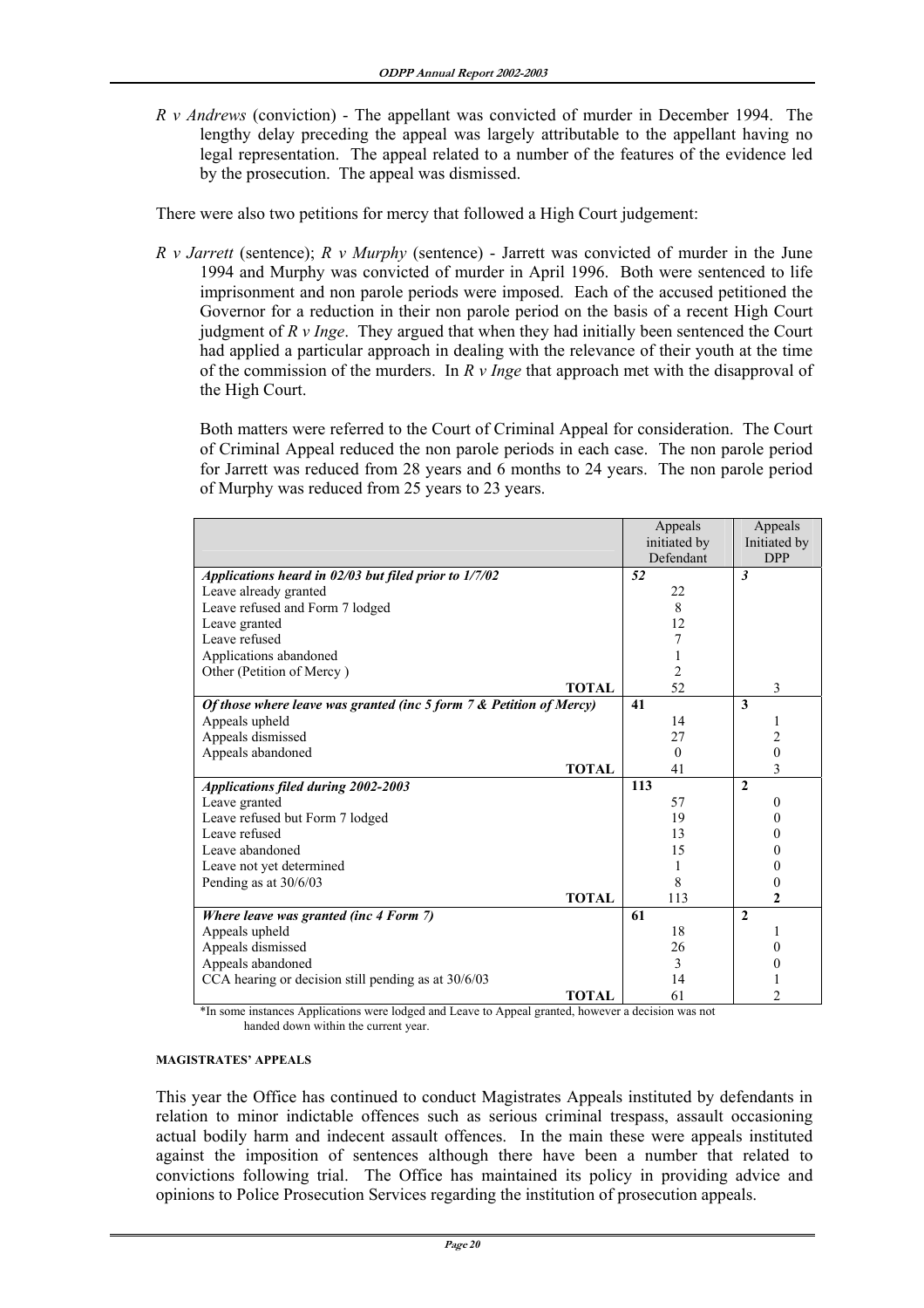|                  | Appeals initiated by defendant | Appeals initiated by police |
|------------------|--------------------------------|-----------------------------|
| Appeal upheld    |                                |                             |
| Appeal dismissed |                                |                             |
| Appeal abandoned |                                |                             |
| Appeal pending   |                                |                             |
| Total            |                                |                             |

#### *WITNESS ASSISTANCE SERVICE*

The Witness Assistance Service continues to advocate and assist in ensuring the rights of vulnerable witnesses, victims and their immediate family members are recognised within the criminal justice system. In addition the Witness Assistance Service maintains its focus on delivering a high standard of services to the community.

There has been a steady increase in the referrals to the Witness Assistance Service in the last 12 months. The Witness Assistance Service Referral Policy was endorsed by Executive during the last 12 months. Under the policy all victim/witness matters are referred to the service at the earliest stage in the adjudication or committal process.

#### *Mission*

To ensure that all victims of crime and their immediate family members have access to information and support services, and are aware of their rights and responsibilities when dealing with the criminal justice system.

#### *Objectives*

The following objectives provide a framework for achieving the mission of the Witness Assistance Service:

- ≈ ensure victims and their immediate family members are aware of their rights and entitlements, and also their responsibilities;
- ≈ provide victims, their families and witnesses with information about the prosecution processes and ensure they are kept informed about the matter;
- $\approx$  design and contribute to information packages for victims and their families;
- ≈ inform victims and witnesses about vulnerable witness provisions;
- ≈ assist witnesses to prepare for court by providing court tours and information about giving evidence;
- ≈ provide information and assistance with the preparation of victim impact statements;
- ≈ ensure victims and witnesses who contact the Office to seek information about a matter are dealt with promptly in accordance with the Declaration of Victim's Rights;
- ≈ assess victims needs in dealing with the prosecution process and provide referrals to appropriate organisations for ongoing counselling;
- ≈ work with solicitors and prosecutors as part of a team, in a manner that ensures best outcomes for the victim/witness;
- ≈ identify ways of improving services to victims and witnesses participate in and initiate research and conduct customer surveys;
- ≈ help to establish systems of communication that enhance service delivery from the Office;
- ≈ network with interested stakeholders dealing with victims and witnesses;
- ≈ establish and maintain statistical information;
- ≈ liaise nationally with other Witness Assistance Services to ensure consistency across Australia;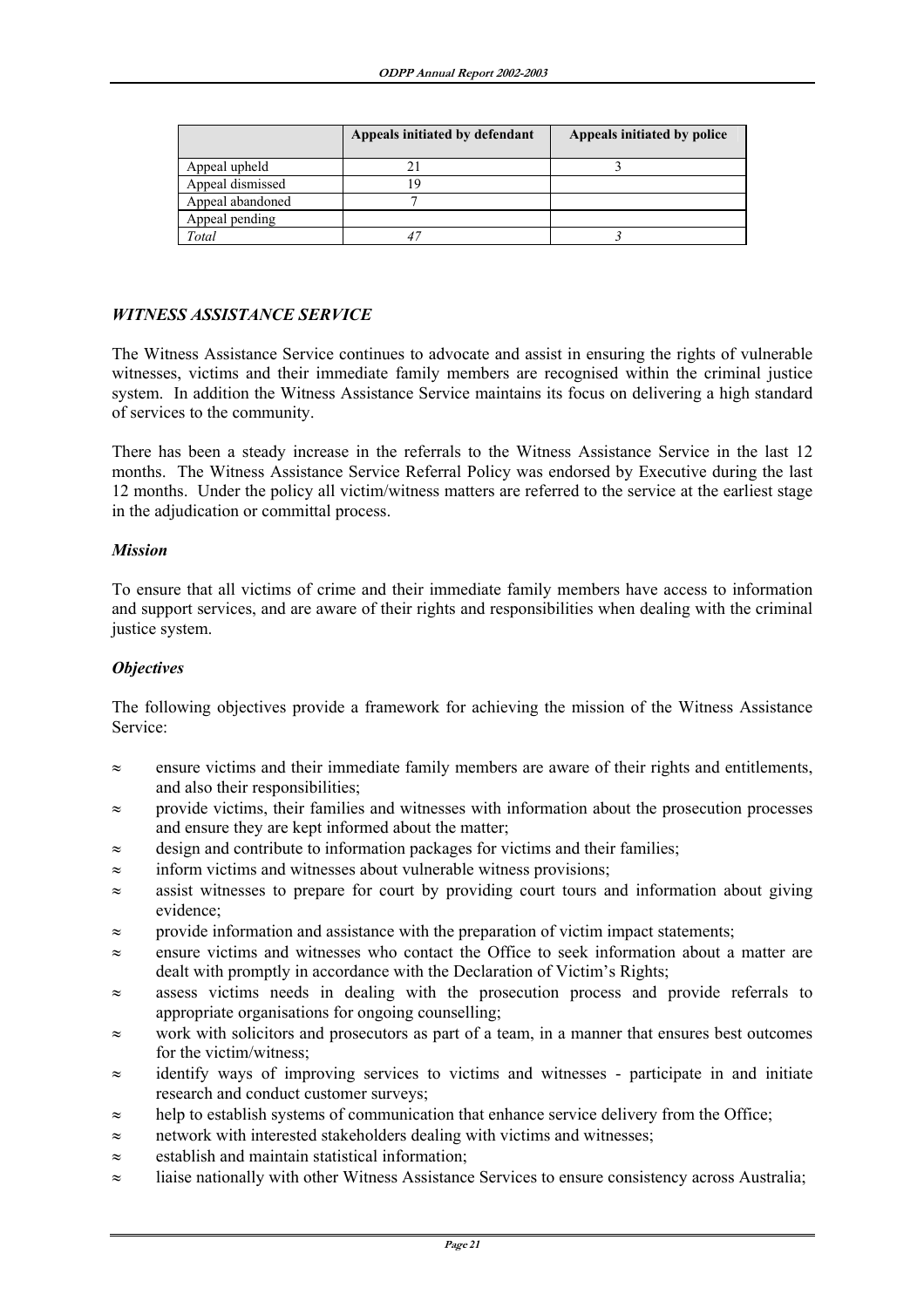- ≈ advocate for resources to improve delivery of services to victims and witnesses in South Australia;
- ≈ attend conferences and when possible conduct conferences with professionals in order to maximise professional development; and
- ≈ participate in internal and external committee work as required.

#### *Review*

An independent review funded by the Attorney-General's Justice Strategy Unit was conducted in November 2002 of the Witness Assistance Service with a special focus on service delivery to child witnesses. The outcome of the review highlighted the confidence of external agencies in the professional delivery of services to victims of crime from the Witness Assistance Service. The high regard in which the Witness Assistance Service was held within the ODPP operational teams was also mentioned. Approximately 20 recommendations concluded the report, and work has commenced on several of these.

A significant outcome of the review was the additional funding of 2.5 FTE Witness Assistance Officer positions working specifically with children (1.0 FTE in 2002-03 and 1.5 FTE in 2003-04). We gratefully acknowledge the support and assistance of the Victims of Crime Co-ordinator and senior members of the Justice Strategy Unit for their commitment to securing this additional and welcomed funding.

#### *Bodies In the Barrel*

With the first trial almost completed the Witness Assistance Officer, Rebecca Dale continues to work tirelessly in delivering services to the families involved in this matter.

#### *Conference*

At a recent Child Sexual Abuse Conference: Justice Response or Alternative Resolution held in Adelaide, May 2003, the Witness Assistance Service presented a paper on " Child Witnesses in the Criminal Justice System - The Issue of Vulnerability". The paper which was prepared and presented by Anna Whittam and Heidi Ehrat was well received by conference attendees.

Paul Rofe QC and Filomena Merlino also combined ideas on a paper titled " Focussing on the Child", which the Director presented to conference attendees.

The Witness Assistance Service featured highly in discussions surrounding the delivery of services to children in the criminal justice system.

#### *Training*

The Witness Assistance Service in collaboration with Yarrow Place, Victim Support Service and Women's Health Statewide, will continue in the next 12 months to consider all training opportunities in rural and remote areas.

Over the last 12 months four rural training seminars on the criminal justice system were conducted jointly with Yarrow Place. A further criminal justice seminar was also held during Law Week. These seminars focussed on service providers in the community having access to information and processes within the criminal justice system.

SAPOL continue to invite the Witness Assistance Service to attend their various training courses. The Witness Assistance Service welcomes these opportunities and ensures attendance upon each occasion.

The Witness Assistance Service also participated or presented to the following groups: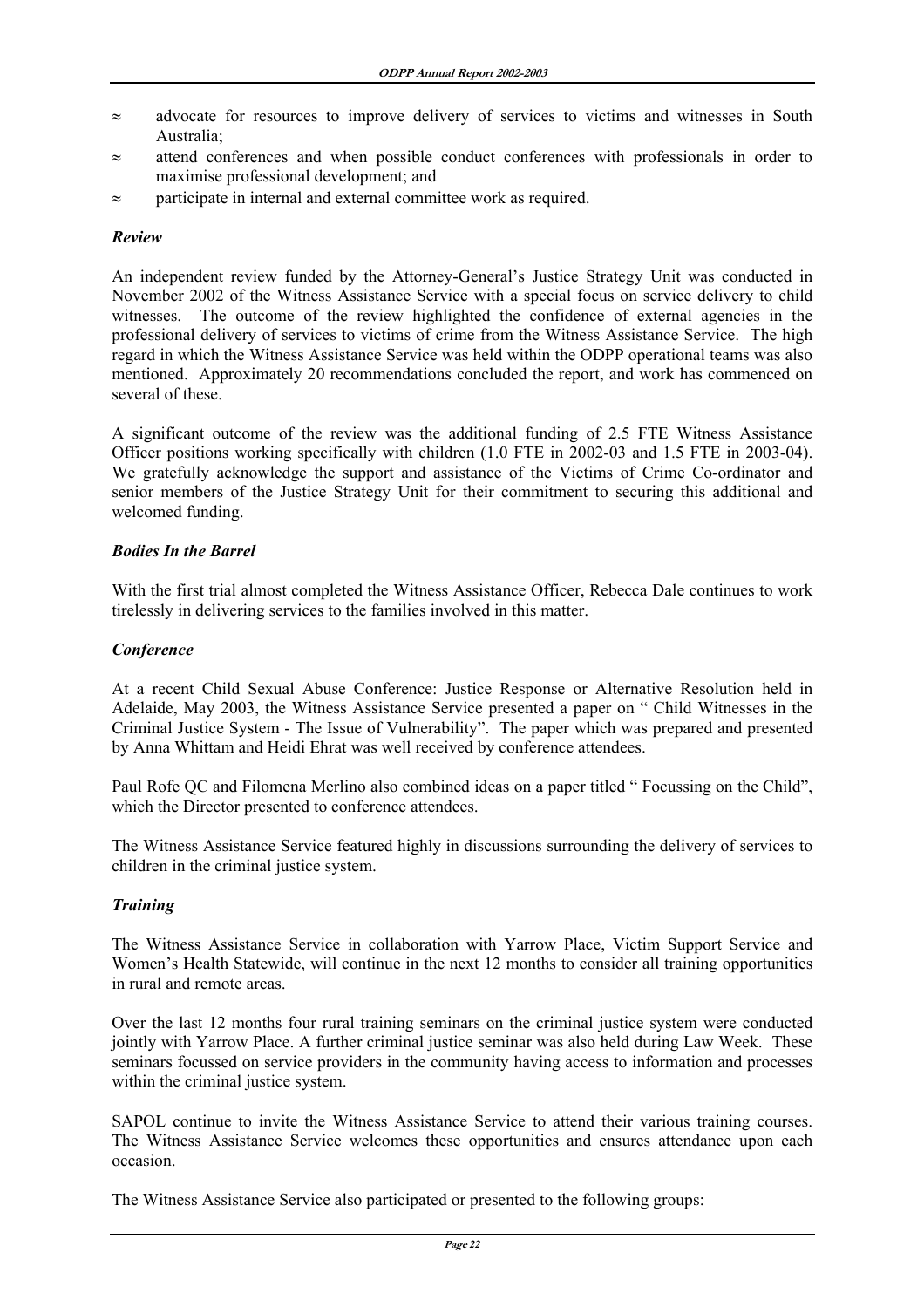- ~ TAFE Child Abuse Investigation Course;
- Flinders University Law Students; and
- Side Street Counselling Service.

#### *The next 12 months*

There are various new and exciting projects planned for the next 12 months. Additional funding to the Witness Assistance Service will ensure an opportunity for staff to manage projects and portfolios which will continue to improve service delivery to the community. Examples include:

- integration of the assessment tool for Witness Assistance Service practice with children;
- $\sim$  development of internal Witness Assistance Service policies/and recording of tasks;
- $\sim$  development of a feedback form for ODPP and obtain consumer feedback;
- $\sim$  a booklet for victims and families involved in mental impairment applications and matters;
- a booklet for victims and families involved in road trauma.

#### *ADMINISTRATIVE SERVICES*

The 29 administrative staff have continued to provide a highly effective support service to the Office. The administrative staff provide a range of services to the Office including law clerk, executive assistant, secretarial, reception and rounds functions. Management have provided opportunities for administrative staff to develop their skills and knowledge by providing a framework whereby staff have the opportunity to learn and act in other administrative positions.

There have been ongoing additional pressures placed on the administrative team this year as a result of the Bodies in the Barrel prosecution and several other lengthy and complex trials. For periods of time during the course of the financial year there has been a continued requirement to have temporary agency staff assist in meeting the deadlines imposed on the administrative services within the Office.

# *TRAINING AND DEVELOPMENT*

#### *Staff Performance Management*

The Office has continued its performance management system for staff during the year. This system continues to assist management in identifying training and development requirements for staff. As a result of this performance management process staff attended a number of training courses and seminars throughout the course of the year.

#### *Continuing Legal Education (CLE) Program*

The Office conducts an internal CLE program for staff. The program for 2002-03 included both a formal program that was to be attended by all legal staff, and an informal program that was attended on a voluntary basis. The program was very successful.

The program has included expert speakers on a variety of topics relevant to the operational needs of the Office:

- ~ Dr Ken O'Brien, Director Forensic Mental Health Service, James Nash House *(drug therapy in mental health)*
- ~ Chief Justice Doyle, Chief Justice of the Supreme Court *(appeals)*

Part of this program will be carried over to 2003-04. A similar program is being developed for the remainder of 2003-04.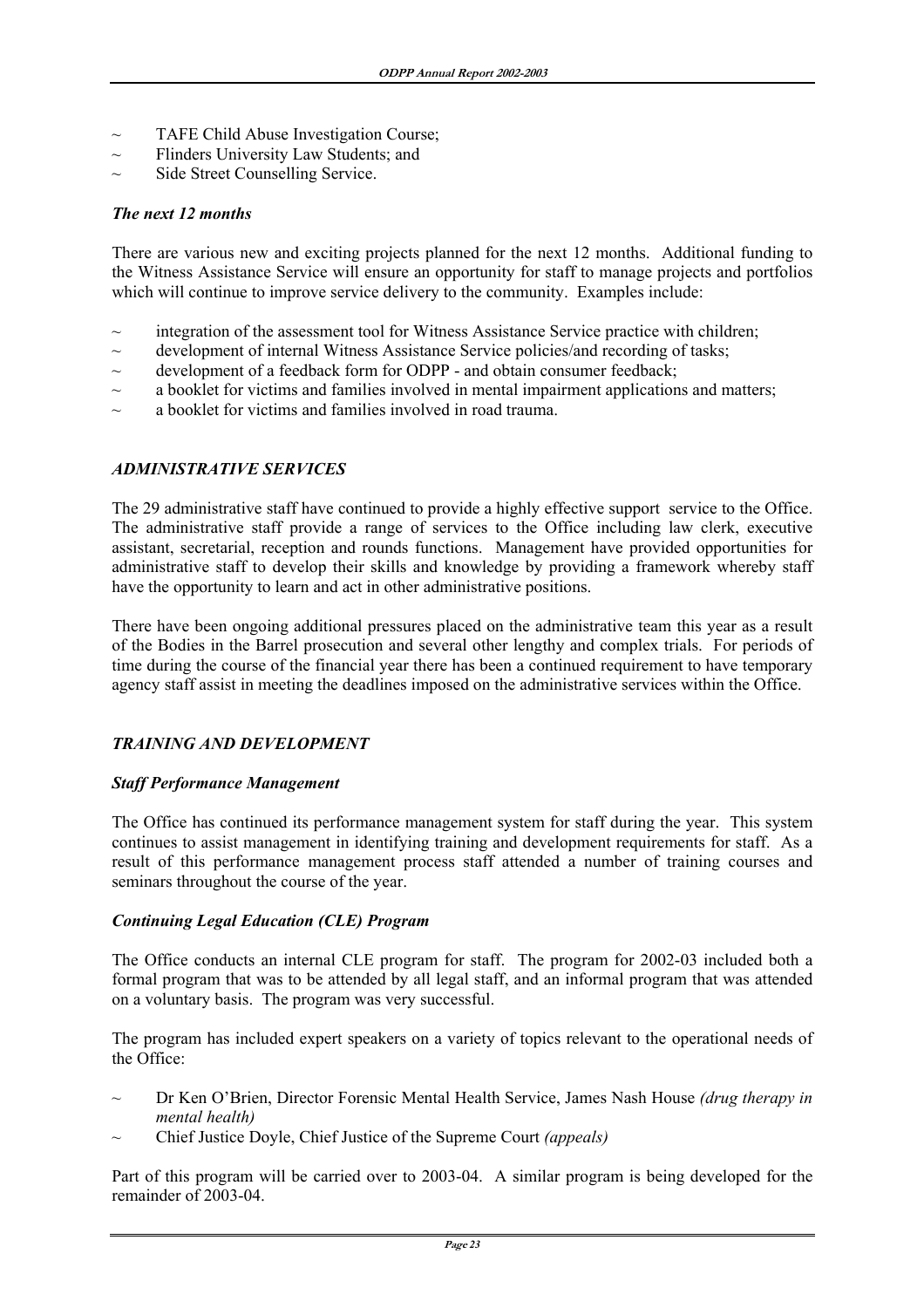In addition informal lunch time CLE sessions have been held on a regular basis. The topics are relevant to the different skill levels within the Office and have included:

- $\sim$  forensic procedures applications;
- $\sim$  disclosure/duty of calling witnesses;
- $\sim$  recent judgements.

#### *Conferences*

Staff attended (and in some instances presented papers) at the following conferences and forums:

- $\sim$  Constitutional and Parliamentary Reform for South Australia (Adelaide)
- $\sim$  Eighth International Criminal Law Congress (Melbourne)
- ~ International Association of Prosecutors Conference (London)
- $\sim$  Commonwealth Association of Directors (Sydney)
- ~ Law Society Criminal Law Conference (Victor Harbor)
- $\sim$  Heads of Prosecuting Agencies Conference (Darwin)
- $\sim$  National Child Sexual Assault Reform Committee (Sydney)
- $\sim$  Australian Institute of Criminology Conference (Adelaide)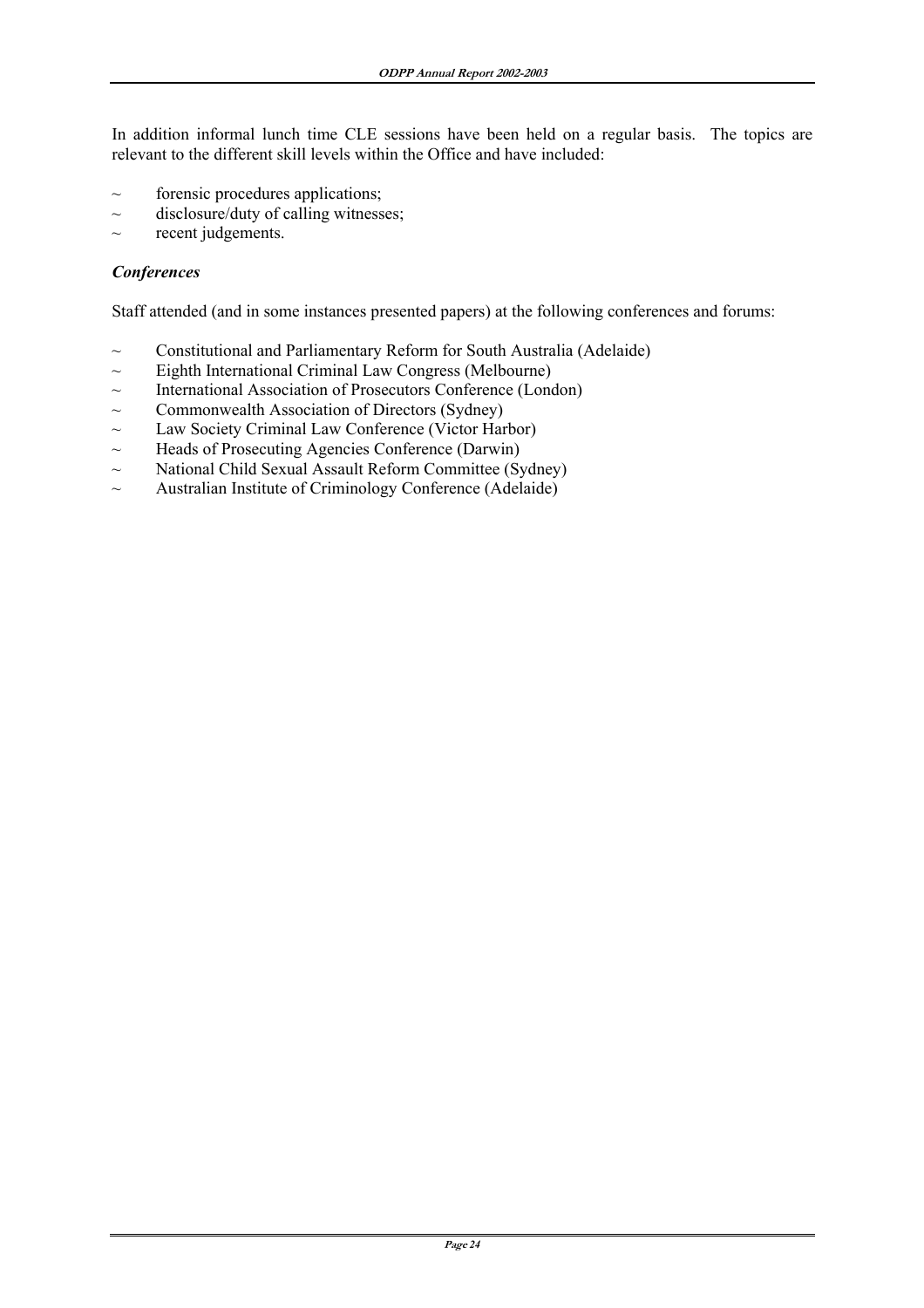#### **INTER-AGENCY RELATIONSHIPS**

#### *Justice Department*

The Office of the Director of Public Prosecutions is formally a part of the Attorney-General's Department. For administrative purposes, the Director reports to the Chief Executive of the Justice Portfolio. In day-to-day practical terms, this is more of a liaison rather than a strict reporting relationship. The Office budget has been isolated from that of the Department generally, even though it is still formally included within the Department's expenditure, and the Department remains responsible for preparing accounts for audit purposes. Financial Reporting as required by the *Public Sector Management Act 1995* and the *Public Finance and Audit Act 1987* is contained in the Attorney-General's Department Annual Report.

As an associated office of the Attorney-General's Department the Office draws on a range of corporate services provided by the Department. The services provided during the past year have included:

- executive support;
- financial services:
- $\sim$  human resources, including staff training;
- $\sim$  information technology;
- $\sim$  library and record services.

The Office has only a small internal administrative component and therefore relies heavily on the advice and support from the Justice Portfolio Services Division.

The Office takes this opportunity to acknowledge the Department's role, and in particular its Chief Executive Ms Kate Lennon, and to extend our thanks for the support both she and her staff have provided.

# *SA Police*

The relationship between this Office and the South Australian Police Department continues to work well with a strong emphasis on consultation between both parties to ensure consistent and accurate information is provided to the public.

The Office continues to be actively involved in presenting seminars and talks to police. The topics have included:

- records of interview;
- investigative styles;
- $\sim$  new statutory provisions;
- $\sim$  recent judgements from the Court of Criminal Appeal.

We have also been involved in training seminars given by the police in particular in relation to clandestine laboratories and other drug matters.

This relationship has been strengthened by the formation of the Police Liaison Committee in accordance with recommendation 64 of the Costello Report. This Committee which has been in existence for approximately four years, meets every three months with representation on the Committee from both offices being at the most senior level.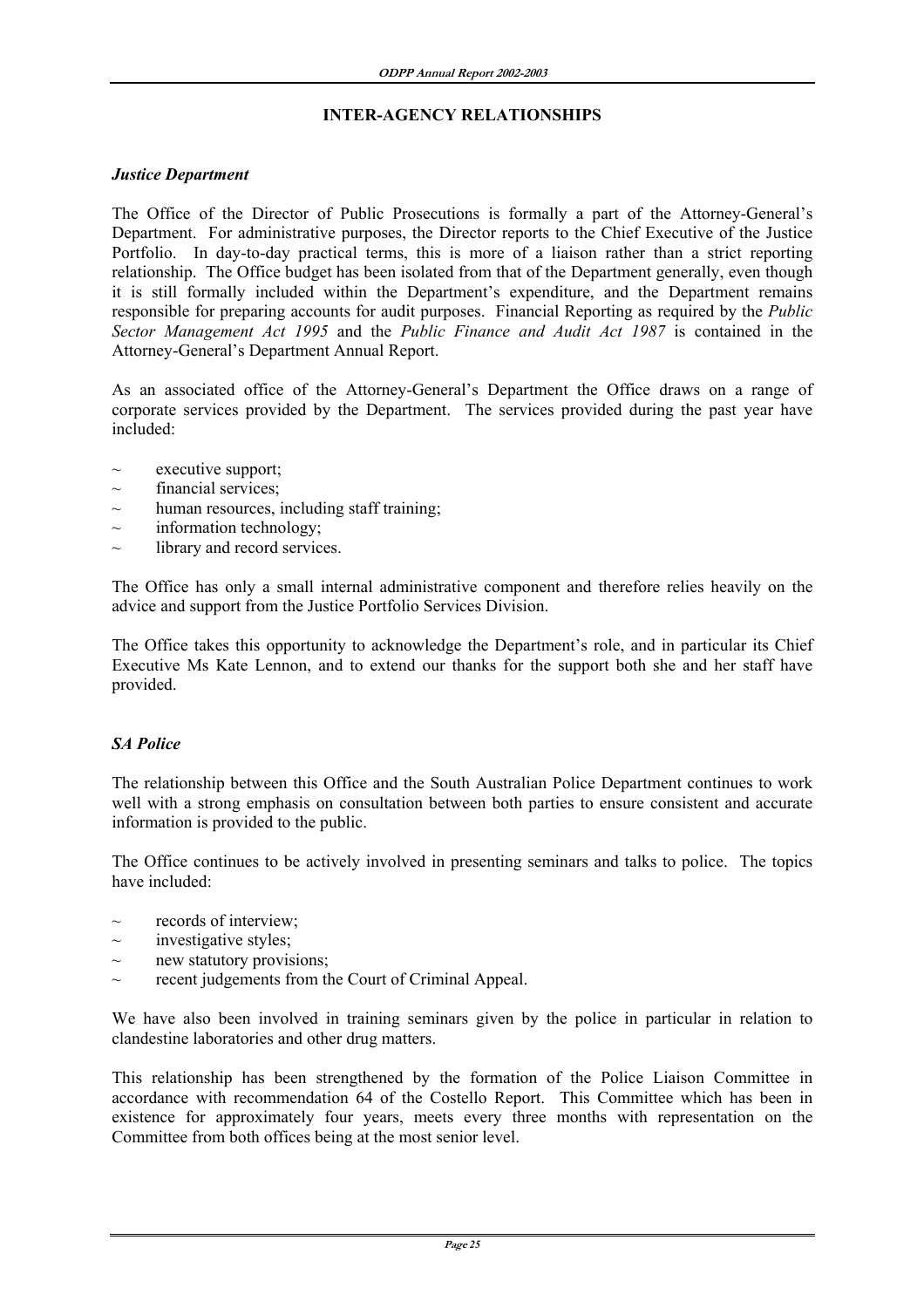The Office has continued to provide legal opinions to the police on individual cases to ensure that there is a reasonable prospect of conviction on charges that are laid in the courts and to provide assistance to the police in the investigation of individual cases.

This Office has the responsibility for the prosecution of police officers charged with criminal offences and continues to liaise with the Internal Investigation Branch providing advice and an independent prosecution service.

#### *Courts Administration Authority*

The Office and the Courts Administration Authority continue to work closely in the day-to-day running of criminal matters before the courts. There is daily contact with respect to setting matters down for arraignment, trial, sentencing, interlocutory hearings, pre-trial conferences and bail reviews. We thank the Court staff for their continued co-operation.

#### *Sexual Assault Section - SA Police*

The Sexual Assault Section has continued to provide valuable assistance and expertise to the work of the Committal Unit and the Witness Assistance Service during the past financial year. The commitment of the staff of the Sexual Assault Service to providing quality services to victims of sexual assault and to maintaining a positive working relationship with the Office is highly regarded by this Office.

#### *Yarrow Place - Rape and Sexual Assault Service*

Yarrow Place staff have continued to work in close association with the Witness Assistance Service during the past financial year. The last financial year has seen the Witness Assistance Service and Yarrow Place provide joint training on the criminal justice system, to service providers both in rural and metropolitan areas. The Office appreciates the expertise and professionalism consistently provided by Yarrow Place staff to victims of rape and sexual assault.

#### *Victim Support Service*

The Witness Assistance Service has provided training for Victim Support Service staff including regional co-ordinators and has continued to work closely with the Victim Support Service to ensure that victims of crime have access to appropriate counselling services and support. The professional services provided by this organisation and the dedication of the Victim Support Service staff are valued by the Office.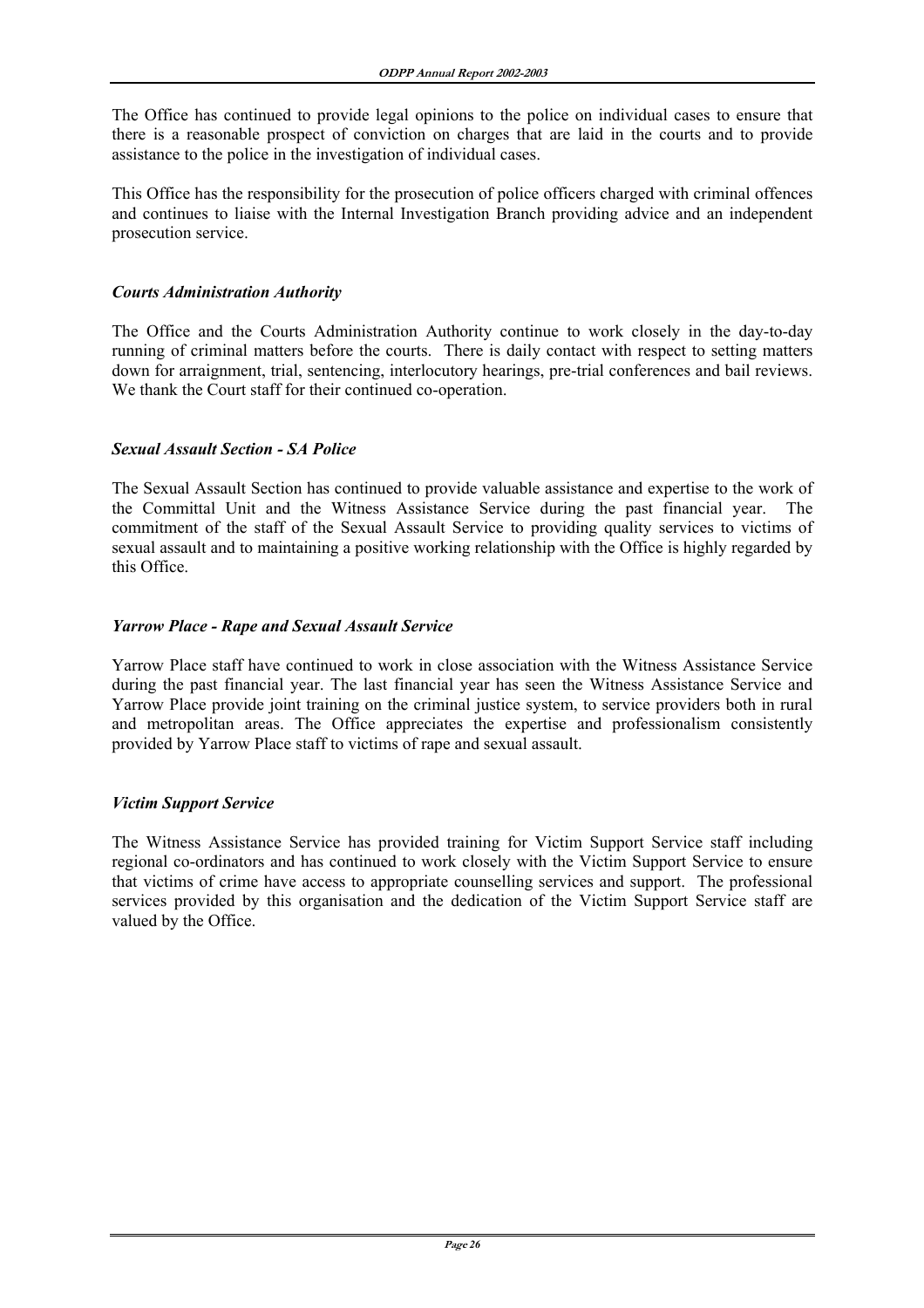# **STATUTORY REPORTING**

# *Consultants*

 The reporting on the use of consultants by the Office during 2002-03 is incorporated within the Annual Report of the Attorney-General's Department.

# *Directions to Commissioner of Police and from Attorney-General*

 Pursuant to Section 9 of the *Director of Public Prosecutions Act 1991* there were no directions or guidelines given by the Attorney-General to the Director of Public Prosecutions.

 Pursuant to Section 11 of the *Director of Public Prosecutions Act 1991* there were no directions or guidelines given to the Commissioner of Police by the Director of Public Prosecutions.

# *Disability Action Plan Reporting*

 All relevant matters in relation to Disability Action Plan Reporting are incorporated within the Annual Report of the Attorney-General's Department.

# *Energy Efficiency Action Plan Reporting*

All relevant matters in relation to Energy Efficiency Action Plan Reporting are incorporated within the Annual Report of the Attorney-General's Department.

# *Executive Employment and Human Resource Reporting*

 All relevant matters in relation to Executive Employment and Human Resource Reporting are incorporated within the Annual Report of the Attorney-General's Department.

# *Financial Reporting*

 All relevant matters in relation to financial performance are incorporated within the Annual Report of the Attorney-General's Department.

# *Freedom of Information*

The Office is an "exempt agency" for the purposes of the *Freedom of Information Act 1991.* 

# *Listening and Surveillance Devices Act*

The Office has considered and approved seven warrants issued under the *Listening and Surveillance Devices Act 1972*.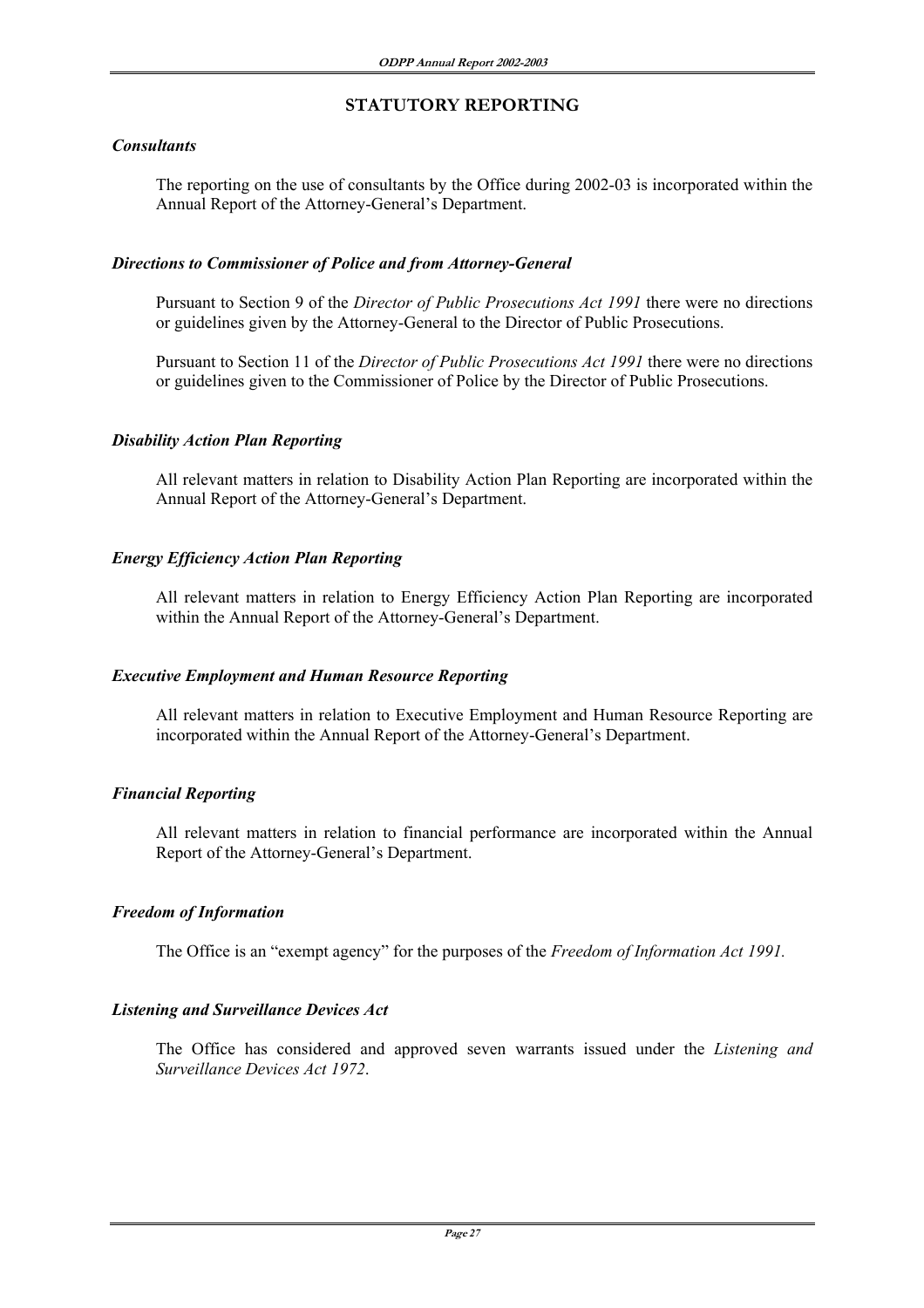#### *Occupational Health, Safety & Welfare*

 There continues to be a preventative approach to occupational health, safety and welfare within the Office and regular hazard identification audits are carried out by both the OH&S representative and management.

 The Office has continued to maintain the highest level of health and safety, in all areas of prevention, claims and rehabilitation in accordance with WorkCover standards. During the year all frontline staff attended a training session on the management of aggression in the work place.

 All relevant matters in relation to Occupational Health, Safety and Welfare Reporting are incorporated within the Annual Report of the Attorney-General's Department.

 The Office would like to thank its OH&S representative for the last 12 months, Ms Monica Goodgame who has displayed a high level of dedication to this role.

#### *Overseas Travel*

The Director and Crown Counsel attended the International Association of Prosecutors Conference in London during the September 2002. The cost to the agency of this travel, accommodation and conferences fees was \$18 315.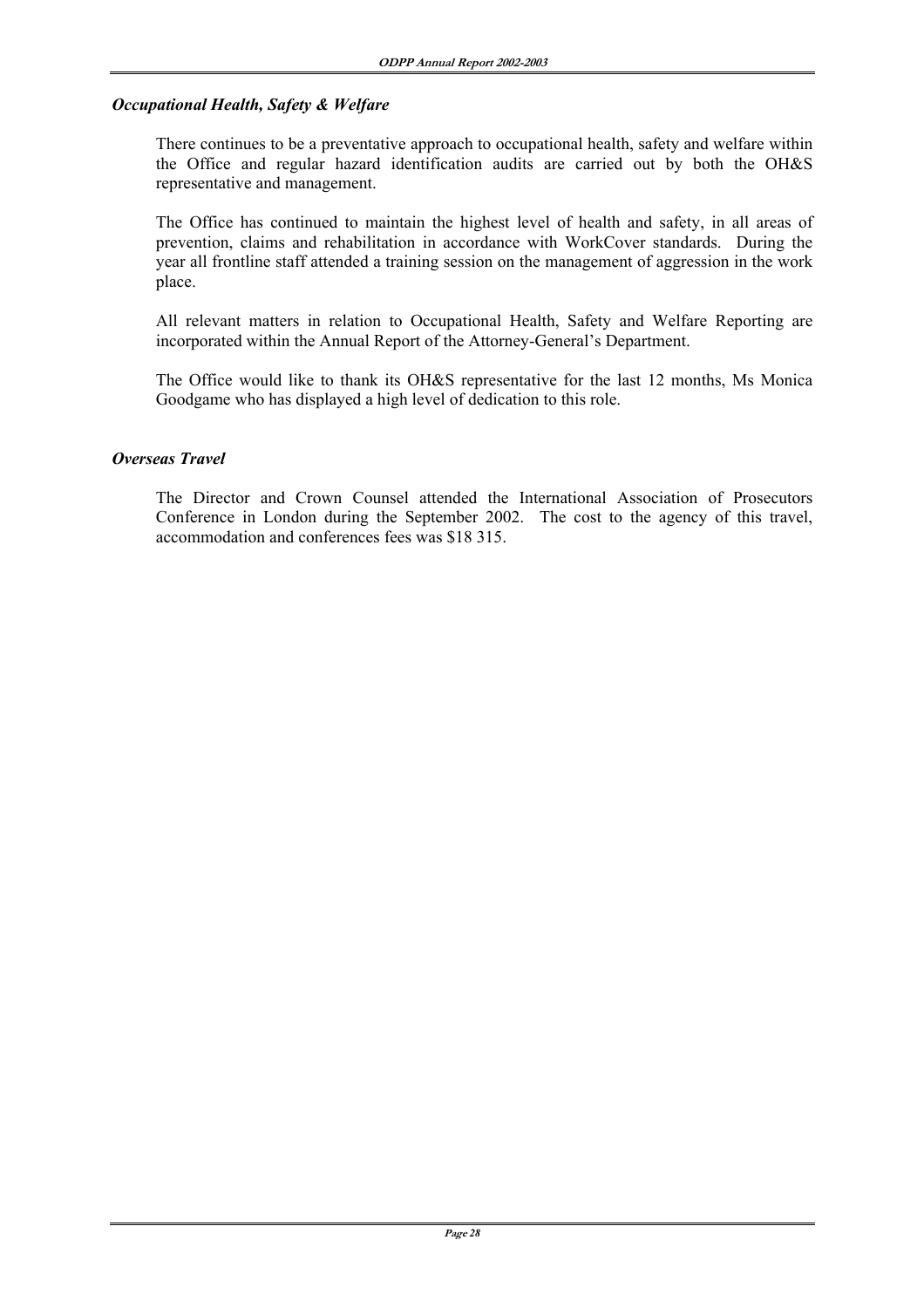# **GLOSSARY OF TERMS**

#### *COMMITTAL UNIT - tables and charts*

#### *Other*

Includes no case to answer. Head Office assuming further conduct of committal, mentally incompetent, dismissed etc.

# *Tender No Evidence (TNE)*

Where no evidence is tendered on **all** charges, otherwise counted in accordance with charges that proceeded.

#### *Resolved summarily*

 Includes matters where *major indictable* charge reduced to *minor indictable* or *summary* charge only, and finalised in the Magistrates Court (by plea or trial), by the Committal Unit or police.

# *SUPERIOR COURT PROSECUTION OUTCOMES - tables and charts*

#### *Convicted*

 Convicted of any offence, ie committed for sentence, plea of guilty as charged or a lesser charge, or found guilty as charged or of a lesser charge.

*Note: Convictions recorded on Magistrate Court matters called up, not included*

#### *Not Guilty*

Proceeded to trial and acquitted of **all** charges.

#### *Mentally Incompetent*

 Where accused is found *not guilty* on grounds of mental competence (CLCA Part 8A) and declared liable to supervision.

# *Nolle Prosequi*

**All** charges against the accused not proceeded with.

- *Note: 1 Nolle entered purely because of substitute Information filed, not counted as a Nolle* 
	- *2 "Technical Nolle Prosequi" where incorrectly committed matters are returned to Magistrates Court, or lesser charge, or alternative remedy is pursued in the Magistrates Court, not counted as a Nolle, but counted separately under "other"*
	- *3 "White Paper" filed pursuant to CLCA s276 not counted as a Nolle, but shown separately*
	- *4 Where multiple charges laid, then one or more (but not all) are discontinued (Nolle), not counted as a Nolle but recorded under the outcome of the charge(s) which proceed*
	- *5 Where matter Nolled immediately after appellate court orders retrial, not counted as a Nolle*

#### *White Paper*

 Where the Director declines to prosecute **any** charge and files prior to arraignment, a notice pursuant to CLCA s276.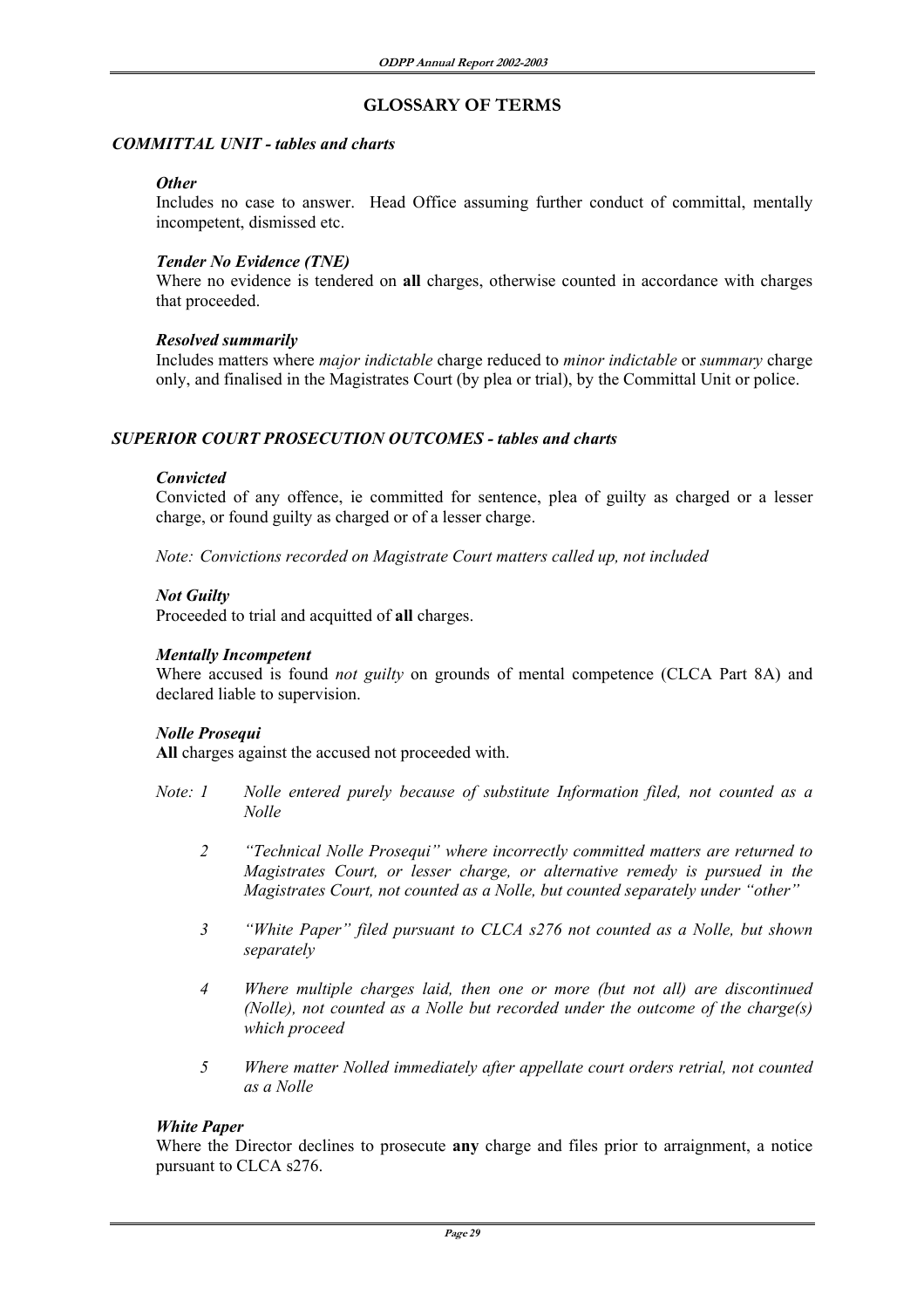*Note: Where an accused is separately committed for trial and sentence, and the Director declines to prosecute any of the charges committed for trial, but proceeds with the charges(s) committed for sentence, not counted as a White Paper* 

#### *Other*

Includes stay of proceedings, resolved in Magistrates Court, and incorrectly committed.

# *MATTERS LISTED FOR TRIAL - tables and charts*

#### *Proceeded to trial*

All matters that have been listed for trial and the proceedings have commenced, including legal argument, jury empanelment, or commencement of trial by judge alone.

*Note: Matters listed for legal argument only, not included* 

#### *Trial Outcome - Other*

Includes stay of proceedings, adjournment during trial, bench warrant during trial, and matters which are not finalised at the time of this report.

# *GENERAL COUNTING UNIT*

#### *Matter*

An accused charged with an offence or series of offences upon the same Information.

- *Note: 1 Where a single Information contains charges against several accused, each accused counted* 
	- *2 Where an accused is charged upon separate unrelated Informations, each Information counted (subject to note 3)*
	- *3 Where an accused charged or committed on separate Informations, that are subsequently joined upon a single Information, counted as one only (subject to note 4)*
	- *4 Where an accused charged or committed on one Information and subsequently charged on separate Informations, or separate trials ordered, each trial is counted separately*
	- *5 Where trial proceeds to conviction, but retrial ordered on appeal:* 
		- *a) from time that Director elects to proceed with retrial, counted as a new matter*
		- *b) if a Nolle Prosequi is entered immediately, not counted as a new matter*

 *[NB:where appeal is instituted, original prosecution is not altered, irrespective of appeal outcome]* 

 *6 A single matter will sometimes include multiple trials/proceedings. For example, where a trial results in a mistrial, hung jury or is otherwise inconclusive and relisted. These are counted as one matter in accordance with the ultimate outcome. But, each trial is included in trial outcomes. Hence total trial and other outcomes may exceed total matters finalised.*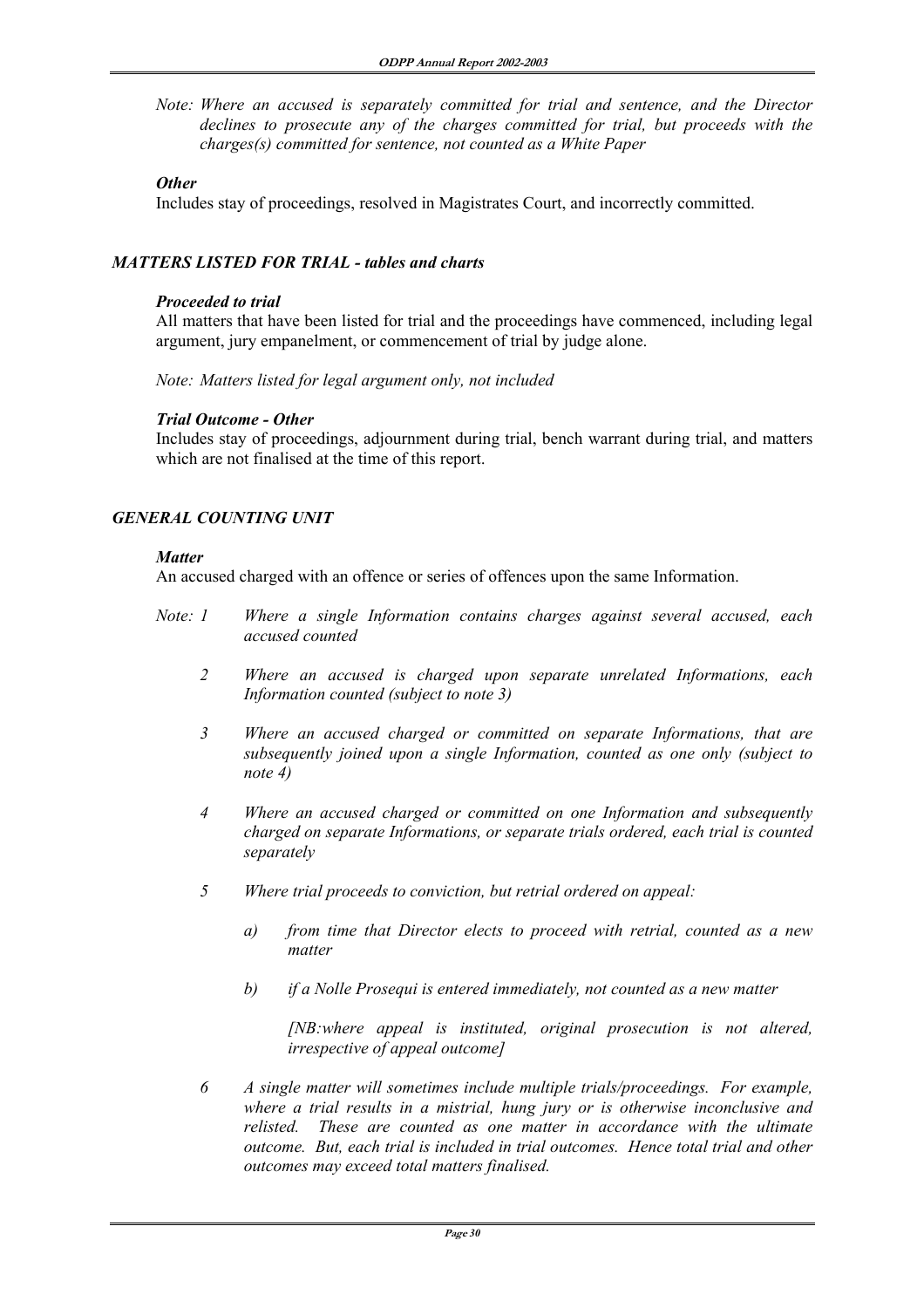# **DISTRICT AND SUPREME COURT PROSECUTIONS (ADELAIDE & CIRCUIT) 2002-03**

| Convicted               | 791  | 75.6%      |  |
|-------------------------|------|------------|--|
| Nolle Prosequi          | 118  | $11.3\%$ * |  |
| Not Guilty              | 56   | 5.4%       |  |
| White Paper             | 65   | 6.2%       |  |
| Other                   | 16   | 1.5%       |  |
| TOTAL FINALISED MATTERS | 1046 | 100%       |  |
|                         |      |            |  |
|                         |      |            |  |

| Of Total Nolle Prosequi       |    |       |           |  |
|-------------------------------|----|-------|-----------|--|
| Committal Unit Involved       | 94 | 79.7% | 9.0% $*$  |  |
| No Committal Unit Involvement | 24 | 20.3% | $2.3\% *$ |  |

#### *Finalised Matters*

| Total                                   | 1046 |
|-----------------------------------------|------|
| Matters resolved without going to trial | 319  |
| Circuit matters listed for trial        | 71   |
| Adelaide matters listed for trial       | 656  |

| <b>Adjudications finalised</b>   | 1521 |
|----------------------------------|------|
| <b>Advice/Opinions finalised</b> | 499  |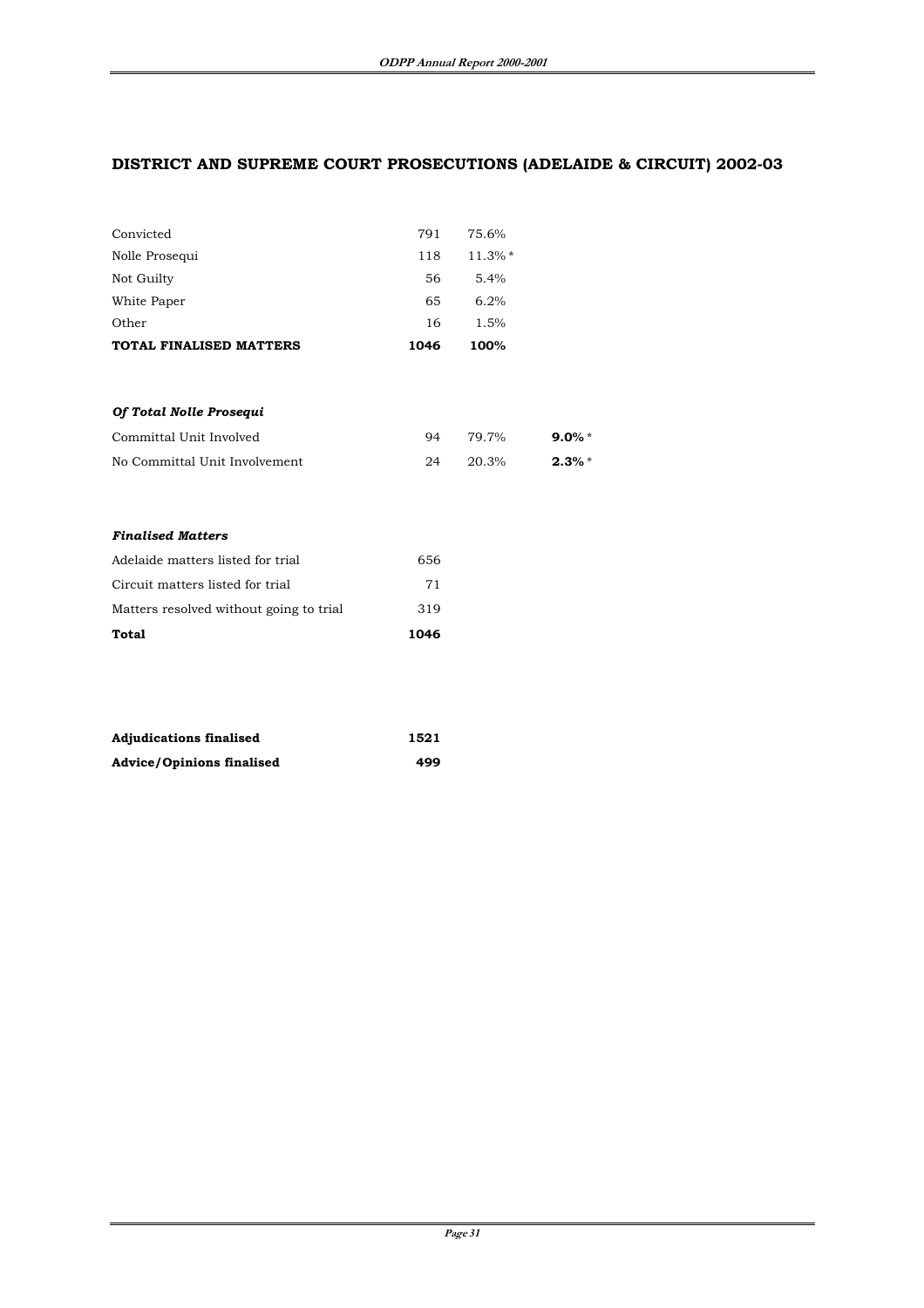# **Outcomes of Adelaide Matters Listed for Trial**

| Proceeded to Trial     | 230 | 35.1%   |
|------------------------|-----|---------|
| Plea of Guilty         | 155 | 23.6%   |
| Nolle Prosequi         | 51  | 7.8%    |
| Bench Warrant          | 9   | $1.4\%$ |
| Removed from List      | 184 | 28.0%   |
| Other                  | 27  | $4.1\%$ |
| <b>Total Finalised</b> | 656 | 100%    |

#### **Outcomes of Adelaide matters that were listed, and proceeded to trial**

| Guilty                            | 119 | 51.7% |
|-----------------------------------|-----|-------|
| Not Guilty                        | 43  | 18.7% |
| Nolle Prosequi                    | 7   | 3.0%  |
| Not Guilty (mentally incompetent) | 3   | 1.3%  |
| Hung Jury                         | 7   | 3.0%  |
| Mistrial                          | 15  | 6.5%  |
| Other                             | 36  | 16%   |
| Total                             | 230 | 100%  |

#### **Outcomes of Circuit Matters Listed for Trial**

| Proceeded to Trial     | 29       | 40.8%   |
|------------------------|----------|---------|
| Plea of Guilty         | 23       | 32.4%   |
| Nolle Prosequi         | 8        | 11.3%   |
| Bench Warrant          | $\Omega$ | $0.0\%$ |
| Removed from List      | 8        | 11.3%   |
| Other                  | 3        | 4.2%    |
| <b>Total Finalised</b> | 71       | 100%    |

#### **Outcomes of Circuit matters that were listed, and proceeded to trial**

| <b>Total</b>                      | 29       | 100%  |
|-----------------------------------|----------|-------|
| Other                             | $\Omega$ | $0\%$ |
| Mistrial                          | $\Omega$ | 0.0%  |
| Hung Jury                         | $\Omega$ | 0.0%  |
| Not Guilty - mentally incompetent | 0        | 0.0%  |
| Nolle Prosequi                    | 1        | 3.4%  |
| Not Guilty                        | 11       | 37.9% |
| Guilty                            | 17       | 58.6% |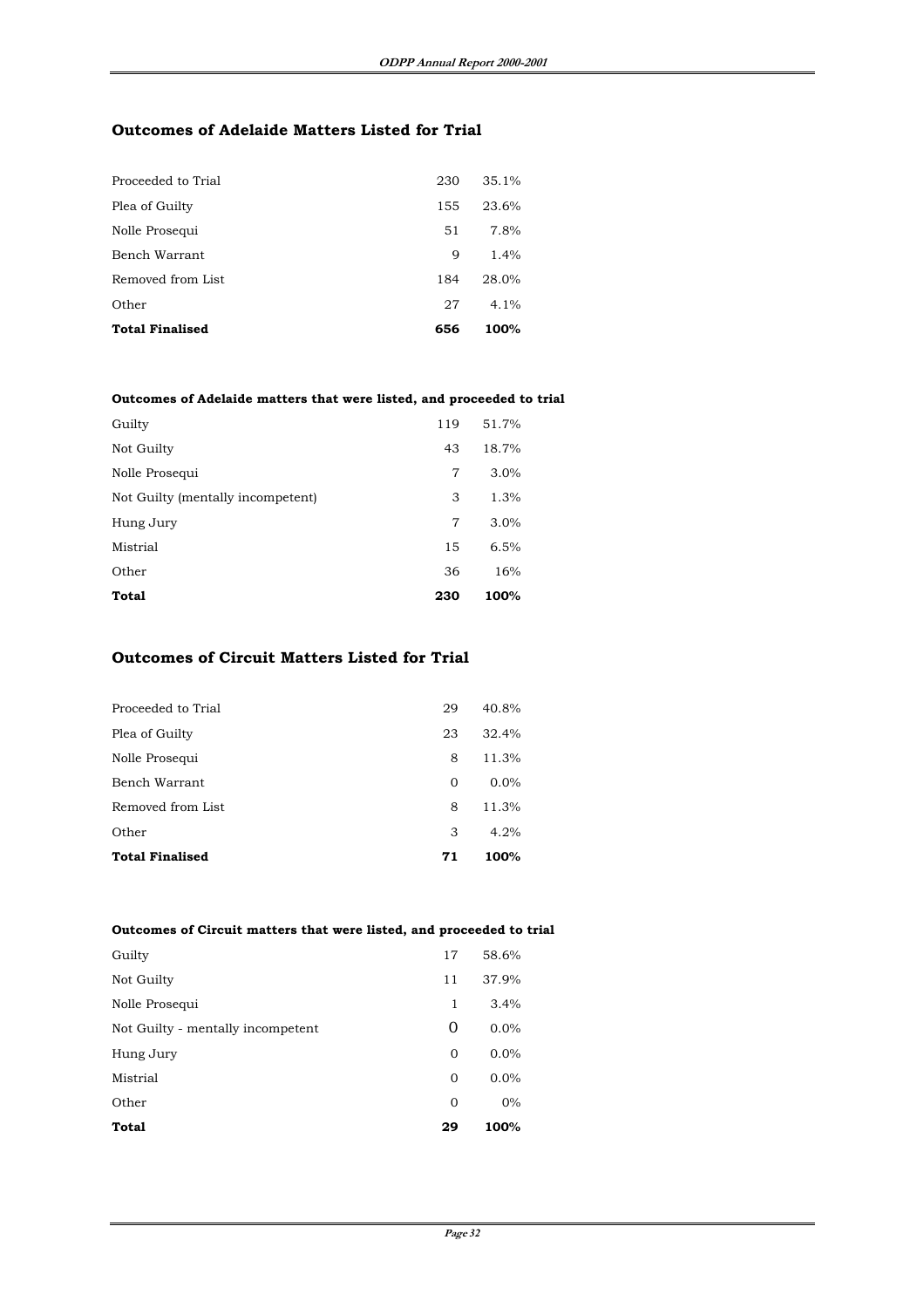# **Summary of Committal Unit Outcomes 2002-03**

| Committed for sentence         |      | 113 7.48% |
|--------------------------------|------|-----------|
| Committed for trial as charged | 663  | 43.88%    |
| Resolved summarily             | 380  | 25.15%    |
| Tendered No Evidence (TNE)     | 207  | 13.70%    |
| TNE - to DAAP                  | 16.  | 1.06%     |
| Other                          | 132  | 8.74%     |
| Total                          | 1511 | 100%      |

# **Witness Assistance Service - New Referrals by Offence Type**

**642 100%**

| Offence Type            | No  | $\frac{6}{2}$ |
|-------------------------|-----|---------------|
| Assault                 | 17  | 2.65%         |
| Attempted Murder        | 22  | 3.43%         |
| <b>Breaks</b>           | 1   | 0.16%         |
| Criminal Trespass       | 98  | 15.26%        |
| Dissuade Witness        | 3   | 0.47%         |
| Endanger Life           | 5   | 0.78%         |
| Fraud                   | 2   | 0.31%         |
| Grievous Bodily Harm    | 10  | 1.56%         |
| Larceny                 | 3   | 0.47%         |
| Major Crash             | 44  | 6.85%         |
| Murder                  | 44  | 6.85%         |
| Other/Miscellaneous     | 7   | 1.09%         |
| Robbery                 | 49  | 7.63%         |
| Sex                     | 123 | 19.16%        |
| Sex (Child)             | 176 | 27.41%        |
| Sex (Criminal Trespass) | 8   | 1.25%         |
| Threaten Life           | 30  | 4.67%         |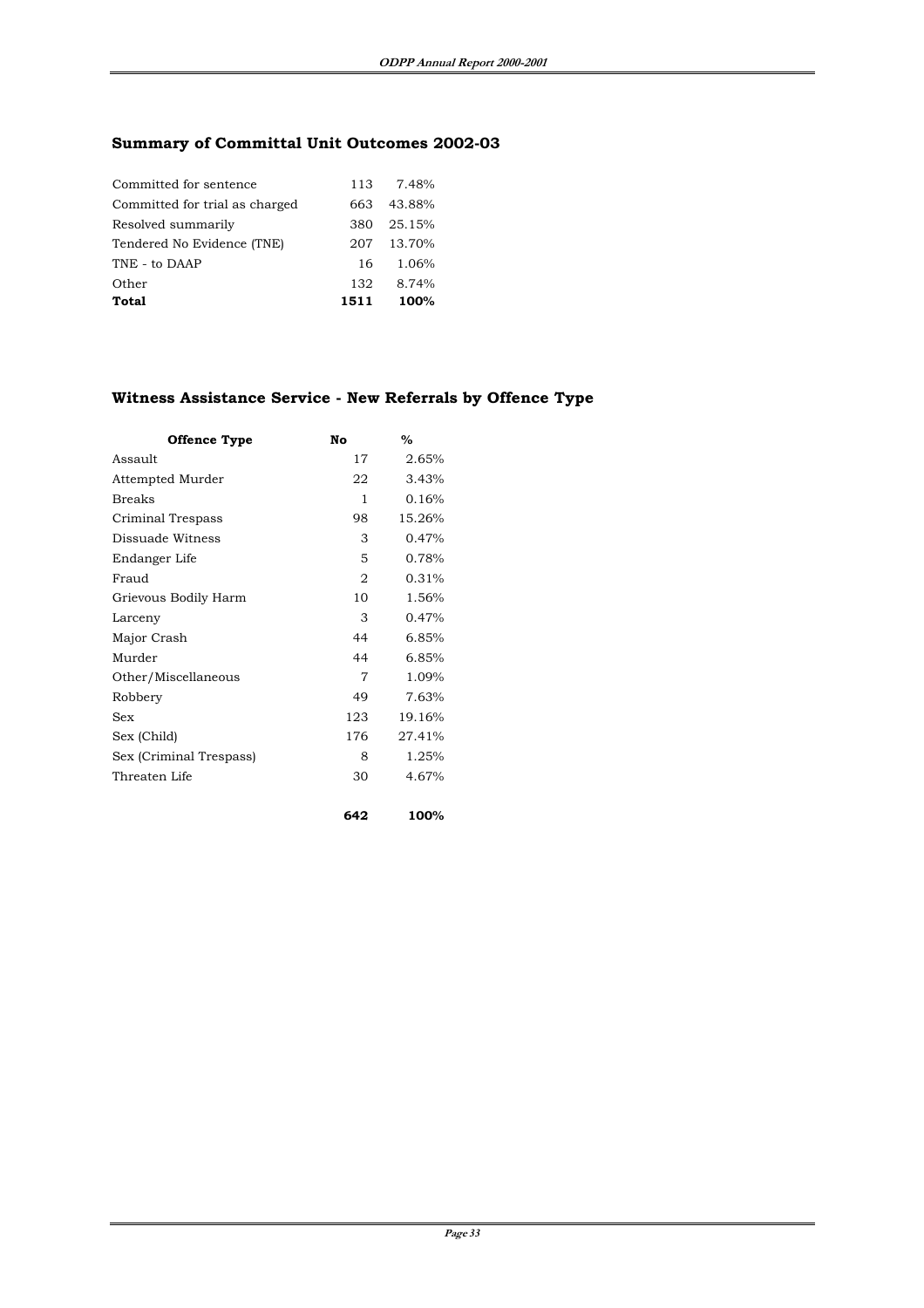**APPENDIX A:** 

# **ORGANISATIONAL CHART**

as at June, 2003

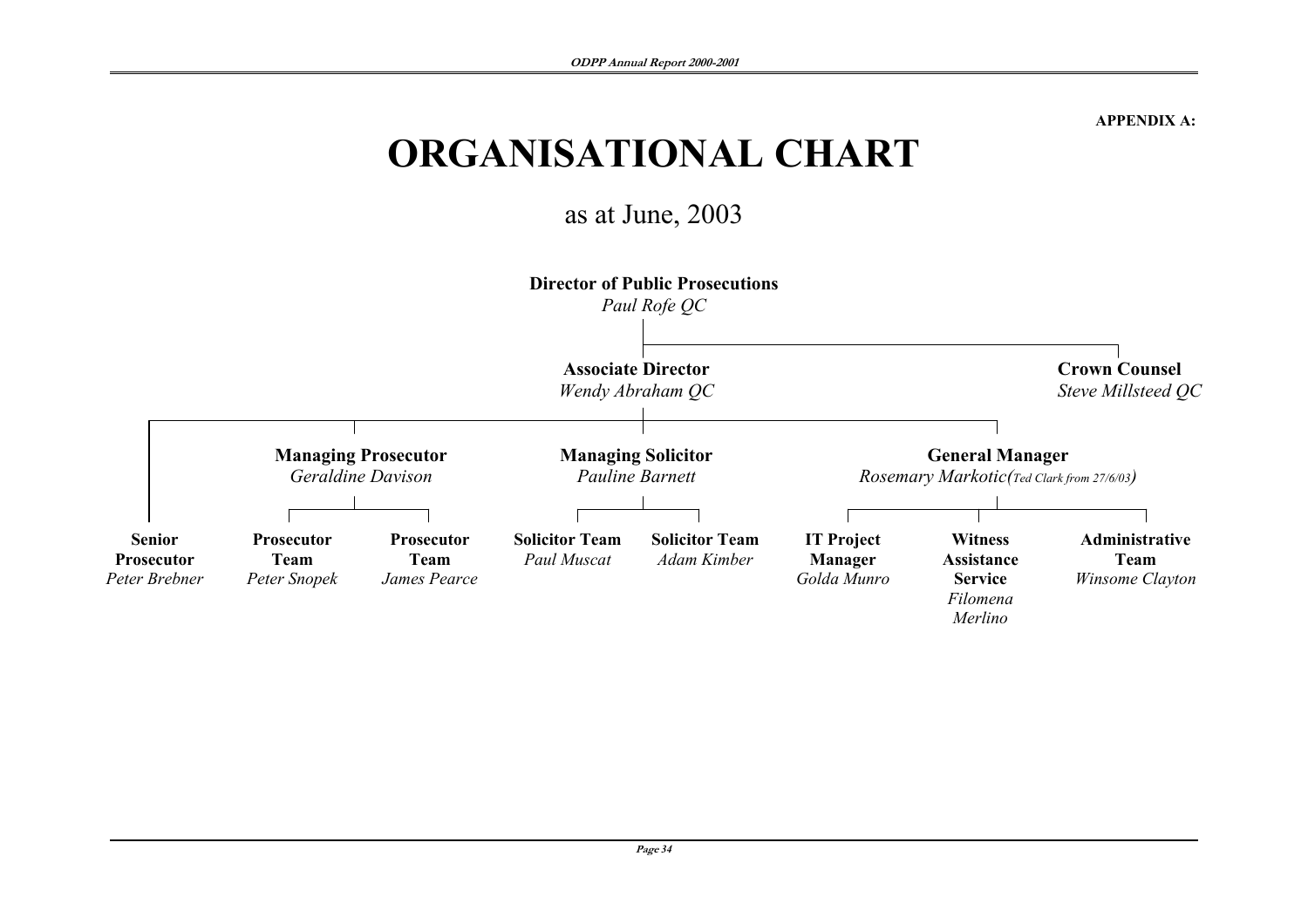#### **APPENDIX B:**

# *PROSECUTION POLICY*

#### **INTRODUCTION**

The Office of the Director of Public Prosecutions was established in 1992 to provide an effective, fair and independent criminal prosecution service for the people of South Australia. Since that time all major criminal prosecutions have been conducted by the Office in Adelaide and in the country areas of Port Augusta and Mount Gambier.

The Office is committed to the highest ethical and professional standards and strives to achieve the most effective and appropriate criminal prosecutions. It is integral to the process that all members of the Office adopt and implement the same set of values and standards when evaluating charges and conducting prosecutions.

The Prosecution Policy was first issued upon the establishment of the Office in 1992 and since that time has been under review. I have provided further guidance to my staff in the form of guidelines for their important decision making processes and to maintain the highest ethical standards.

The policy and guidelines are available to all interested members of the public, legal profession and the police.

#### **P J L Rofe QC**

*DIRECTOR OF PUBLIC PROSECUTIONS*

#### **INTRODUCTION**

This Policy and the annexed guidelines are those governing the decision to prosecute criminal offences in South Australia. They form part of the uniform prosecution policy adopted by the Directors of Public Prosecutions of all States and the Commonwealth of Australia in 1990.

#### **THE OFFICE OF THE DIRECTOR OF PUBLIC PROSECUTIONS**

The Office is divided into a number of smaller units that conduct the functions of solicitors and prosecutors with a close working relationship. In this document the legal staff within the Office and members of the private profession briefed to appear on behalf on the Director are referred to as prosecutors.

The Office of the Director of Public Prosecutions' first contact with most criminal matters is through the Committal Unit where the major indictable offences in the State are referred by the Police either prior to or just after charging. The Office then assumes conduct of these matters until their final resolution. The Office also conducts Summary Trials in complex or sensitive matters and appeals from the Magistrates Court on indictable offences. This document provides a framework for those conducting prosecutions on behalf of the State.

In addition to the legal staff the Office has a Witness Assistance Service (WAS) that provides assistance to witnesses involved in major indictable proceedings and referral to other agencies if necessary.

All staff within the Office work on the instructions of the Director who has been appointed pursuant to the Director of Public Prosecutions Act 1991 (the Act).

#### **THE DIRECTOR OF PUBLIC PROSECUTIONS**

The obligations of the Director of Public Prosecutions are no different from those imposed on every prosecutor or prosecuting authority in the common law system.

The primary obligation on a prosecutor is one of fairness. Fairness must dictate eventually the discharge of all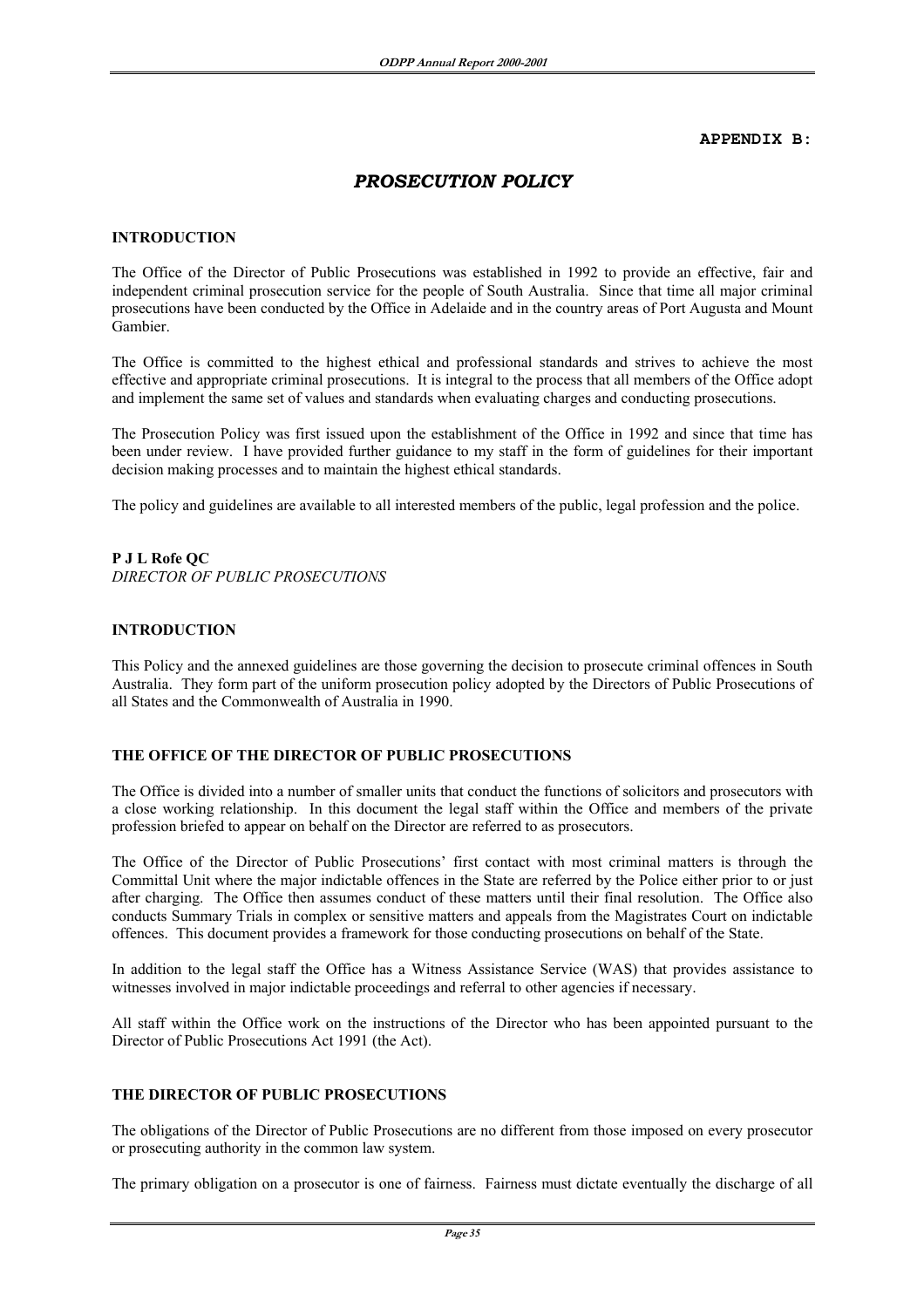of a prosecutor's functions. But the question must be asked as to whom these obligations are owed. Obviously a prosecutor must be fair to an accused but that cannot be the sole consideration. There are other parties with legitimate interests who are also entitled to expect a prosecutor to act in a particular way. Sometimes these interests will conflict with those of the accused.

A prosecutor has obligations to varying degrees to the following:

- the court (judge and jury)
- the community
- the accused
- victims
- witnesses
- defence counsel

A prosecutor must play his or her part in securing a fair trial for persons accused of criminal offences. A fair trial is one that results in justice being done, ie conviction of the guilty as well as acquittal of the innocent. A fair trial may be described also as one where all relevant credible evidence is presented, tested and adjudicated upon according to law. The obligations of the prosecution to the various parties flow from those concepts.

#### **THE ROLE OF THE PROSECUTOR**

In order to understand the obligations of a prosecutor in any given situation or at any particular stage of the trial process, it is necessary to define the role of the prosecutor. The exercise has been attempted on numerous occasions by various commentators. The role is usually expressed in terms such as "a minister of justice" or "an officer of the court". It may be more easily understood in terms of what it is not. It is not about winning or losing where convictions are wins and acquittals are losses. A conviction obtained on insufficient or doubtful evidence should be regarded as a loss just as much as a failure to obtain a conviction on a strong credible prosecution case. Again it is a matter of striking a balance.

Some quotations from commentators may assist in defining the role of the prosecutor :

 "*It cannot be over emphasised that the purpose [cf expectation] of a criminal prosecution is not to obtain a conviction: it is to lay before a jury what the Crown considers to be credible evidence relevant to what is alleged to be a crime. Counsel have a duty to see that all available legal proof of the facts is presented; it should be done firmly and pressed to its legitimate strength, but it must also be done fairly. The role of prosecutor excludes any notion of winning or losing: his function is a matter of public duty than which in civil life there can be none charged with greater personal responsibility. It is to be efficiently performed with an ingrained sense of the dignity, the seriousness and the justness of judicial proceedings."* (per Rand J in Boucher v R (1954) 110 CCC 263 at 270).

 "*Finally there is or has been a tendency for Counsel for the prosecution not to prosecute firmly enough. The last half century has seen a welcome transition in the role of a prosecuting counsel from a persecuting advocate into a minister of justice, but in some places the pendulum has swung so far and the ministry has moved so close to the opposition that the prosecution's case is not adequately presented and Counsel, frightened of being accused of excessive fervor tend to do little except talk of reasonable doubt and leave the final speech on the facts to the Judge. The result of the deficiency is that the duty of seeing that the prosecution's case is effectively put to the jury is sometimes transferred to the Judge and thus the balance of the trial is upset*." (Lord Devlin, Trial by Jury pp.122-123)

But in the end it may come back to the words of Christmas Humphreys QC:

 "*It is the duty of prosecuting counsel to prosecute, and he need not rise to his feet and apologise for so doing. It is not unfair to prosecute"* (1955 Crim LR 739 at 741)

#### and again -

 "*Always the principle holds that Crown counsel is concerned with justice first, justice second and conviction a very bad third"* (Ibid p.746)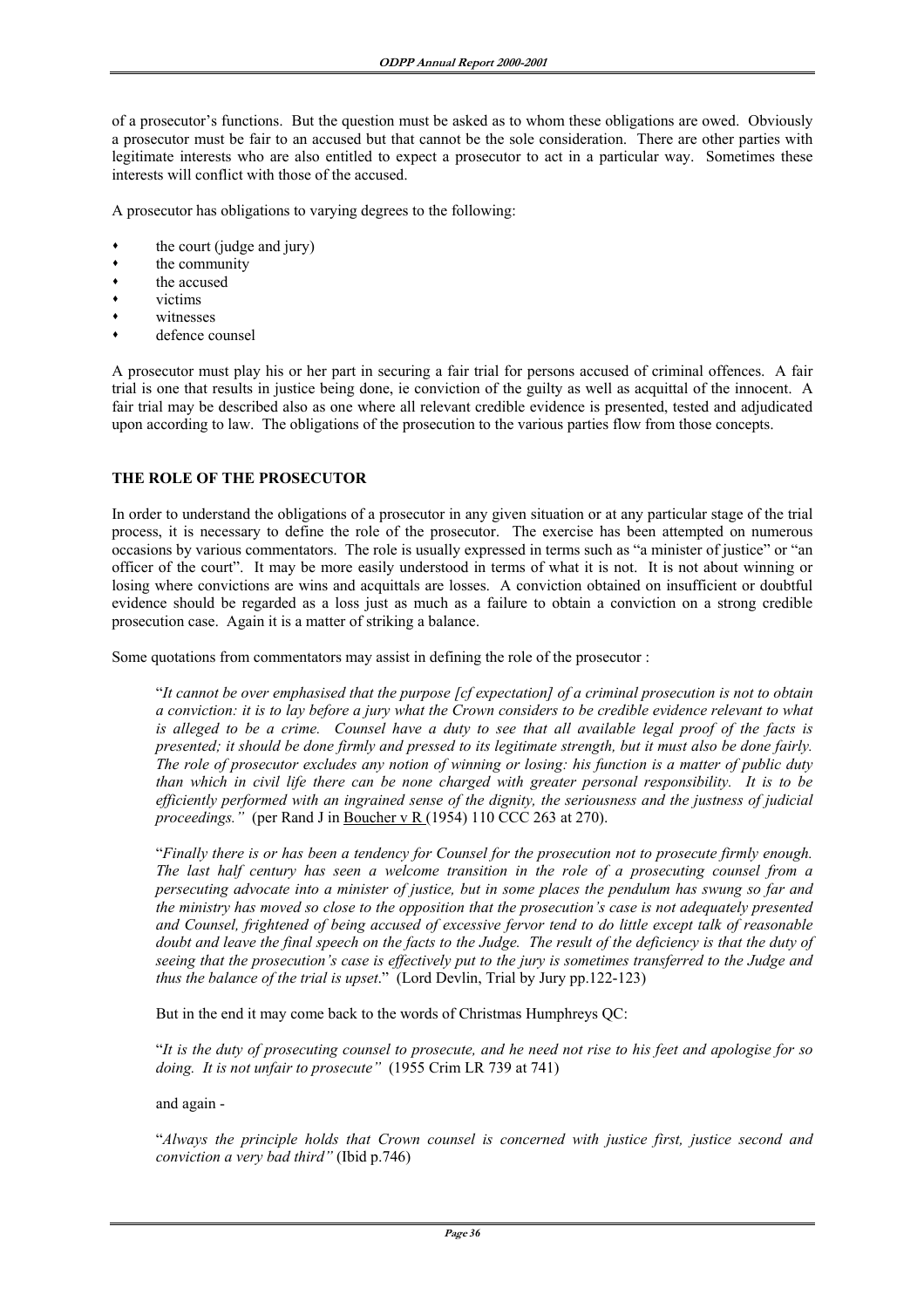The Office of the Director of Public Prosecutions in South Australia is committed to those ideals.

#### **THE DECISION TO PROSECUTE**

A prosecution should not proceed if there is no reasonable prospect of a conviction being secured. This basic criterion is the cornerstone of the uniform prosecution policy adopted in Australia.

The decision whether or not to prosecute is the most important step in the prosecution process. In every case great care must be taken in the interests of the victim, the suspected offender and the community at large to ensure that the right decision is made. A wrong decision to prosecute or, conversely, a wrong decision not to prosecute, tends to undermine the confidence of the community in the criminal justice system.

It has never been the rule in this country that suspected criminal offences must automatically be the subject of prosecution. A significant consideration is whether the prosecution is in the public interest. The resources available for prosecution action are finite and should not be wasted pursuing inappropriate cases, a corollary of which is that the available resources are employed to pursue those cases worthy of prosecution.

The initial consideration in the exercise of this discretion is whether the evidence is sufficient to justify the institution or continuation of a prosecution. A prosecution should not be instituted or continued unless there is admissible, substantial and reliable evidence that a criminal offence known to the law has been committed by the accused. There is a continuing obligation to assess the evidence as the matter proceeds.

The decision whether there is a reasonable prospect of conviction requires an evaluation of how strong the case is likely to be when presented in court. It must take into account such matters as the availability, competence and credibility of witnesses and their likely impression on the arbiter of fact, and the admissibility of any alleged confession or other evidence. The prosecutor should also have regard to any lines of defence which are plainly open to, or have been indicated by, the accused and any other factors which in the view of the prosecutor could affect the likelihood or otherwise of a conviction. This assessment may be a difficult one to make, and of course there can never be an assurance that a prosecution will succeed. Indeed it is inevitable that some will fail. However, application of this test dispassionately, after due deliberation by a person experienced in weighing the available evidence, is the best way of seeking to avoid the risk of prosecuting an innocent person and pursuing a futile prosecution resulting in the unnecessary expenditure of public funds.

When evaluating the evidence regard should be had to the following matters:

- (a) Are there grounds for believing the evidence may be excluded bearing in mind the principles of admissibility at common law and under statute?
- (b) If the case depends in part on admissions by the accused, are there any grounds for believing that they are of doubtful reliability having regard to the age, intelligence and apparent understanding of the accused?
- (c) Does it appear that a witness is exaggerating, or that his or her memory is faulty, or that the witness is either hostile or friendly to the accused, or may be otherwise unreliable?
- (d) Has a witness a motive for telling less than the whole truth?
- (e) Are there matters which might properly be put to a witness by the defence to attack his or her credibility?
- (f) What sort of impression is the witness likely to make? How is the witness likely to stand up to crossexamination?
- (g) If identity is likely to be an issue, how cogent and reliable is the evidence of those who purport to identify the accused?
- (h) If there is conflict between eye witnesses, does it go beyond what one would expect and hence materially weaken the case?
- (i) Is there anything which causes suspicion that a false story may have been concocted?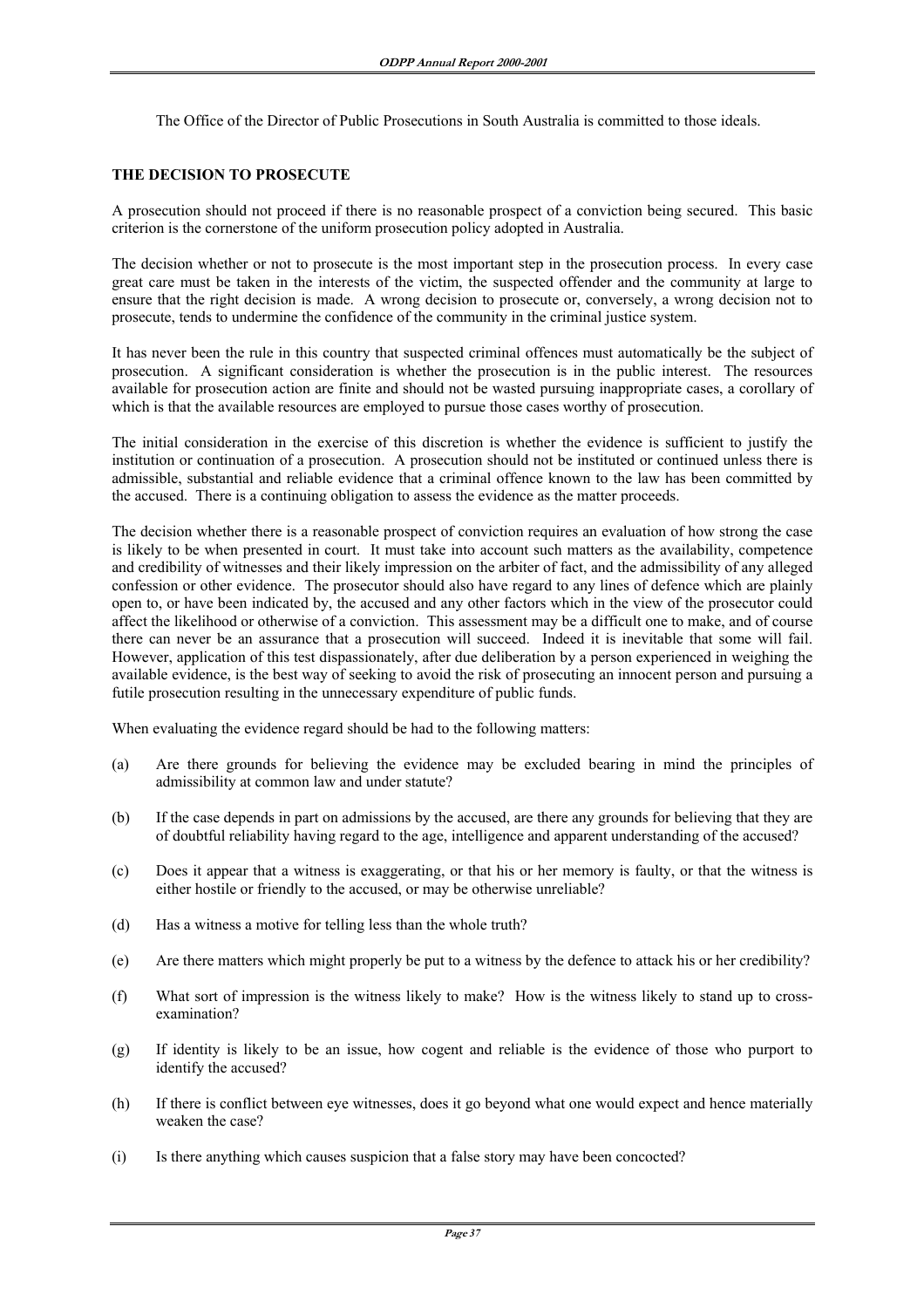- (j) Are all the necessary witnesses available and competent to give evidence, including any who may be out of the jurisdiction? Is any witness likely to obtain an exemption from giving evidence pursuant to Section 21 of the Evidence Act, 1929?
- (k) Where child witnesses are involved, are there statutory difficulties in the reception and evaluation of their evidence?

This list is not exhaustive, and of course the matters to be considered will depend upon the circumstances of each individual case.

Having satisfied himself or herself that the evidence is sufficient to justify the institution or continuation of a prosecution, the prosecutor must then consider whether, in the light of the provable facts and the whole of the surrounding circumstances, the public interest requires a prosecution to be pursued. It is not the rule that all offences brought to the attention of the authorities must be prosecuted.

The factors which can properly be taken into account in deciding whether the public interest requires a prosecution will vary from case to case. While some public interest factors may militate against a decision to proceed with a prosecution, there are public interest factors which operate in favour of proceeding with a prosecution, for example the seriousness of the offence and the need for deterrence. In this regard, generally speaking the more serious the offence the less likely it will be that the public interest will not require that a prosecution be pursued.

Factors which may arise for consideration in determining whether the public interest requires a prosecution include:

- (a) the seriousness or, conversely, the triviality of the alleged offence or that it is of a "technical" nature only;
- (b) any mitigating or aggravating circumstances;
- (c) the youth, age, intelligence, physical health, mental health, or special infirmity of the accused, a witness or victim;
- (d) the accused's antecedents and background;
- (e) the staleness of the alleged offence;
- (f) the degree of culpability of the accused in connection with the offence;
- (g) the effect on public order and morale;
- (h) the obsolescence or obscurity of the law;
- (i) whether the prosecution would be perceived as counter-productive, for example, by bringing the law into disrepute;
- (j) the availability and efficacy of any alternatives to prosecution;
- (k) the prevalence of the alleged offence and the need for deterrence, both personal and general;
- (l) whether the consequences of any resulting prosecution or conviction would be unduly harsh and oppressive;
- (m) whether the alleged offence is of considerable public concern;
- (n) any entitlement of the State or other person or body to criminal compensation, reparation or forfeiture;
- (o) the attitude of the victim of the alleged offence to a prosecution;
- (p) the likely length and expense of a trial;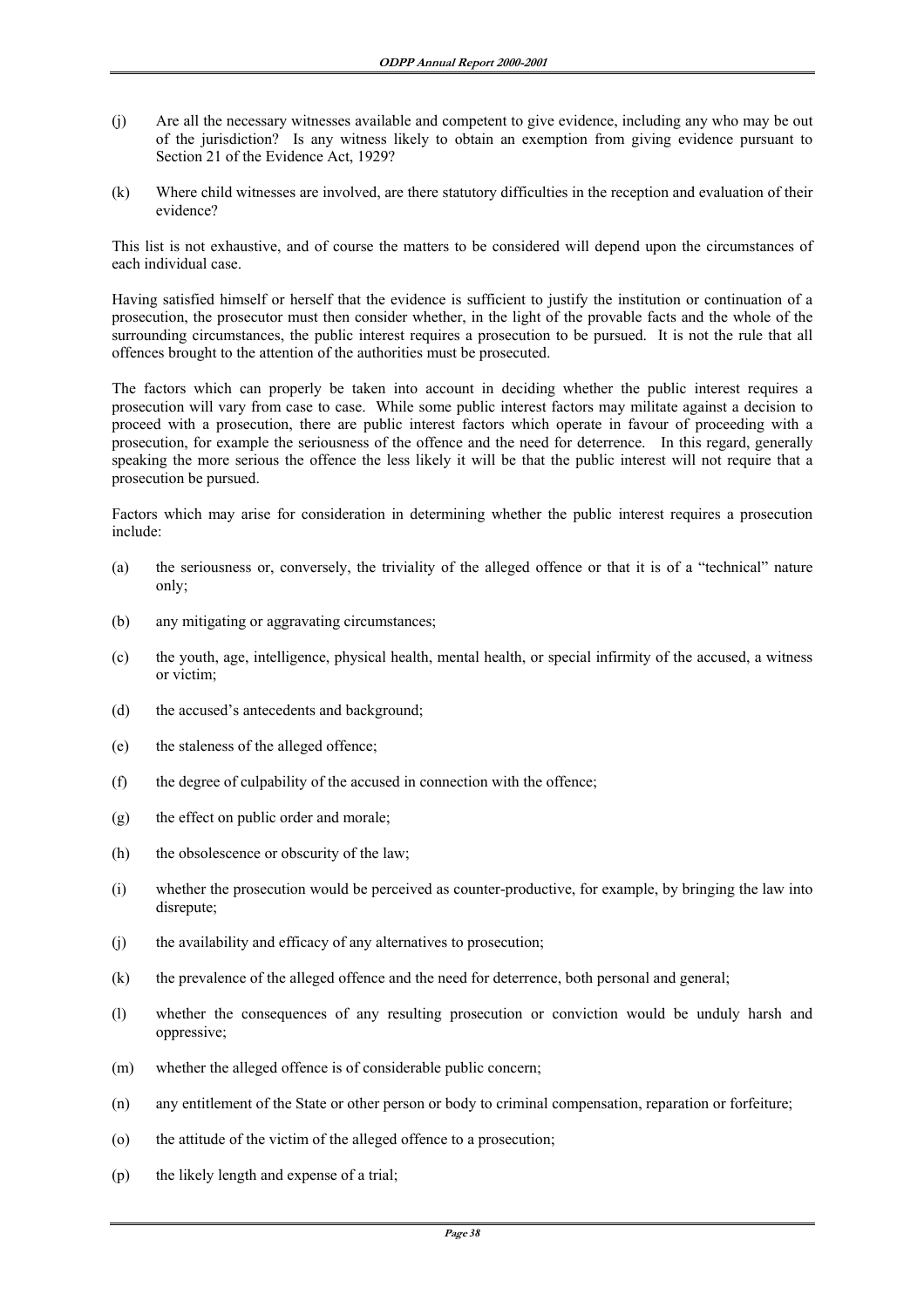- (q) whether the accused is willing to co-operate in the investigation or prosecution of others, or the extent to which the accused has done so;
- (r) the likely outcome in the event of a finding of guilt having regard to the sentencing options available to the court;
- (s) whether the alleged offence is triable only on indictment; and
- (t) the necessity to maintain public confidence in such institutions as the Parliament and the Courts.

The weight to be given to these and other factors will depend on the particular circumstances of each case.

As a matter of practical reality the proper decision in most cases will be to proceed with a prosecution if there is sufficient evidence available to justify a prosecution. Although there may be mitigating factors present in a particular case, often the proper decision will be to proceed with a prosecution and for those factors to be put to the sentencing court in mitigation. Nevertheless, where the alleged offence is not so serious as plainly to require prosecution the prosecutor should always apply his or her mind to whether the public interest requires a prosecution to be pursued.

A decision whether or not to prosecute must clearly not be influenced by:

- (a) the race, religion, sex, national origin or political associations, activities or beliefs of the accused or any other person involved;
- (b) personal feelings concerning the accused or the victim;
- (c) possible political advantage or disadvantage to the Government or any political group or party; or
- (d) the possible effect of the decision on the personal or professional circumstances of those responsible for the prosecution decision.

Special considerations apply to the prosecution of young offenders. Prosecution of a young offender should always be regarded as a severe step, and generally speaking a much stronger case can be made for methods of disposal which fall short of prosecution unless the seriousness of the alleged offence or the circumstances of the young offender concerned dictate otherwise. In this regard, ordinarily the public interest will not require the prosecution of a young offender who is a first offender in circumstances where the alleged offence is not serious.

In deciding whether or not the public interest warrants the prosecution of a young offender regard should be had to such of the factors that apply to adults as appear to be relevant, but particularly to:

- (a) the seriousness of the alleged offence;
- (b) the age, apparent maturity and mental capacity of the young offender;
- (c) the available alternatives to prosecution, such as a caution, and their efficacy;
- (d) the sentencing options available to the relevant Youth Court if the matter were to be prosecuted;
- (e) The young offender's family circumstances, particularly whether the parents or guardians of the young offender appear able and prepared to exercise effective discipline and control over the young offender;
- (f) The young offender's antecedents, including the circumstances of any previous caution the young offender may have been given, and whether they are such as to indicate that a less formal disposal of the present matter would be inappropriate; and
- (g) whether a prosecution would be likely to be harmful to the young offender or be inappropriate, having regard to such matters as the personality of the young offender and his or her family circumstances.

Under no circumstances should a young offender be prosecuted solely to secure access to the welfare powers of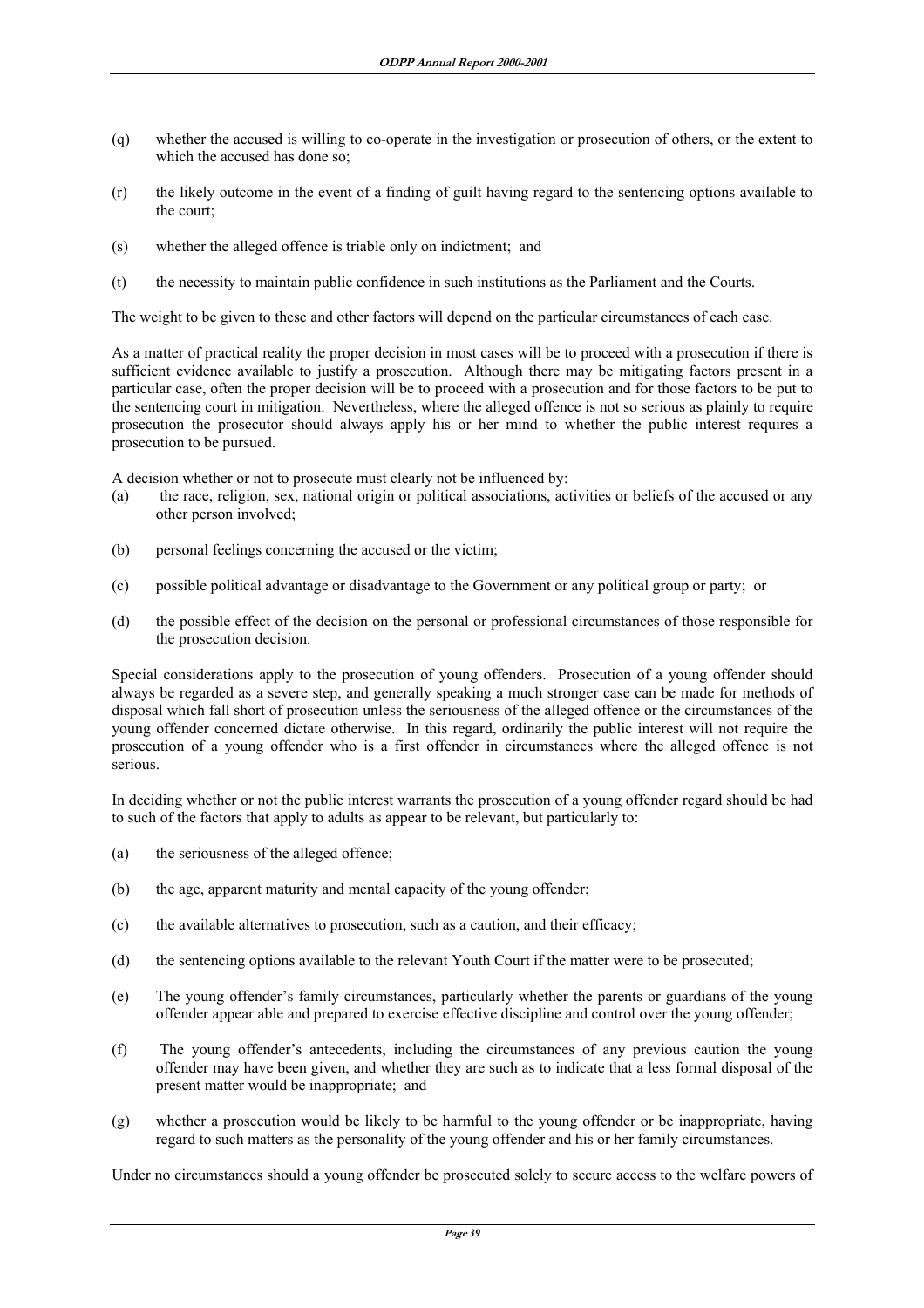the court.

Pursuant to Section 17 of the Young Offenders Act, 1993, all young offenders charged with homicide, or an offence consisting of an attempt to commit or assault with intent to commit homicide, are to be dealt with by an adult court. In other cases an application by the DPP or police prosecutor can be made to have a young offender dealt with as an adult if it is considered that it is warranted by the gravity of the offence or because the offence was part of a pattern of repeated offending.

#### **Guideline No 1 - Choice of Charges**

In many cases the evidence will disclose a number of possible offences. Care must therefore be taken to choose a charge or charges which adequately reflect the nature and extent of the criminal conduct disclosed by the evidence and which will provide the Court with an appropriate basis for sentence.

In the ordinary course the charge or charges laid or proceeded with will be the most serious disclosed by the evidence. Nevertheless, when account is taken of such matters as the strength of the available evidence, the probable lines of defence to a particular charge and other considerations including the appropriate sentence, it may be appropriate to lay or proceed with a charge which is not the most serious revealed by the evidence.

Under no circumstances should charges be laid with the intention of providing scope for subsequent chargebargaining.

The High Court in R v Hoar  $[1981]$  148 CLR 32 at 38 has highlighted the need for restraint in laying conspiracy charges:

 "*Generally speaking, it is undesirable that conspiracy should be charged when a substantive offence has been committed and there is a sufficient and effective charge that this offence has been committed."*

Whenever possible substantive charges should be laid. However, there are occasions when a conspiracy charge is the only one which is adequate and appropriate on the available evidence. Where it is proposed to lay or proceed with conspiracy charges against a number of accused jointly, those responsible for making the necessary decision must guard against the risk of the joint trial being unduly complex or lengthy.

It will never be appropriate to overcharge on an information to gain a benefit in relation to charge-bargaining or for some other perceived benefit to the prosecution. In cases where there have been numerous offences committed, the prosecutor should strive to charge counts, that sufficiently reflect the gravity of the incidents or the course of conduct.

#### **Guideline No 2 - Charge-Bargaining**

Charge-bargaining involves negotiations between the defence and the prosecution in relation to the charges to be proceeded with. Such negotiations may result in the accused pleading guilty to fewer than all of the charges he or she is facing, or to a lesser charge or charges, with the remaining charges either not being proceeded with or taken into account without proceeding to conviction.

These guidelines have earlier referred to the care that must be taken in choosing the charge or charges to be laid. Nevertheless, circumstances can change and new facts can come to light. Agreements as to charge or charges and plea must be consistent with the requirements of justice.

A proposal should not be entertained by the prosecution unless:

- (a) the charges to be proceeded with bear a reasonable relationship to the nature of the criminal conduct of the accused;
- (b) those charges provide an adequate basis for an appropriate sentence in all the circumstances of the case; and
- (c) there is evidence to support the charges.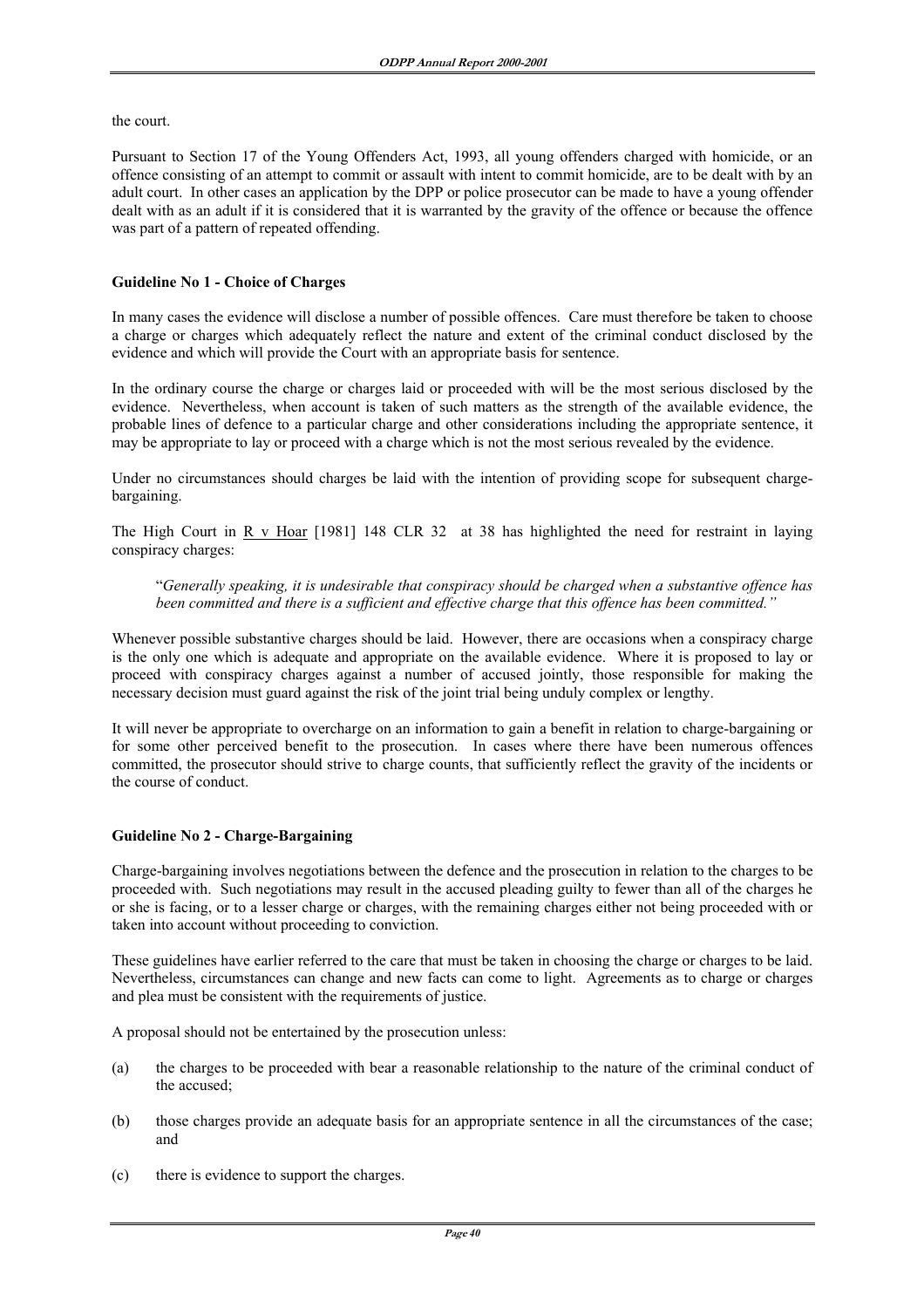Any decision whether or not to agree to a proposal advanced by the defence, or to put a counter-proposal to the defence, must take into account all the circumstances of the case and other relevant considerations including:

- (a) whether the accused is willing to co-operate in the investigation or prosecution of others, or the extent to which the accused has done so;
- (b) whether the sentence that is likely to be imposed if the charges are varied as proposed (taking into account such matters as whether the accused is already serving a term of imprisonment) would be appropriate for the criminal conduct involved;
- (c) the desirability of prompt and certain resolution of the case;
- (d) the accused's antecedents;
- (e) the strength of the prosecution case;
- (f) the likelihood of adverse consequences to witnesses;
- (g) in cases where there has been a financial loss to the State or any person, whether the accused has made restitution or arrangements for restitution;
- (h) the need to avoid delay in the resolution of other pending cases;
- (i) the time and expense involved in a trial and any appeal proceedings;
- (j) the views of the investigating police officers; and
- (k) the views of the victim or others significantly affected.

In no circumstances should the prosecution entertain a charge-bargaining proposal if the accused maintains his or her innocence with respect to a charge or charges to which the accused has offered to plead guilty.

#### **Guideline 3 - Giving Advice to Investigators**

All requests for advice by police investigators should be made in writing to the Office of the Director of Public Prosecutions. This includes advice in relation to:

- (a) the availability of criminal charges, involving
	- (i) the sufficiency of evidence;
	- (ii) the admissibility of evidence;
	- (iii) the most appropriate charge in the circumstances
- (b) the present state of the law with respect to a certain subject matter (where this requires detailed evaluation);
- (c) whether a matter should be disposed of summarily rather than on information;
- (d) the availability of an ex officio information; and appeal to the Supreme Court on sentence; a case stated or judicial review.

In the ordinary course these requests are to be answered in writing within a month. It should be the exception that the request is not made in writing.

There is no distinction to be drawn between "formal" and "informal" advice and "provisional" advice should not be given.

Should the person seeking advice be unable, due to the urgency of the matter, to seek advice by way of a written request, this should not preclude advice being provided. In such instances the written advice should recite the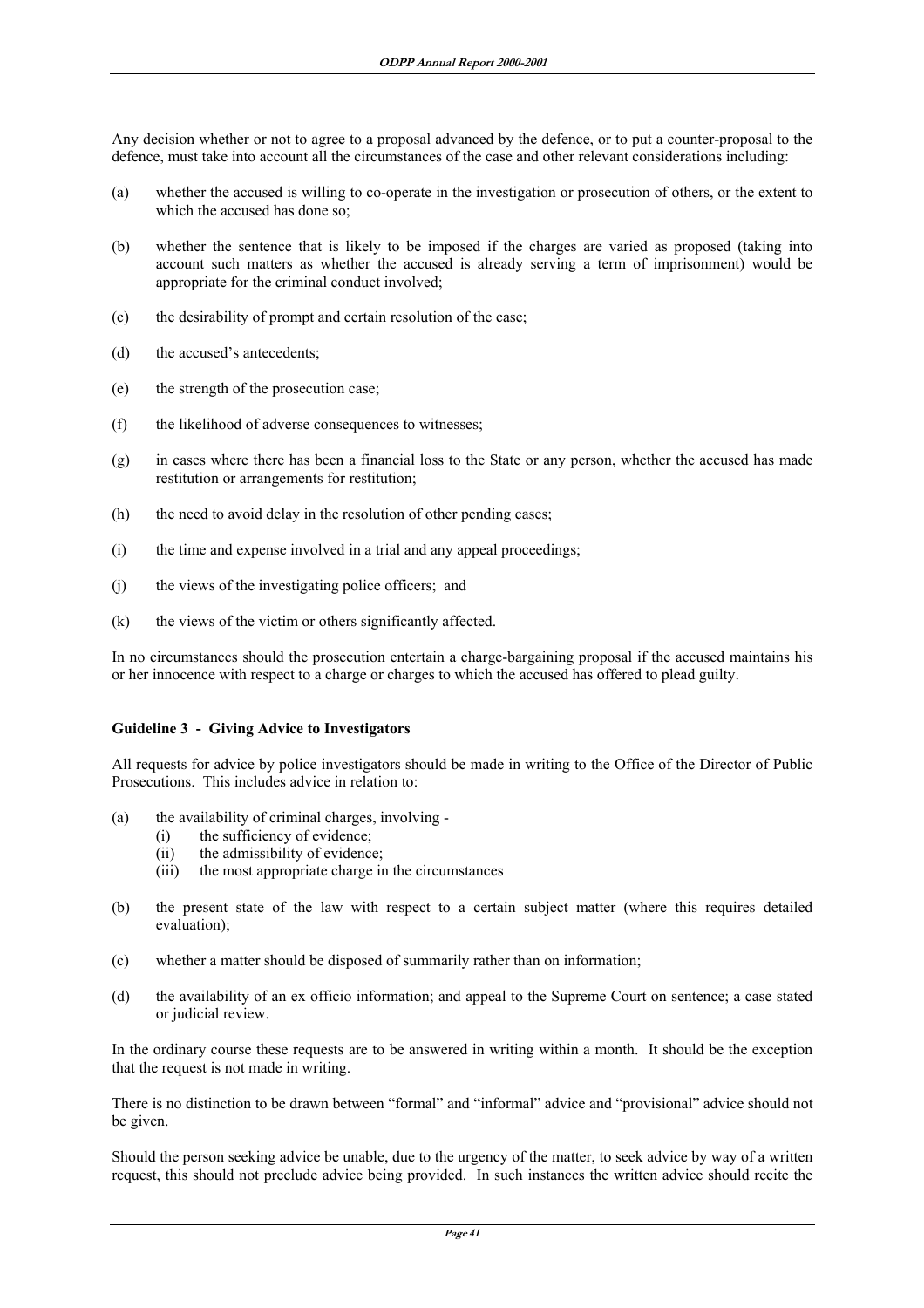particular request made of this Office and the information provided upon which the advice is given.

In the ordinary course a letter confirming the oral advice should be dispatched within twenty four hours.

Where the request for advice relates to whether or not there is a basis for charging, any advice must only be provided after an examination of the complete police brief. Ordinarily such advice will only be given after the alleged offender has been provided with an opportunity to answer or comment upon the substance of the allegations (by interview or otherwise).

Advice will not be given on any individual exercise of police powers or on operational matters generally.

Requests for advice relating to matters of law which require a detailed evaluation or involve police or other investigative powers are to be referred to the Senior Solicitor or the manager of the Committal Unit.

The following requests for advice must be referred to the Director unless such matters have been specifically delegated to other officers:

- (a) whether or not a prosecution should proceed following a proposed extradition;
- (b) whether or not an immunity (indemnity or undertaking) should be granted;
- (c) whether or not an appeal should be lodged (including an application for judicial review);
- (d) whether or not a police officer should be prosecuted;
- (e) whether or not an ex officio information should be filed;
- (f) where the Director's or the Attorney-General's sanction or approval is required for the commencement of proceedings;
- (g) matters of particular sensitivity, including allegations of corruption or serious misconduct by any public official.

Where the charge is one of murder, manslaughter, assisted suicide or dangerous driving causing death, the prosecutor's advice is to be referred to the relevant manager for final consideration before it is communicated to the investigating officer.

#### **Guideline No 4 - Ex Officio Information**

To present an information in the absence of prior committal proceedings must be regarded as constituting a significant departure from accepted practice. Given that a purpose of committal proceedings is to filter out those cases where there is an insufficient basis for the accused being placed on trial, to indict in the absence of committal proceedings will deny the accused the opportunity of securing a discharge before the Magistrate.

A decision to indict in the absence of prior committal proceedings will only be justified if any disadvantage to the accused that may thereby ensue will nevertheless not be such as to deny the accused a fair trial. Further, such a decision will only be justified if there are strong and powerful grounds for so doing. An ex-officio information should not be presented in the absence of committal proceedings unless the evidentiary and public interest considerations outlined in the prosecution policy are satisfied.

Where an ex-officio information is presented in the absence of committal proceedings the accused will be provided with all relevant witness statements and full details of the case that the prosecution will present at the trial and any other material in accordance with disclosure principles.

On the other hand, a decision to indict notwithstanding the accused was discharged at the committal proceedings will not constitute as great a departure from accepted practice. The result of committal proceedings has never been regarded as binding on those who have the authority to indict. An error may have resulted in the Magistrate discharging the accused, and in such a case the filing of an ex-officio information may be the only feasible way that the error can be corrected. Nevertheless, a decision to indict following a discharge at the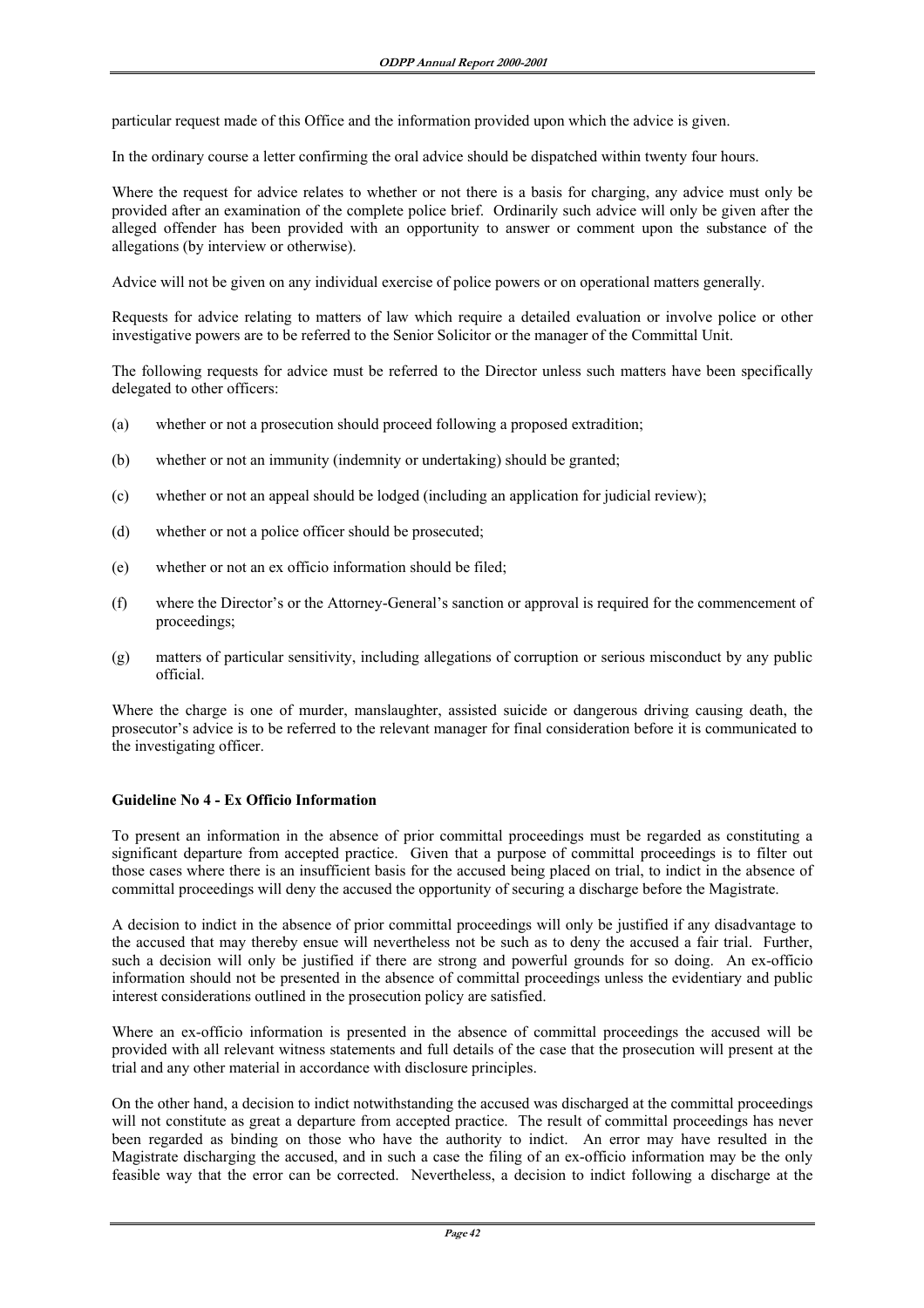committal proceedings should never be taken lightly. An ex-officio information should not be presented in such cases unless it can be confidently asserted that the Magistrate erred in declining to commit, or fresh evidence has since become available and it can be confidently asserted that, if the evidence had been available at the time of the committal proceedings, the Magistrate would have committed the accused for trial. In the event that fresh evidence is received, consideration will be given to reinstituting the committal proceedings.

#### **Guideline No 5 - Declining to Proceed after Committal**

After the accused has been committed for trial the question may arise whether the trial on that information should proceed. Pursuant to Section 7(1)(e) of the Act, the Director has power to enter a nolle prosequi or otherwise terminate a prosecution in appropriate cases.

Notwithstanding that a committal order has been obtained, events may have occurred after the committal that make it no longer appropriate for the prosecution to proceed. Alternatively, the strength of the prosecution case may be re-assessed having regard to the course of the committal proceedings. Where a question arises as to the exercise of the power under Section  $7(1)(e)$ , it is to be determined on the basis of the criteria governing the decision to prosecute set out earlier. In the normal course, any person or agency significantly affected will be consulted before any decision is made.

A defence application may be based on the fact that the offence charged is a relatively minor one and does not warrant the time and expense involved in a trial on information. Such an application is most unlikely to receive favourable consideration if the alleged offence is one that could have been determined summarily but the accused refused to consent to the matter being dealt with in that way.

Where a decision has been made not to proceed with a trial where an information has been laid, that decision will not be reversed unless:

- (a) significant fresh evidence has been produced that was not previously available for consideration;
- (b) the decision was obtained by fraud; or
- (c) the decision was based on a mistake of fact or law;

and in all the circumstances it is in the interests of justice that the decision be reversed.

Where a trial has ended with the disagreement of the jury, consideration should always be given to whether the circumstances require a re-trial, and whether a second jury is likely to be in a better position to reach a verdict. The seriousness of the alleged offence and the cost to the community and the accused should be taken into account. If it is decided to proceed with a re-trial and the second jury also disagrees, it will only be in rare and exceptional circumstances that the accused will be required to stand trial a third time.

#### **Guideline No 6 - Immunity from Prosecution**

The Director is empowered by Section  $7(1)(f)$  of the Act to grant immunity from prosecution in appropriate cases. This power will normally be exercised in order to secure an accomplice's testimony for the prosecution.

A decision whether to call an accomplice to give evidence for the prosecution frequently presents conflicting considerations calling for the exercise of careful judgment in the light of all the available evidence. Inevitably, however, there will be instances where there is a weakness in the prosecution evidence that makes it desirable, or even imperative, for the prosecution to call an accomplice.

In conjunction with the question whether to call an accomplice the question may arise whether that accomplice should also be prosecuted. In this regard, unless the accomplice has been dealt with in respect of his or her own participation in the criminal activity the subject of the charge against the accused, he or she will be in a position to claim the privilege against self-incrimination in respect of the very matter the prosecution wishes to adduce in evidence. Where, however, an accomplice has been given an immunity under Section 7(1)(f) that immunity will override what would otherwise be an allowable claim of privilege.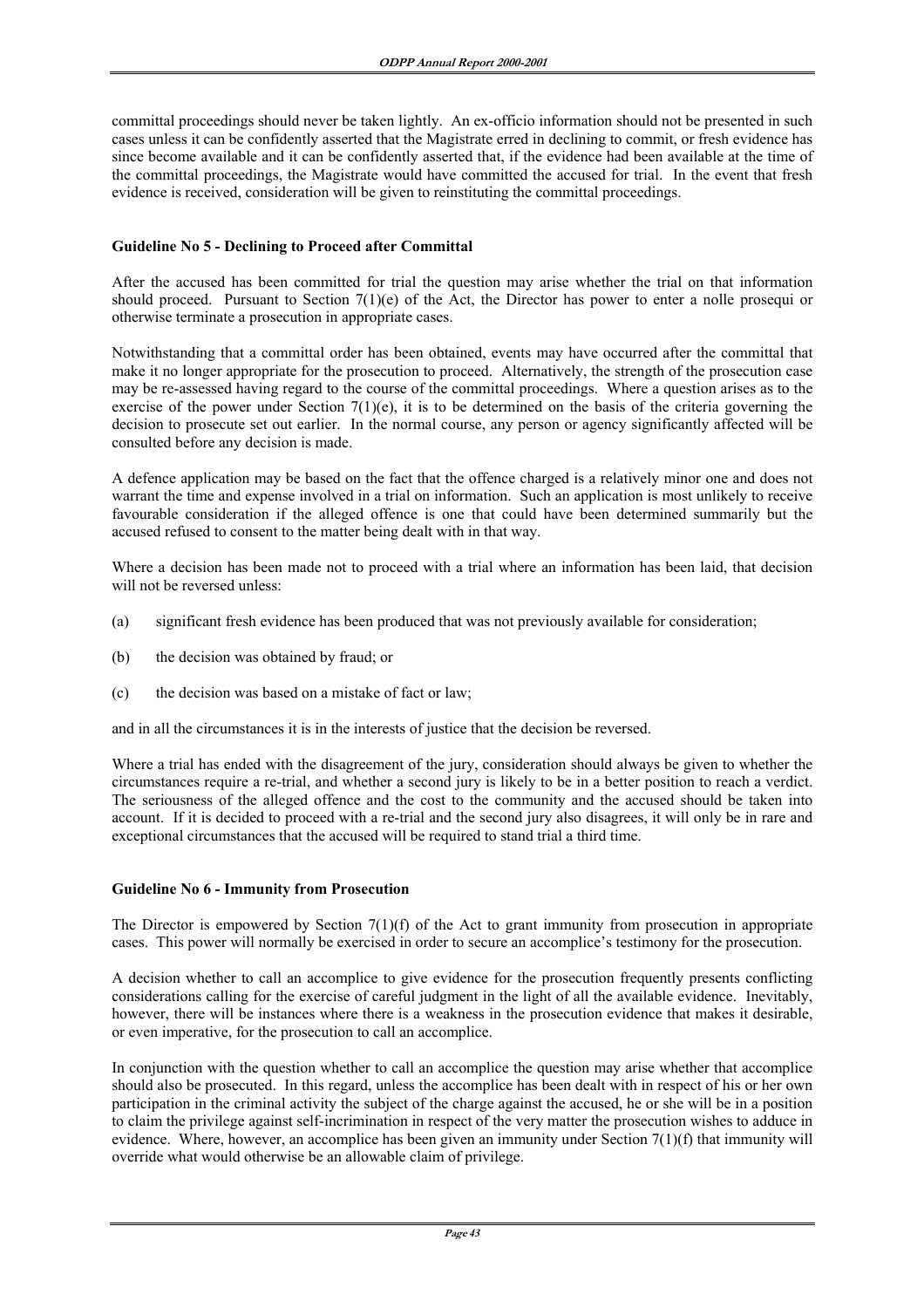In principle it is desirable that the criminal justice system should operate without the need to grant any concessions to persons who participated in alleged offences in order to secure their evidence in the prosecution of others (for example, by granting them immunity from prosecution). However, it has long been recognised that in some cases this course may be appropriate in the interests of justice. Nevertheless, an immunity under Section 7(1)(f) will only be given as a last resort. In this regard, as a general rule an accomplice should be prosecuted irrespective of whether he or she is to be called as a witness, subject of course to the usual evidentiary and public interest considerations being satisfied. Upon pleading guilty the accomplice who is prepared to co-operate in the prosecution of another can expect to receive a substantial reduction in the sentence that would otherwise have been appropriate. However, this course may not be practicable in some cases; for example, time may not permit charges against the accomplice to proceed to conviction before the trial of the principal offender, or there may be insufficient admissible evidence to support charges against the accomplice alone.

Apart from being a course of last resort, an immunity under Section  $7(1)(f)$  of the Act will only be given provided the following conditions are met:

- (a) the evidence that the accomplice can give is considered necessary to secure the conviction of the accused, and that evidence is not available from other sources; and
- (b) the accomplice can reasonably be regarded as significantly less culpable than the accused.

The central issue in deciding whether to give an accomplice an immunity is whether in the overall interests of justice the prosecution of the accomplice should be foregone in order to secure that person's testimony in the prosecution of another. In determining where the balance lies, the following factors will be taken into account:

- (a) the significance to a successful prosecution of the evidence which it is hoped to obtain;
- (b) the degree of involvement of the accomplice in the criminal activity in question compared with that of the accused;
- (c) whether any inducement has been offered to the person concerned;
- (d) the character, credit and previous criminal record of any accomplice concerned;
- (e) whether the accomplice concerned made, or is prepared to make, full disclosure of all facts and matters within his or her knowledge.

When an accomplice receives any concession from the prosecution in order to secure his or her evidence, whether as to choice of charge or the granting of immunity from prosecution, the terms of the agreement or understanding between the prosecution and the accomplice should be disclosed to the court.

#### **Guideline No 7 - Unrepresented Accused**

The prosecutor must not advise an unrepresented accused on legal issues or the general conduct of the defence. In the event that there is evidence that the prosecutor intends leading that is arguably inadmissible this should be raised with the Trial Judge prior to the evidence being called.

All materials and witness statements must be provided in the usual manner and the accused should acknowledge receipt in writing.

Telephone communications should be kept to a minimum and recorded in writing immediately. All oral communications should be witnessed by a third party and noted in all cases. The notes should be kept on the file or with the brief.

In the event of a trial, the witnesses should be advised that the accused is unrepresented and advised of the procedures that will be adopted in the court.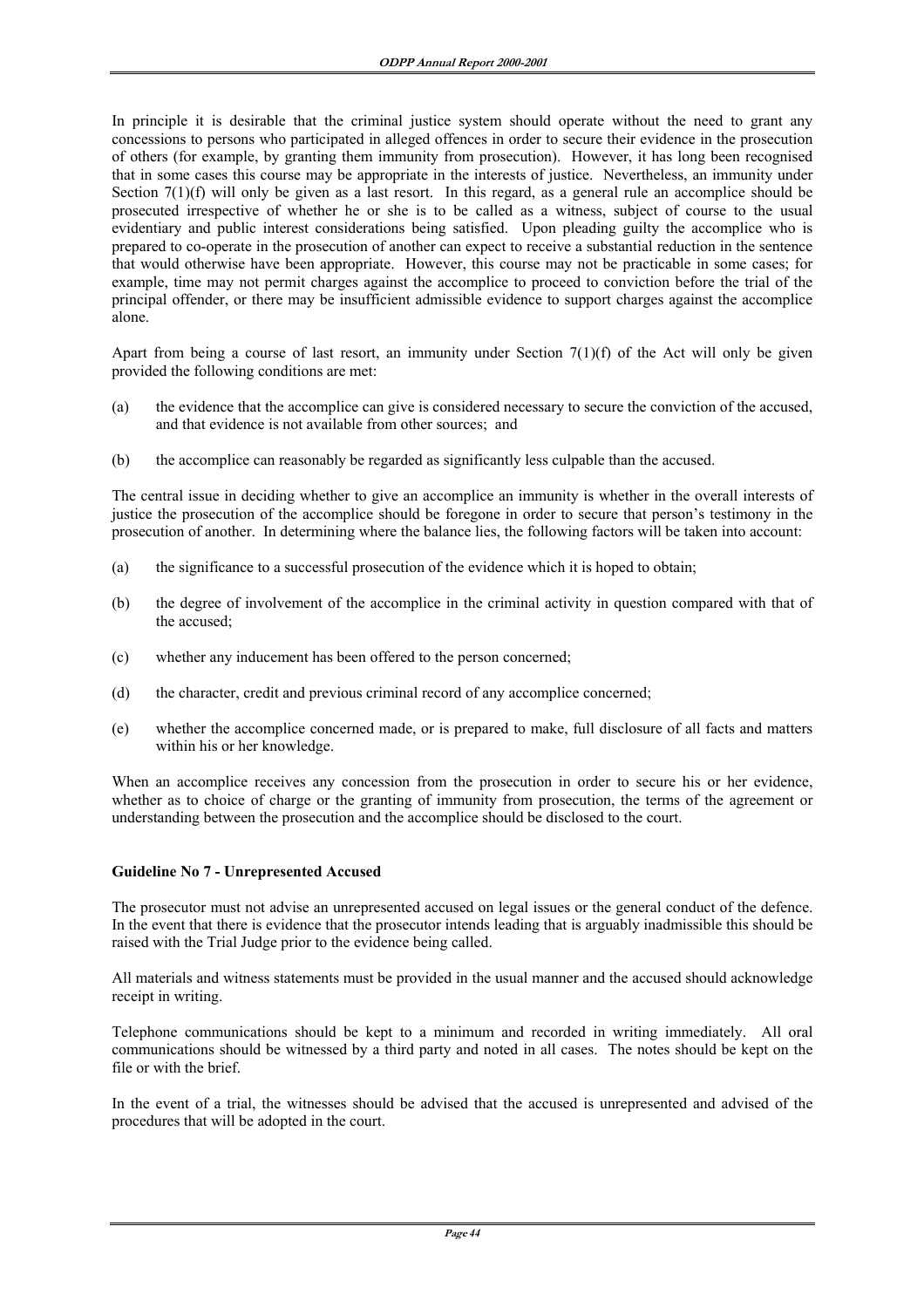#### **Guideline No 8 - The Court Process**

A prosecutor must not appear in a contested matter or an ex-parte action before a judicial officer where there may be an appearance of partiality.

A prosecutor must fairly assist the court to arrive at the truth, seek impartially to have the whole of the relevant and admissible evidence placed intelligibly before the court, and assist the court with submissions of law that enable the law to be properly applied to the facts.

A prosecutor must not, by language or other conduct, seek to inflame or bias the court against the accused.

A prosecutor must not argue any proposition of fact or law that is not reasonably open on the evidence and does not accurately represent the law. If there is contrary authority to the propositions being put to the court by the prosecutor, the court must be informed of them.

A prosecutor must call, as part of the prosecution case, all apparently credible witnesses whose evidence is relevant and admissible for the presentation of the complete factual case whether it supports the prosecution case or not unless:

- (a) the defence consents to the witness not being called;
- (b) the matter has been established by the calling of other evidence and there is no prejudice to the accused in not calling the witness;
- (c) the witness is, in the opinion of the prosecutor, plainly unreliable or untrustworthy;
- (d) the witness is unavailable due to serious illness, death or any other good reason.

In the event that the prosecutor declines to call a witness the defence must be informed as soon as reasonably practicable and where possible arrangements should be made to have the witness at court if the defence so request.

The prosecutor's right to challenge a juror should only be exercised if there is reasonable cause for doing so. It should never be exercised so as to attempt to select a jury that is not representative of the community as to age, sex, ethnic origin, religious belief, marital status, economic, cultural or social background.

Cross-examination of an accused as to credit or motive must be fairly conducted. Material put to an accused must be considered on reasonable grounds to be accurate and its use justified in the circumstances of the trial.

When addressing the jury or the court a prosecutor must not use inflammatory language and must at all times put an accurate and fair interpretation of the facts and the law. The prosecutor is expected to present the case fearlessly, vigorously and skillfully.

When appearing on sentence the prosecutor has an active role to play but must not seek to persuade the court to impose an improper sentence nor should a sentence of a particular magnitude be advocated. It is the duty of the prosecutor to adequately and fairly present the prosecution case on sentence and assist the court to avoid falling into appealable error.

To do this the prosecutor should where appropriate:

- (a) comply with Sections 7 and 7A of the Criminal Law (Sentencing) Act with respect to injury, loss or damage suffered by the victim;
- (b) tender the relevant antecedents of the accused;
- (c) correct any error of fact or law;
- (d) refer the court to any relevant authority or legislation that may assist in determining the appropriate sentence;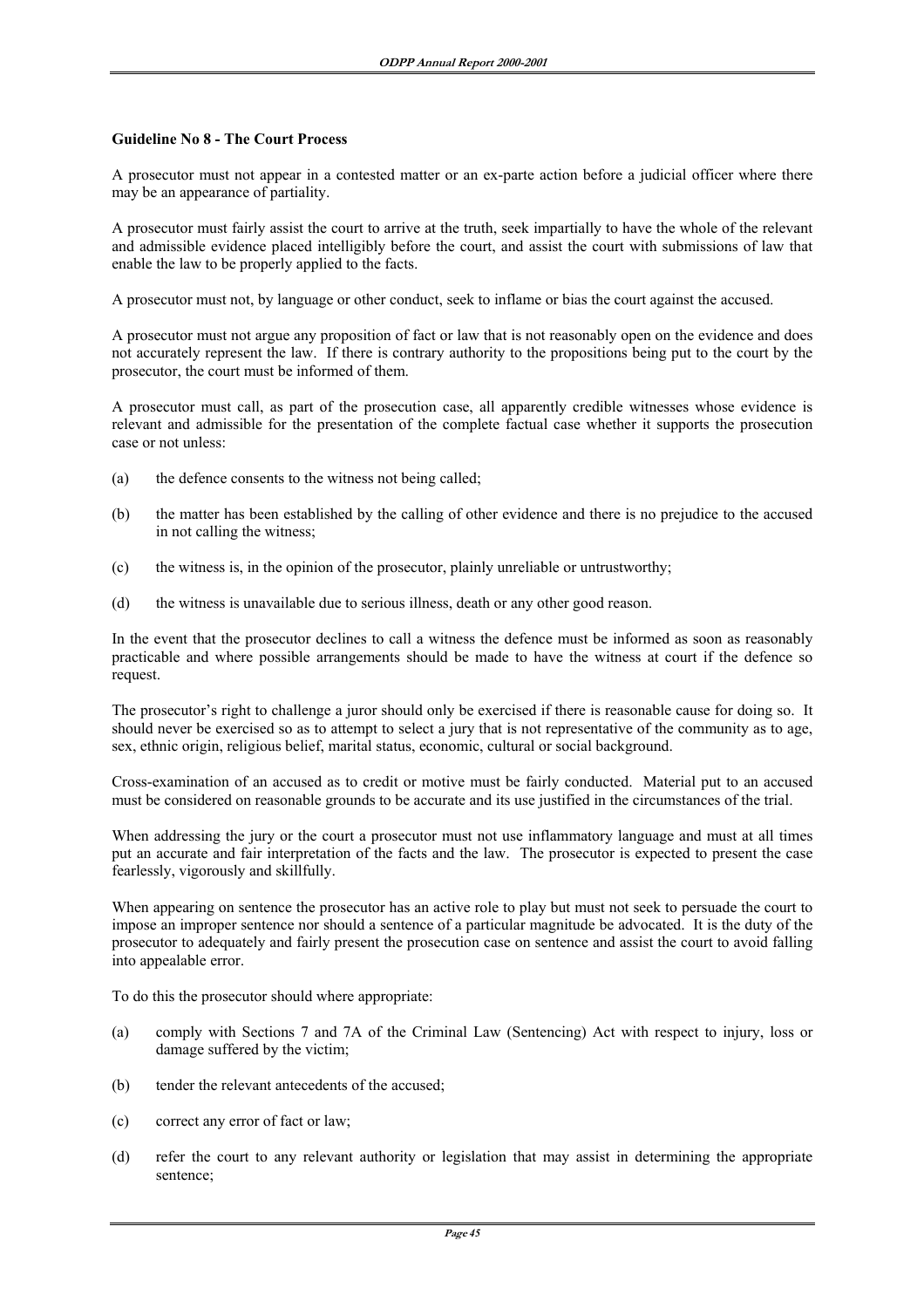- (e) make submissions on the appropriate sentencing options that are available including non-custodial options;
- (f) acknowledge any co-operation of the accused with the law enforcement agencies when this has occurred and proved to be of value. This must be done in a manner that does not endanger the safety of the accused or prejudice the operations of those agencies.

#### **Guideline No 9 - Disclosure**

Disclosure to the defence, of material that is within the possession of the prosecuting authority is one aspect of the duty to ensure that the Crown case is presented with fairness to the accused. In South Australia the extent of the duty to disclose is determined by both statutory and common law principles.

Section 104 of the Summary Procedure Act 1921 requires the prosecution to file in the Magistrates Court in major indictable matters:

- (a) statements of witnesses for the prosecution on which the prosecutor relies as tending to establish the guilt of the accused;
- (b) copies of any documents on which the prosecutor relies as tending to establish the guilt of the accused;
- (c) a document describing any other evidentiary material on which the prosecutor relies as tending to establish the guilt of the accused together with a statement of the significance that the material is alleged to have;
- (d) any other material relevant to the charge that is available to the prosecution.

This section entails early disclosure and filing of all relevant admissible material irrespective of whether it assists the Crown case.

The common law requires wider disclosure than Section 104. The limits of this duty are not precisely delineated, but depend upon the circumstances of each case. Moreover, the duty to disclose is an ongoing one, and turns upon the matters that are realistically in issue at any time. It is acknowledged that material is often obtained or brought to the attention of the DPP, after the preliminary hearing. Prompt consideration will be given to the need to disclose such material. Furthermore, the DPP is committed to ensuring that the police deliver to the DPP a full brief, including sufficient information to enable this disclosure guideline to be properly implemented.

In the ordinary course on request disclosure will be made of the following in a prosecution for an indictable offence in the Supreme or District Court:

- (a) particulars of the accused's prior convictions;
- (b) copies of all written statements, and an opportunity to examine electronically recorded interviews of all witnesses to be called, together with a copy of any prior inconsistent statements of those witnesses;
- (c) copies of any written or electronically recorded statement obtained from the accused by a person in authority;
- (d) copies of any photographs, plans, documents or other representations which will be tendered by the prosecution at trial.
- (e) an opportunity to examine exhibits which will be tendered;
- (f) copies of statements of any expert witnesses to be called and the prosecution will facilitate an opportunity for a defence expert from the same or a similar discipline to speak with that expert, pre-trial;
- (g) copies of any warrant or any statutory authority used in the gathering of evidence to be adduced at trial;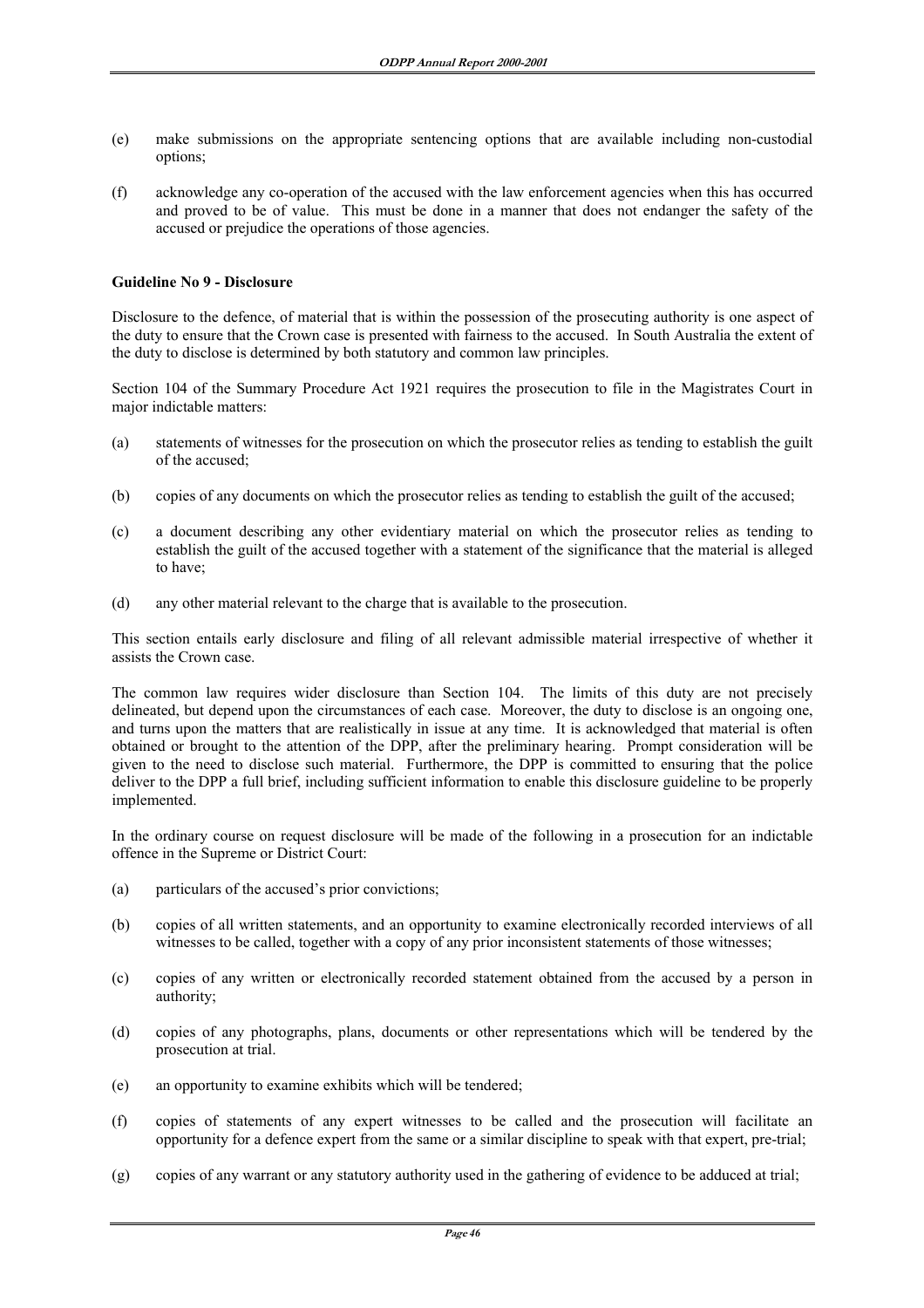(h) an opportunity to inspect bank records, books of account or other records or documents relevant to the prosecution case which may not be introduced into evidence but be relied upon.

In any case where the prosecutor declines to call a witness, the defence should receive details of any material or statements which are or may be exculpatory. The defence should also receive details of the whereabouts of that witness and if requested, the prosecution should make that witness available for the defence to call.

However, the DPP recognises that a number of factors may be relevant to the extent of disclosure required in a particular prosecution. The prosecutor also has a number of obligations in relation to the material that comes into his or her possession. These obligations include a need to consider whether documents are within the power of the prosecution to disclose and whether there are any immunities or privilege that should be claimed by the prosecution or individuals.

In addition to the above the prosecutor should also consider the following factors in respect of any material for which disclosure is contemplated or requested:

- (a) whether the material is relevant;
- (b) whether the material may divulge the identity of an informer;
- (c) whether the material is subject to legal professional privilege;
- (d) whether the material could prejudice the investigation, or facilitate the commission, of other offences;
- (e) whether the material was supplied to the police, or other authority, upon an expectation that the material would remain confidential;
- (f) whether the material could divulge confidential police methods or the internal workings of the police, or other authorities;
- (g) whether the material relates to National or State security;
- (h) whether disclosure of the material could tend to endanger, prejudice, or embarrass any person;
- (i) whether there is any apparent, or demonstrated, legitimate forensic purpose for the defence to have access to the material.

The extent to which any of these factors will affect the decision whether or not to disclose particular material will vary. Application of these factors will always be subject to the over-riding duty to ensure that the Crown case is presented with fairness.

#### **Guideline No 10 - Media Contact**

No public comment is to be made without the Director's, or his designated representative's, approval in relation to matters that are the subject of criminal proceedings or that have been referred to the Office for an opinion in relation to potential criminal proceedings. All media contact should be referred to the Director's office.

# **Guideline No 11 - Vulnerable Witnesses**

When dealing with witnesses under 16 years of age, a person who suffers from an intellectual disability, a victim of an alleged sexual offence or a person who is at some special disadvantage, consideration must be given to the provisions of Section 13 of the Evidence Act 1929. In cases where the section might apply, a witness should be advised of the options that are available under the Evidence Act including a screen, closed circuit television, a court companion and a closed court. If the section is applicable to a witness the application should be made after consulting with the witness where possible prior to the commencement of the trial.

The prosecutor with the conduct of the file should make the application not withstanding any forensic advantage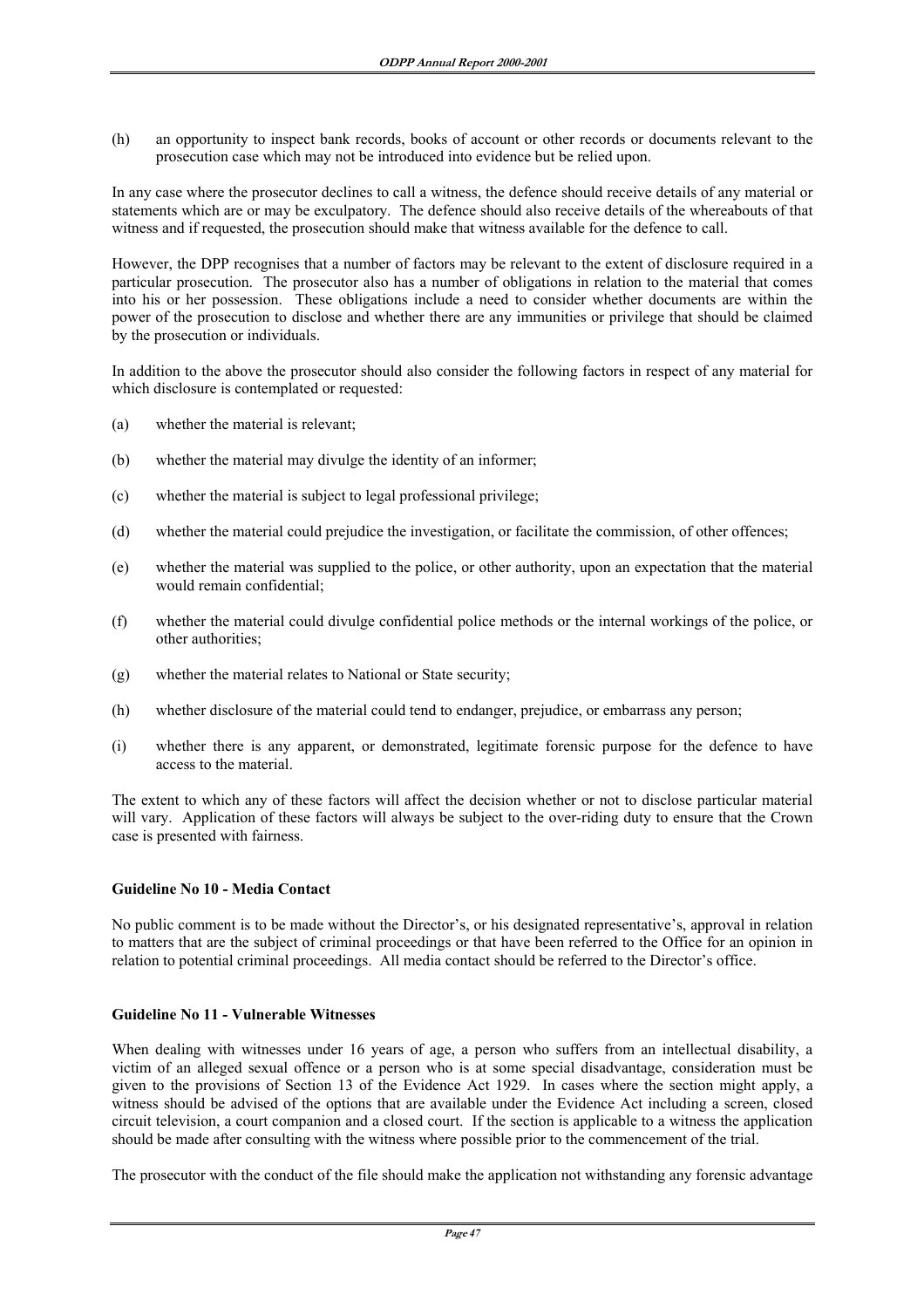that is perceived in not making the appropriate arrangements.

Consideration must be given in the early stages of contact with the victim to involvement by the Witness Assistance Service (WAS). If a witness wishes to have a court companion and is unable to obtain the services of a suitable person, the Witness Assistance Service will either make arrangements in consultation with the prosecutor or refer the witness to Victim Support Services.

#### **Guideline No 12 - Victims of Crime**

In all dealings with victims of crime due regard must be had by all members of the Office to the *Declaration of Victim's Rights* (Annexure A). This is a direction given by the Attorney-General pursuant to the Director of Public Prosecutions Act.

Consideration must be given in the early stages of contact with the victim, and/or their families, to involvement in the case by the Witness Assistance Service (WAS). In all appropriate cases they should be advised of the service provided by the WAS and where necessary referred to it. Contact will then be made by a Witness Assistance Officer (WAO) directly with the victim.

Information as to the proceedings and the victim's role must be given at an early stage and there is a continuing obligation to keep the victim informed. Where possible, information about the proceedings and the legal implications should be given by the prosecutor. An effort must be made to minimise the number of staff members with responsibility for contacting the victim and handling the file.

Parents of child victims must be given adequate information about the legal system and the impact upon children in order to make informed decisions. The views of parents or caregivers must always be given appropriate consideration by the prosecutor and where possible their views should be accorded significant weight. However, the public interest must at all times be the paramount consideration.

Prosecutors should ensure that an adequate victim impact statement has been prepared and that it contains relevant material to assist the Court in the sentencing process. They must also ensure that victims are aware of their right to present the statement orally if they wish. Victims should be advised of the procedure for giving the statement orally and appropriate arrangements made for them to do so.

Victims must be informed of the outcome of finalised court proceedings in a timely fashion.

#### **Guideline No 13 - Victim Impact Statement**

Victim impact statements (VIS) should be prepared prior to trial by the person who is eligible to submit it to the court. The statements may be in the written form or presented verbally to the court. Victims should be advised of their right to give a verbal presentation to the court. VIS should usually be prepared prior to the first arraignment. In the event of complex matters or cases in which the victims require further time they must be completed expeditiously so as not to delay the sentencing process.

A victim may prepare a statement to be read to the court. All victims must be advised of the following if they wish to prepare and submit this statement:

- (a) The statement must be prepared in writing and provided to the DPP. The statement will then be provided to the Sentencing Judge who will then appoint a time for it to be read to the court It may be read by the victim or by a person nominated by the court;
- (b) the court will not be closed to the public (unless an order of the Court is made);
- (c) the prosecutor can apply for a closed court and/or a suppression order in appropriate cases;
- (d) the statement will not be disclosed to the defence prior to conviction unless it contains inconsistencies that go to a material matter. In the event of such inconsistencies the usual practice of disclosure should be adopted;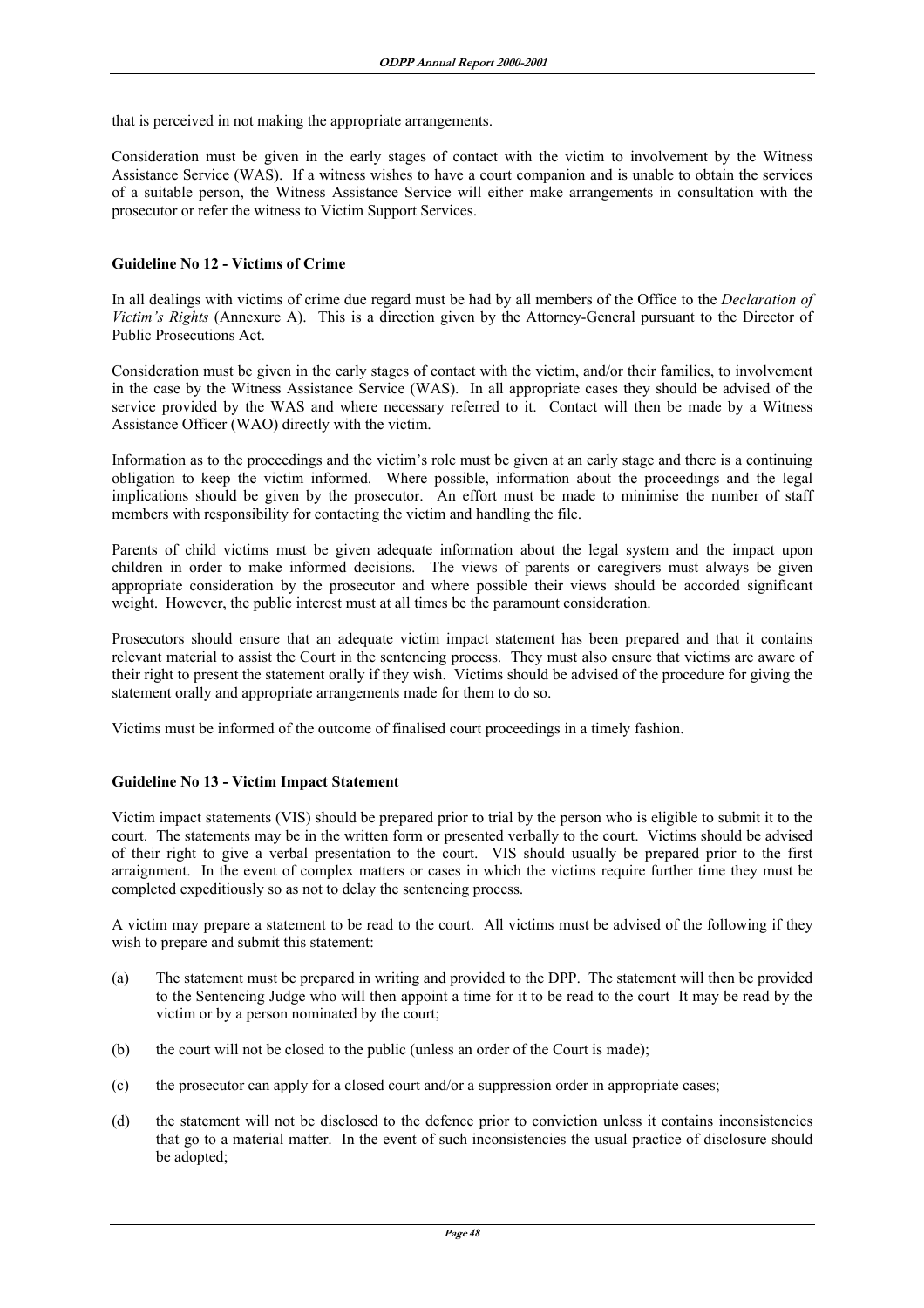- (e) the victim may amend the statement at any time prior to it being read to the court;
- (f) the victim may withdraw the statement at any time in accordance with the Rules of Court.

A copy of the VIS will only be provided to defence counsel or to an unrepresented accused with an undertaking that the document is not reproduced in any way without the consent of the DPP. The document must be returned to the DPP upon request.

#### **Guideline No 14 - Prosecution Appeals**

The prosecution has a right to appeal in certain circumstances. This right will always be exercised with restraint and only where there is a reasonable prospect of success.

#### *Appeals against sentence*

In The Queen v Osenkowski (1982) 30 SASR 212 King CJ made the following observations concerning the role of prosecution appeals against sentence:

 "*It is important that prosecution appeals should not be allowed to circumscribe unduly the sentencing discretion of judges. There must always be a place for the exercise of mercy where a judge's sympathies are reasonably excited by the circumstances of the case. There must always be a place for the leniency which has traditionally been extended even to offenders with bad records when the judge forms the view, almost intuitively in the case of experienced judges, that leniency at that particular stage of the offender's life might lead to reform. The proper role for prosecution appeals in my view, is to enable the courts to establish and maintain adequate standards of punishment for crime, to enable idiosyncratic views of individual judges as to particular crimes or types of crime to be corrected, and occasionally to correct a sentence which is so disproportionate to the seriousness of the crime as to shock the public conscience*."

This passage is reflective of the care with which the Director of Public Prosecutions must approach the question whether to institute an appeal against sentence.

The prosecution's right to appeal against sentence should be exercised sparingly, and it is the policy of the Director of Public Prosecutions not to institute such an appeal unless it can be asserted with some confidence that the appeal will be successful.

In considering a prosecution appeal against sentence it is to be borne in mind that the sentence for a specific offence will vary according to its nature, the circumstances of its commission, the antecedents of the prisoner, and the effect on the victim. Consequently, for any given offence there exists a range of legitimate penalty options. An appellate Court will not interfere with the exercise of a Judge's or Magistrate's sentencing discretion unless an error in the exercise of that discretion can be demonstrated. In practical terms the Court must be satisfied that the sentence imposed falls clearly outside the appropriate penalty range and may consequently be characterised as manifestly inadequate. Mere disagreement with the sentence passed is insufficient. The High Court decisions are clear that there must be a matter of principle to be established by the appeal in relation to the matter of the sentence Everett and Phillips v R [1994] 181 CLR 295.

#### *Magistrates Appeals*

The Office conducts appeals from the Magistrates Court to the Supreme Court on indictable offences. The prosecution has a right to appeal against acquittal where there has been an error of law or fact by the Magistrate. These appeals are only instituted on rare occasions and in accordance with the authorities. The same considerations apply to appeals against sentence brought by the prosecution for a sentence imposed by a Magistrate or a Judge. This was confirmed by the Full Court in Police v Cadd (1997) 69 SASR 150.

#### *Case Stated*

There is no right of appeal against a verdict of acquittal in the District or Supreme Court. However the prosecution can apply to the court during the trial or sentencing process, or after an acquittal, for the court to refer a question of law for consideration to the Full Court. This power should be exercised sparingly. The Director of Public Prosecutions should not seek to have a question of law referred to the Full Court unless it can be asserted with some confidence that the Court will answer the question in the manner sought by the prosecution. The question of law must be of sufficient importance to require the attention of the Full Court.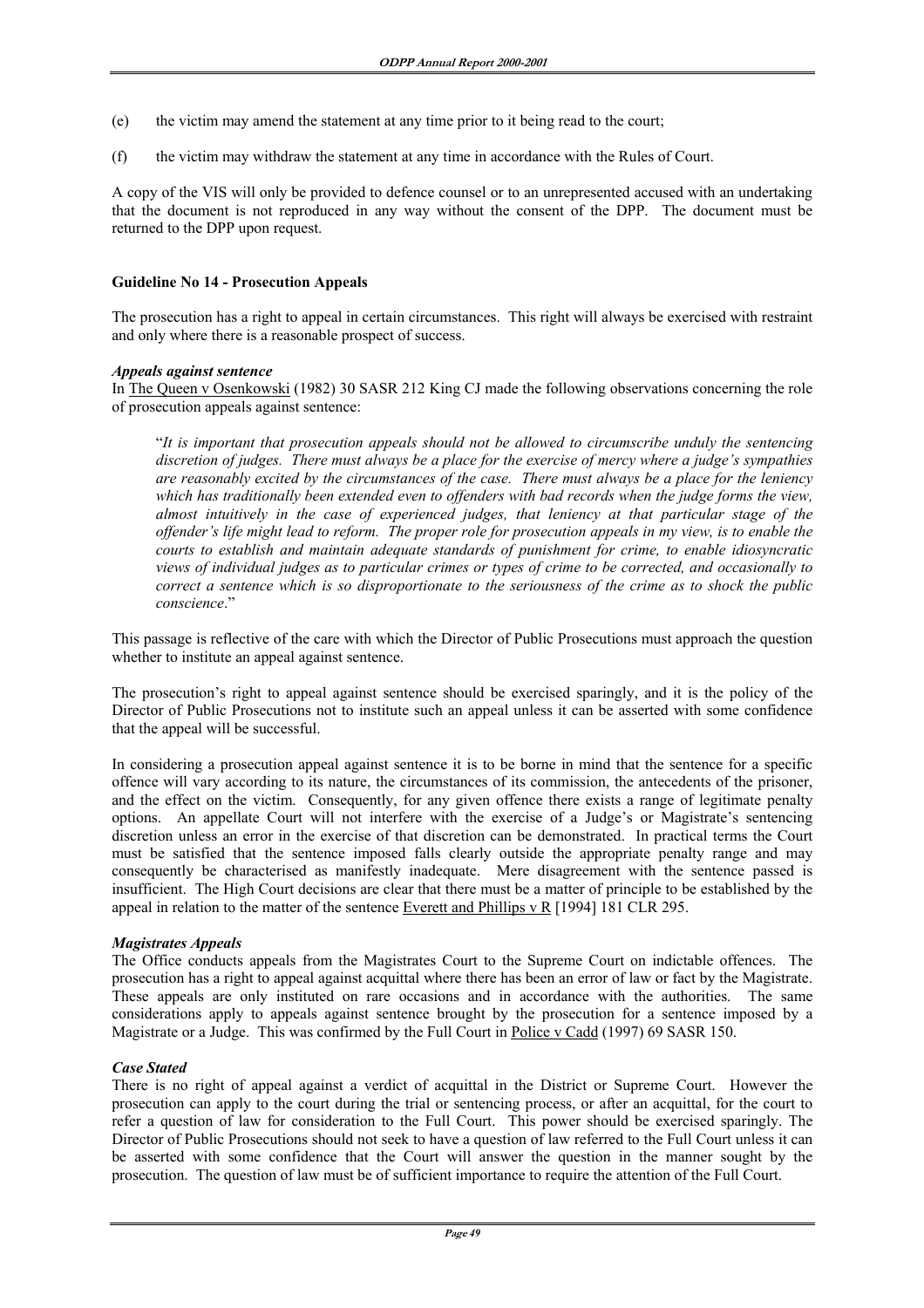#### **CONCLUSION**

This statement does not attempt to cover all questions that can arise in the prosecution process and the role of the prosecutor in their determination. It is sufficient to state that throughout a prosecution the prosecutor must conduct himself or herself in a manner which will maintain, promote and defend the interests of justice, for in the final analysis the prosecutor is not a servant of government or individuals. He or she is a servant of justice. At the same time it is important not to lose sight of the fact that prosecutors discharge their responsibilities in an adversarial context. Accordingly, while the case must at all times be presented to the court fairly and justly, the community is entitled to expect that it will also be presented fearlessly, vigorously and skillfully.

This statement will be kept under review, and any changes will be made public.

 *(Note: The Declaration of Victim's Rights has been superceded by the Victims of Crime Act*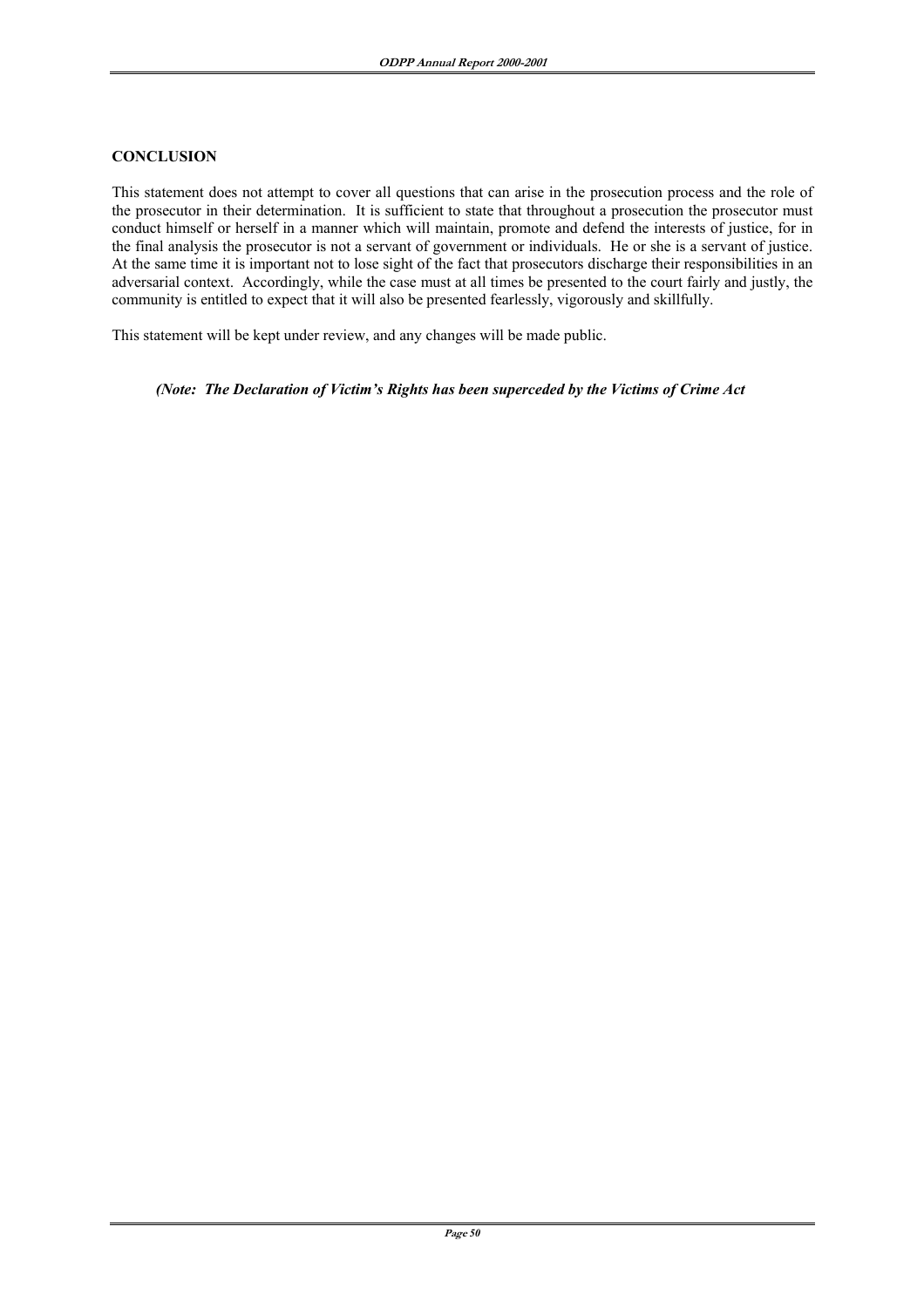**APPENDIX C:** 

# **DIRECTOR OF PUBLIC PROSECUTIONS ACT 1991**

# **SUMMARY OF PROVISIONS**

| 1<br>2            | Short title<br>Commencement           |
|-------------------|---------------------------------------|
| 3                 | Interpretation                        |
| 4                 | Director of Public Prosecutions       |
| 5                 | Acting Director                       |
| 6                 | Office of the Director                |
| 6A                | Delegation                            |
| 7                 | Powers of Director                    |
| 8                 | Consultation                          |
| 9                 | Independence of Director              |
| 10                | Investigation and report              |
| 11                | Directions and quidelines by Director |
| $12 \overline{ }$ | Annual reports                        |
| 13                | Saving provision                      |
| 14                | Regulations                           |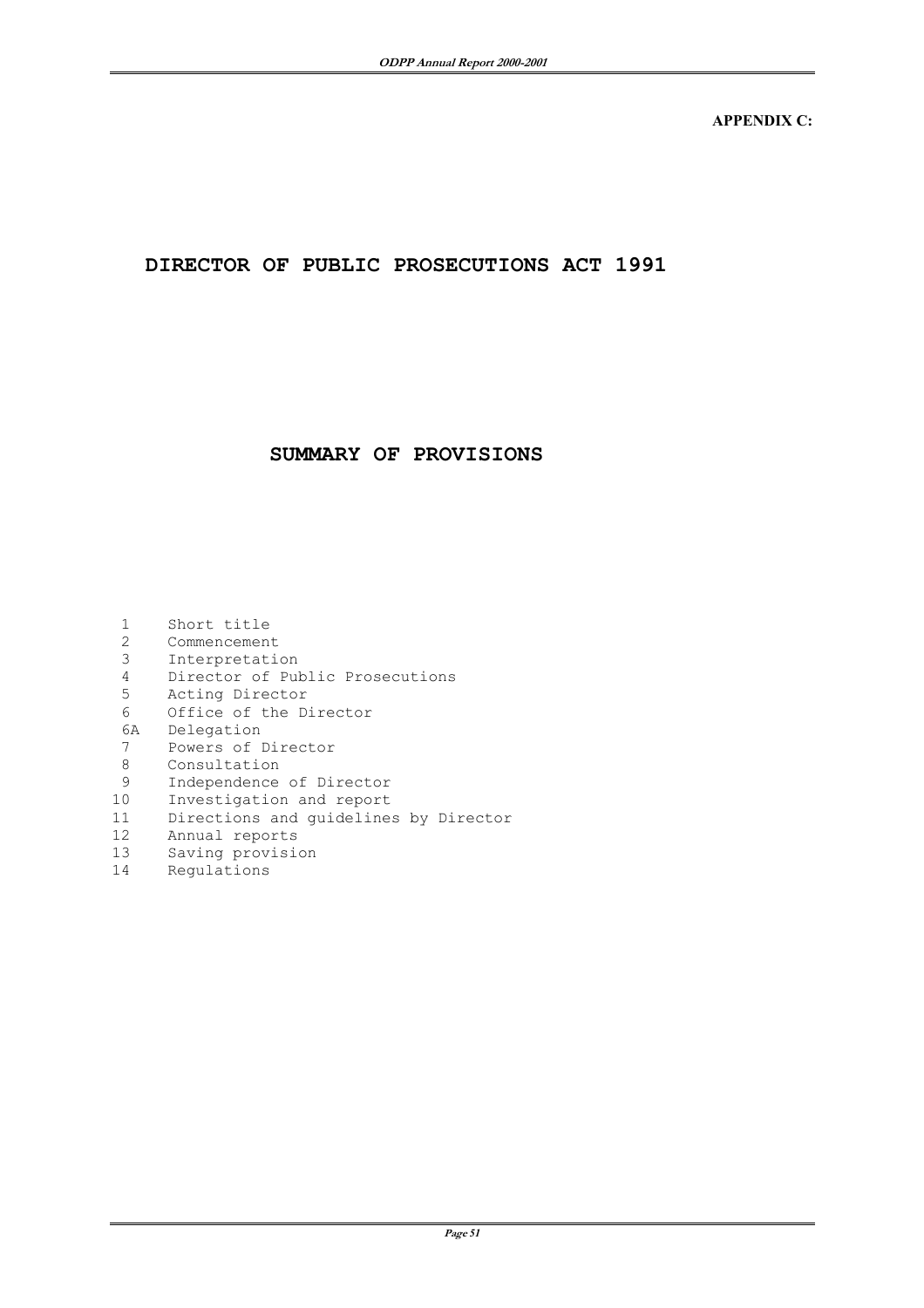#### **DIRECTOR OF PUBLIC PROSECUTIONS ACT 1991**

An Act to establish the Office of Director of Public Prosecutions; and for related purposes.

#### **The Parliament of South Australia enacts as follows**:

#### **Short title**

**1** This Act may be cited as the *Director of Public Prosecutions Act 1991*.

#### **Commencement**

**2** This Act will come into operation on a day to be fixed by proclamation.

#### **Interpretation**

**3** In this Act—

 "**Director**" means the Director of Public Prosecutions and includes a person acting in the position of Director of Public Prosecutions;

"**Office**" means the Office of the Director of Public Prosecutions.

#### **Director of Public Prosecutions**

**4** (1) There will be a Director of Public Prosecutions.

- (2) The Director will be appointed by the Governor.
- (3) A person is not eligible for appointment as the Director unless he or she is a legal practitioner of at least seven years standing.
- (4) The Director will be appointed—

 *(a)* for a term of office of seven years; and

- *(b)* on terms and conditions determined by the Governor.
- (5) At the expiration of a term of office, the Director will be eligible for re-appointment.
- (6) The Director must inform the Attorney-General in writing of—
	- *(a)* any direct or indirect pecuniary interest that the Director has or acquires in any business, or in any body corporate carrying on a business, in Australia or elsewhere; and
	- *(b)* any other direct or indirect interest that the Director has or acquires that conflicts, or may conflict, with the Director's duties.
- (7) The Director must not—
	- *(a)* engage in legal practice outside the duties of his or her office; or
	- *(b)* engage, without the consent of the Attorney-General, in any other remunerated employment.
- (8) The Governor may terminate the Director's appointment if the Director—
	- *(a)* is guilty of misbehaviour; or
	- *(b)* becomes physically or mentally incapable of carrying out official duties satisfactorily; or
	- *(c)* becomes bankrupt or applies to take the benefit of a law for the relief of bankrupt or insolvent debtors; or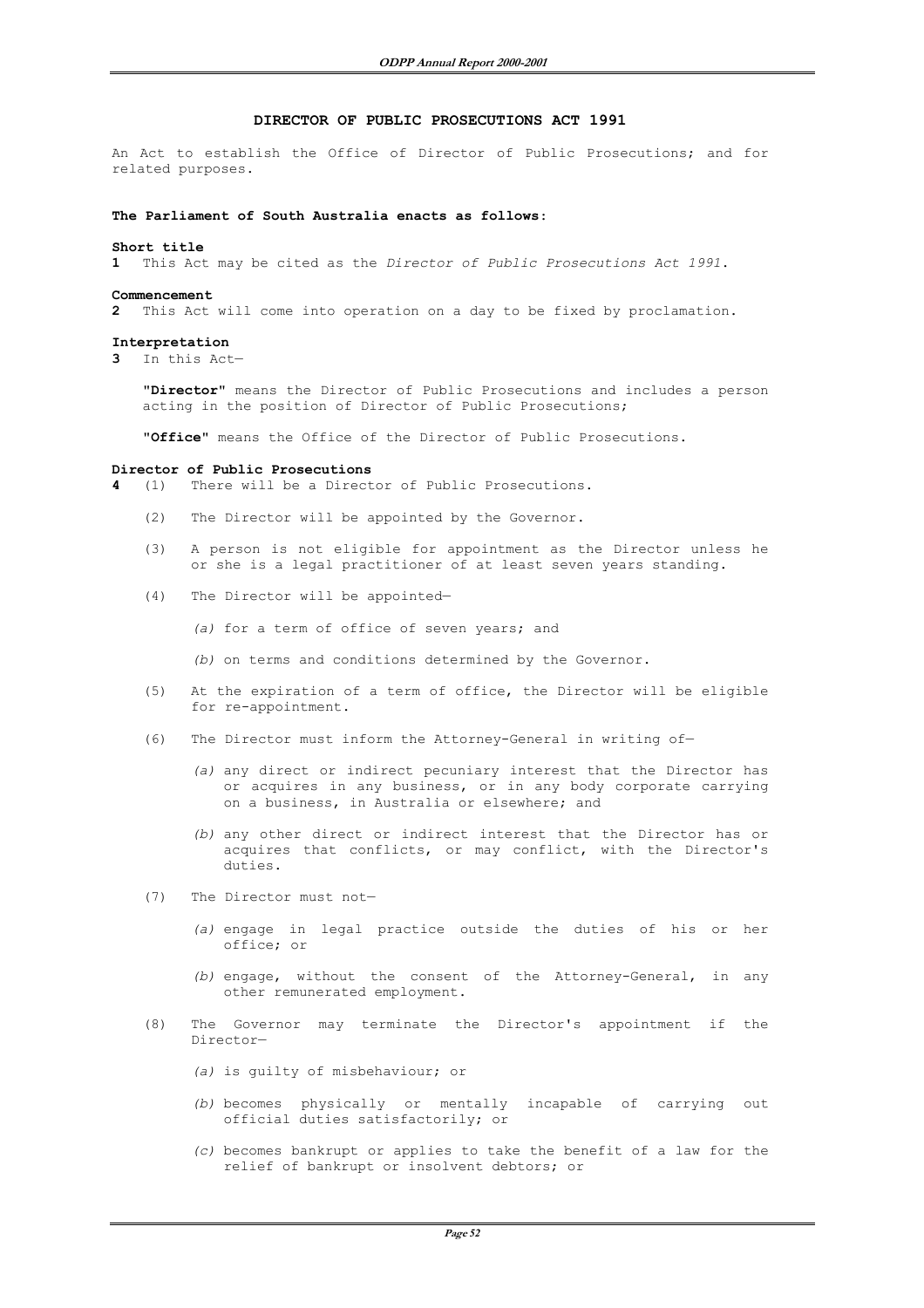*(d)* is absent, without leave of the Attorney-General, for 14 consecutive days, or for 28 days in any period of 12 months; or

 *(e)* contravenes or fails to comply with subsection (6) or (7).

 (9) Except as provided in subsection (8), the Director's appointment cannot be terminated.

#### **Acting Director**

- **5** (1) If the Director is temporarily absent, or the Director's position is temporarily vacant, the Attorney-General may assign a suitable person to act in the Director's position during the temporary absence or vacancy.
	- (2) A person is not eligible to act in the Director's position unless he or she is a legal practitioner of at least seven years standing.
	- (3) The terms on which a person is assigned to act in the Director's position will be as determined by the Attorney-General.

#### **Office of the Director**

- **6** (1) The Office of the Director of Public Prosecutions is established.
	- (2) The Office consists of—
		- *(a)* the Director of Public Prosecutions; and
		- *(b)* any persons assigned under the *Government Management and Employment Act 1986* to work in the Office.
	- (3) The Director has the administration and control of the Office.

\* \* \* \* \* \* \* \* \* \*

#### **Delegation**

- **6A** The Director may, by instrument in writing, delegate to any suitable person any of the director's powers or functions under this Act but such a delegation—
	- *(a)* is revocable at will; and
	- *(b)* does not prevent the Director from acting personally in the matter.

#### **Powers of Director**

- **7** (1) The Director has the following powers:
	- *(a)* to lay charges of indictable or summary offences against the law  $of the *State*$
	- *(b)* to prosecute indictable or summary offences against the law of the State;
	- *(c)* to claim and enforce, either on behalf of the Crown or other persons, civil remedies that arise out of, or are related to, prosecutions commenced by the Director;
	- *(d)* to take proceedings for or in relation to the confiscation of profits of crime;
	- *(da)* to institute civil proceedings for contempt of court;
	- *(e)* to enter a *nolle prosequi* or otherwise terminate a prosecution in appropriate cases;
	- *(f)* to grant immunity from prosecution in appropriate cases;
	- *(g)* to exercise appellate rights arising from proceedings of the kind referred to above;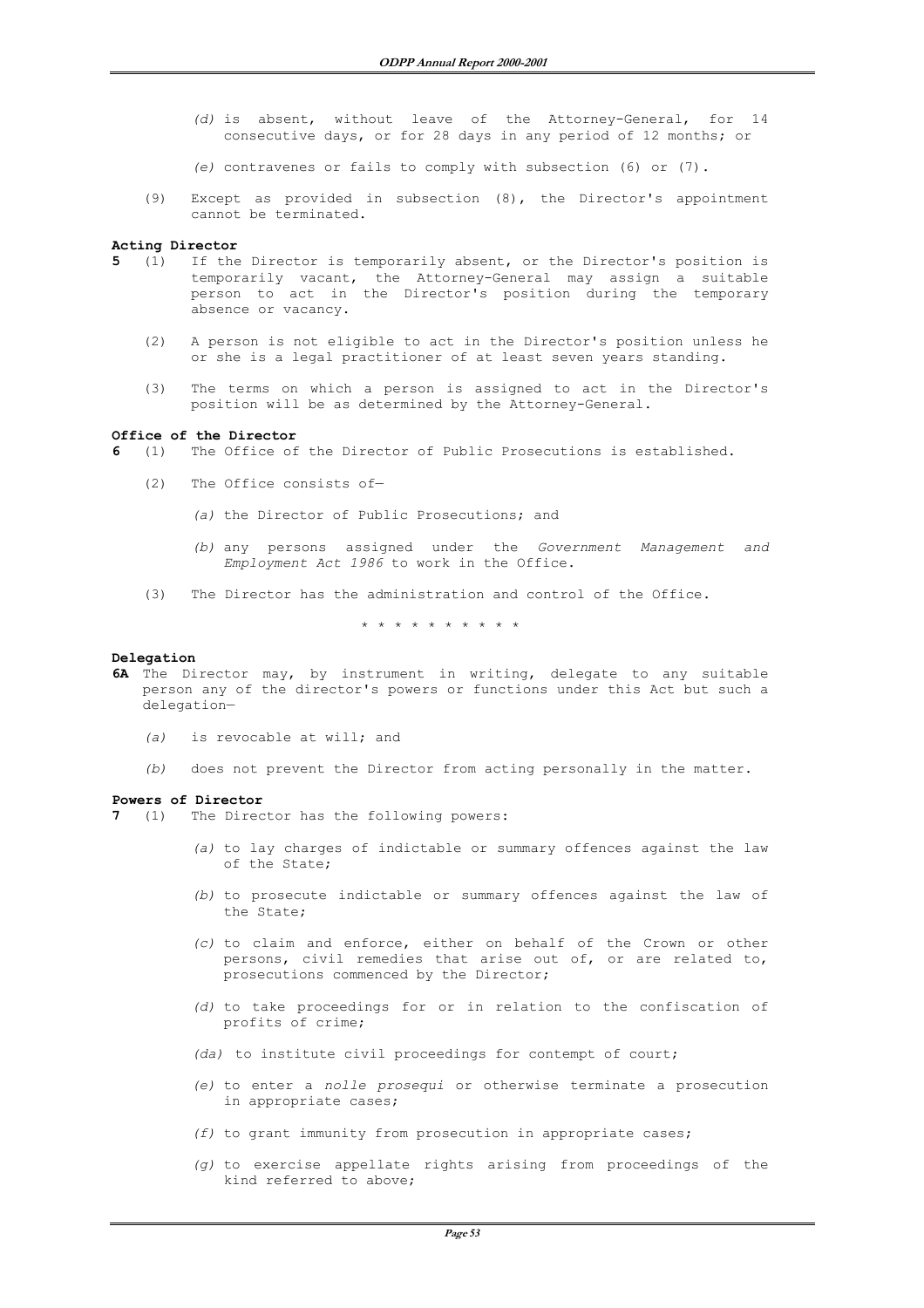- *(h)* to carry out any other function assigned to the Director by any other Act or by regulation under this Act;
- *(i)* to do anything incidental to the foregoing.
- (2) The Attorney-General may, by notice in the *Gazette*, transfer to the Director any powers or functions of the kind referred to above, or any power to consent to a prosecution, vested in the Attorney-General by an Act passed before the commencement of this Act.
- (3) A person who has power to consent to a prosecution, or to allow an extension of the period for commencing a prosecution, for an offence of a particular kind under the law of the State may, by notice in the *Gazette*, delegate that power to the Director.
- (4) A delegation under subsection  $(3)$ -

 *(a)* is revocable by subsequent notice in the *Gazette*; and

 *(b)* does not prevent the person from acting personally in a matter,

 but, once a decision on a particular matter has been made by the Director in pursuance of a delegation, the delegator is bound by that decision.

- (5) A document apparently signed by the Director and stating that the Director consents to a particular prosecution or that the Director allows a specified extension of the period for commencing a particular prosecution is to be accepted, in the absence of proof to the contrary, as proof of the fact so stated.
- (6) Where an information or complaint charging an offence is apparently signed by the Director or a person acting on the Director's authorisation, the information or complaint will, in the absence of proof to the contrary, be taken to have been duly signed by or on behalf of the Director.
- (7) In any legal proceedings, the Director may appear personally or may be represented by a member of the staff of the office who is a legal practitioner or by counsel or solicitor (including the Crown Solicitor or the Solicitor-General).
- (8) Details of any notices published under this section must be included in the Director's annual report.

#### **Consultation**

- **8** (1) The Director must, if requested to do so by the Attorney-General, consult with the Attorney-General with respect to the exercise of the Director's powers or functions.
	- (2) The Attorney-General must, if requested to do so by the Director, consult with the Director with respect to the exercise of the Director's powers or functions.

- **Independence of Director** Subject to this section, the Director is entirely independent of direction or control by the Crown or any Minister or officer of the Crown.
	- (2) The Attorney-General may, after consultation with the Director, give directions and furnish guidelines to the Director in relation to the carrying out of his or her functions.
	- (3) Directions or guidelines under this section—
		- *(a)* must, as soon as practicable after they have been given, be published in the *Gazette*; and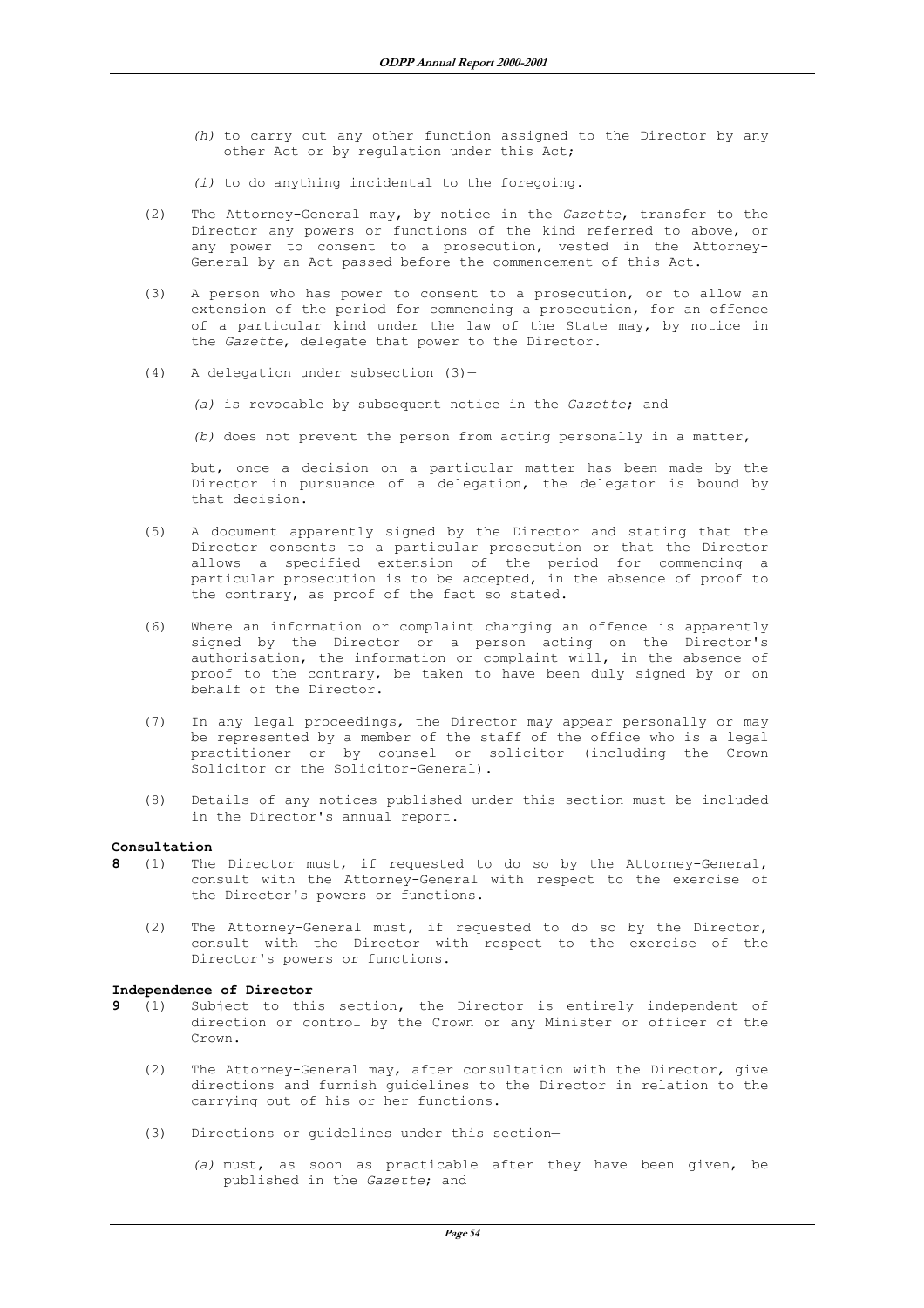- *(b)* must, within six sitting days after they have been given, be laid before each House of Parliament.
- (4) Subsection (3) need not be complied with in relation to directions or guidelines under this section relating to individual matters if, in the opinion of the Attorney-General, disclosure may be prejudicial to an investigation or prosecution, but, in that case, the directions or guidelines must be published in the *Gazette*, and laid before each House of Parliament, as soon as practicable after the matter is determined or otherwise completed.
- (5) If the Attorney-General is satisfied that disclosure under this section would place human life or safety at risk or cause some other form of severe prejudice to any person, the Attorney-General may withhold material from disclosure so far as necessary to avoid that consequence.

#### **Investigation and report**

**10** The Commissioner of Police must, so far as it is practicable to do so, comply with any request from the Director to investigate, or report on the investigation of, any matter.

#### **Directions and guidelines by Director**

- **11** (1) The Director may give directions or furnish guidelines to the Commissioner of Police or other persons investigating, or prosecuting, offences on behalf of the Crown.
	- (2) Any such directions or guidelines must be published in the Director's annual report.
	- (3) If the Director is satisfied that publication of material under this section would place human life or safety at risk or cause some other form of severe prejudice to any person, the Director may withhold the material from publication so far as necessary to avoid that consequence.

#### **Annual reports**

- **12** (1) The Director must, before 30 September in each year, prepare and provide the Attorney-General with a report on the operations of the Office during the year that ended on the preceding 30 June, including the number of applications for warrants under the *Listening and Surveillance Devices Act 1972* considered, and the number approved, by the Director.
	- (2) The Attorney-General must have a copy of the report laid before each House of Parliament within six sitting days after the date of its receipt.
	- (3) The Director may at any time report to Parliament on any matter affecting the proper carrying out of the functions of the Office.
	- (4) The report must be given to the Speaker of the House of Assembly and the President of the Legislative Council and they must lay copies of the report before their respective Houses as soon as practicable after its receipt.

#### **Saving provision**

**13** This Act does not derogate from the right of the Attorney-General to appear personally in any proceedings on behalf of the Crown.

#### **Regulations**

**14** The Governor may make such regulations as are contemplated by this Act or as are necessary or expedient for the purposes of this Act.